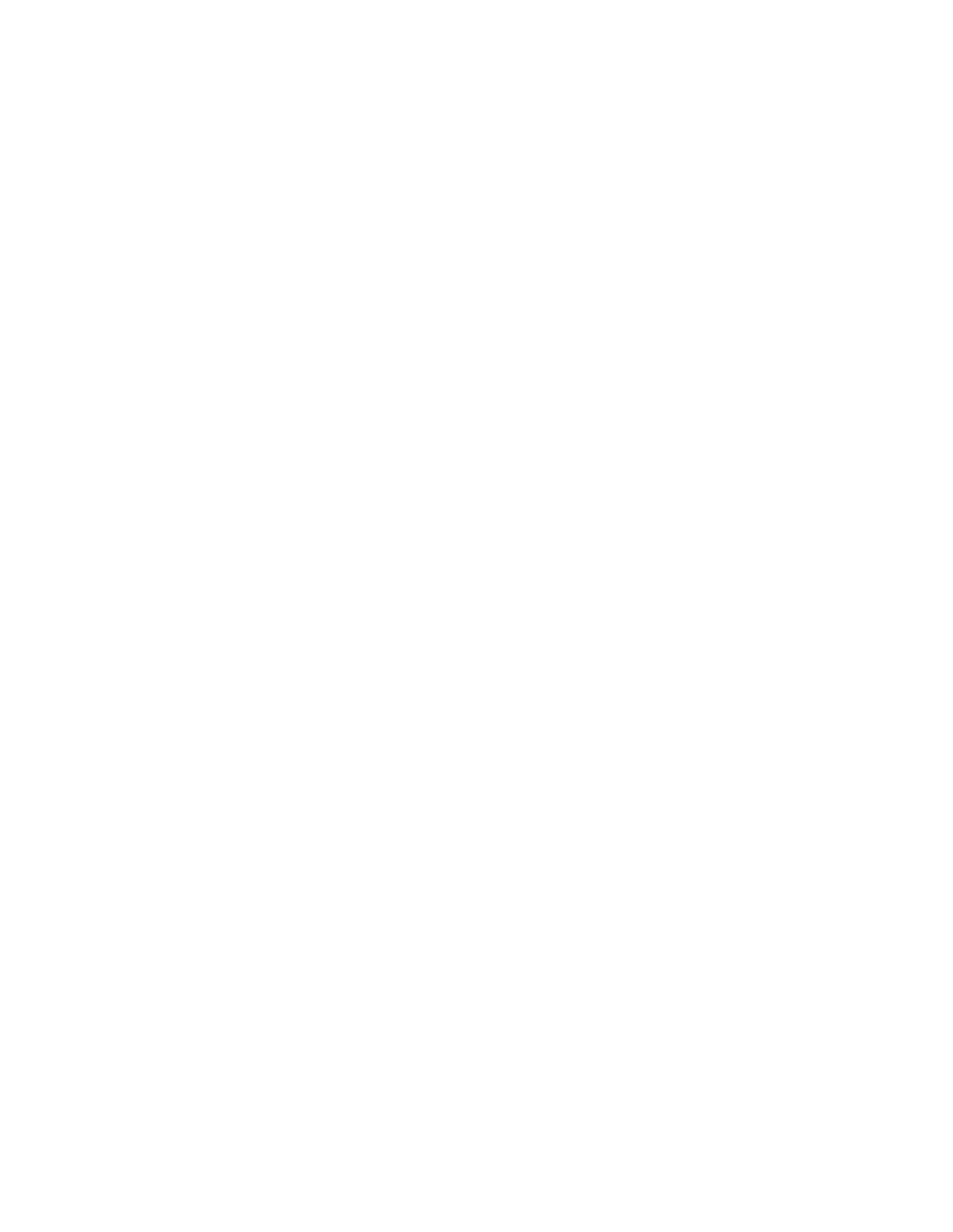### **ENGROSSED SECOND SUBSTITUTE SENATE BILL 5120**

\_\_\_\_\_\_\_\_\_\_\_\_\_\_\_\_\_\_\_\_\_\_\_\_\_\_\_\_\_\_\_\_\_\_\_\_\_\_\_\_\_\_\_\_\_\_\_

AS AMENDED BY THE HOUSE \_\_\_\_\_\_\_\_\_\_\_\_\_\_\_\_\_\_\_\_\_\_\_\_\_\_\_\_\_\_\_\_\_\_\_\_\_\_\_\_\_\_\_\_\_\_\_

Passed Legislature - 1991 Regular Session

### **State of Washington 52nd Legislature 1991 Regular Session**

**By** Senate Committee on Ways & Means (originally sponsored by Senators Nelson, Rasmussen, Thorsness, Stratton, Saling, McCaslin, Hayner, Erwin, L. Smith, Newhouse, Amondson, Johnson, Bailey, Gaspard, Vognild, Matson, West, Owen, Bauer, Snyder, Roach and Oke).

Read first time March 7, 1991.

 AN ACT Relating to child support; amending RCW 26.09.010, 26.09.015, 26.09.100, 26.09.160, 26.09.170, 26.09.175, 26.09.184, 26.09.225, 26.09.280, 26.12.010, 26.12.060, 26.12.170, 26.12.190, 26.12.220, 26.18.100, 26.18.110, 26.18.140, 26.19.001, 26.19.020, 26.19.090, 26.21.230, 26.23.035, 26.23.050, 26.23.060, 26.23.070, 26.23.100, 74.20.220, 74.20.310, and 74.20A.055; reenacting and amending RCW 26.09.260; adding new sections to chapter 26.12 RCW; adding new sections to chapter 26.19 RCW; adding new sections to chapter 26.23 RCW; adding new sections to chapter 74.20A RCW; creating new sections; repealing RCW 26.12.090, 26.12.100, 26.12.110, 26.12.120, 26.12.130, 26.12.140, 26.12.150, 26.12.180, 26.12.200, 26.12.210, 26.19.010, 26.19.040, 26.19.060, 26.19.070, 26.19.080, and 26.19.110; prescribing penalties; and providing an effective date.

14 BE IT ENACTED BY THE LEGISLATURE OF THE STATE OF WASHINGTON: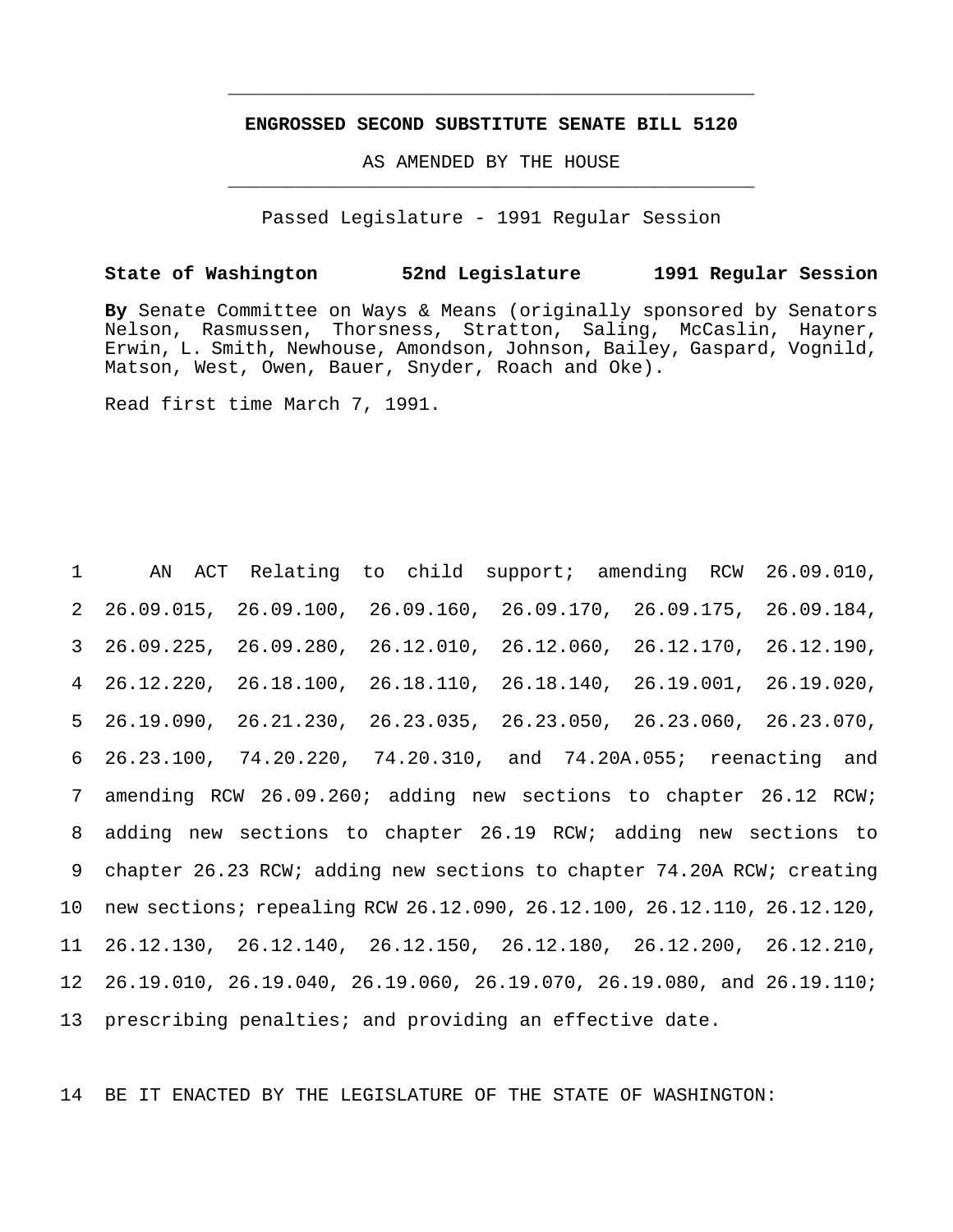\*

2 Sec. 1. RCW 26.09.010 and 1989 c 375 s 1 are each amended to read as follows:

 (1) Except as otherwise specifically provided herein, the practice in civil action shall govern all proceedings under this chapter, except that trial by jury is dispensed with.

 (2) <sup>A</sup> proceeding for dissolution of marriage, legal separation or <sup>a</sup> declaration concerning the validity of <sup>a</sup> marriage shall be entitled "In re the marriage of .......... and ..........." Such proceeding 10 ((may)) shall be filed in the superior court of the county where the 11 petitioner <u>or respondent</u> resides<u>. Upon motion and hearing before the</u> 12 superior court of the county where the proceeding is filed, the court 13 may waive venue in that county for good cause shown.

 (3) In cases where there has been no prior proceeding in this state involving the marital status of the parties or support obligations for <sup>a</sup> minor child, <sup>a</sup> separate parenting and support proceeding between the parents shall be entitled "In re the parenting and support of 18 ..........." Such proceeding shall be filed in the superior court of 19 the county where the petitioner or respondent resides. Upon motion and 20 hearing before the superior court of the county where the proceeding is 21 filed, the court may waive venue in that county for good cause shown. (4) The initial pleading in all proceedings under this chapter shall be denominated <sup>a</sup> petition. <sup>A</sup> responsive pleading shall be denominated <sup>a</sup> response. Other pleadings, and all pleadings in other matters under this chapter shall be denominated as provided in the civil rules for superior court.

(5) In this chapter, "decree" includes "judgment".

 (6) <sup>A</sup> decree of dissolution, of legal separation, or <sup>a</sup> declaration concerning the validity of <sup>a</sup> marriage shall not be awarded to one of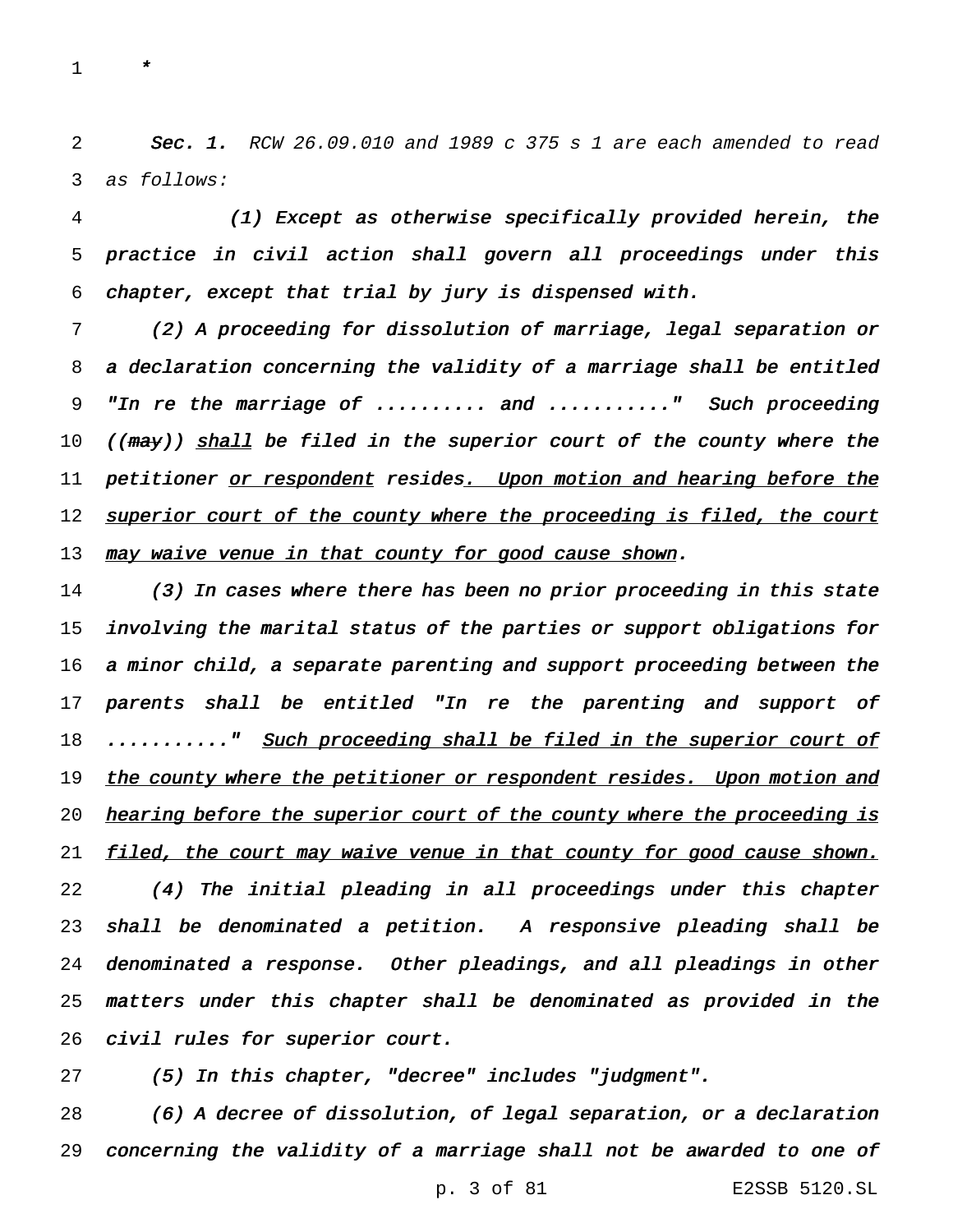the parties, but shall provide that it affects the status previously

existing between the parties in the manner decreed.

**\*Sec. 1 was vetoed, see message at end of chapter.**

 **Sec. 2.** RCW 26.09.015 and 1989 c 375 s 2 are each amended to read as follows:

 (1) In any proceeding under this chapter, the matter may be set for mediation of the contested issues before or concurrent with the setting of the matter for hearing. The purpose of the mediation proceeding shall be to reduce acrimony which may exist between the parties and to develop an agreement assuring the child's close and continuing contact with both parents after the marriage is dissolved. The mediator shall use his or her best efforts to effect a settlement of the dispute.

 (2) Each superior court may make available a mediator. The mediator may be a member of the professional staff of a family court or mental health services agency, or may be any other person or agency designated by the court. In order to provide mediation services, the court is not required to institute a family court.

 (3) Mediation proceedings shall be held in private and shall be confidential. The mediator shall not testify as to any aspect of the 21 mediation proceedings. This subsection shall not apply to postdecree mediation required pursuant to a parenting plan.

 (4) The mediator shall assess the needs and interests of the child or children involved in the controversy and may interview the child or children if the mediator deems such interview appropriate or necessary. (5) Any agreement reached by the parties as a result of mediation shall be reported to the court and to counsel for the parties by the mediator on the day set for mediation or any time thereafter designated by the court.

E2SSB 5120.SL p. 4 of 81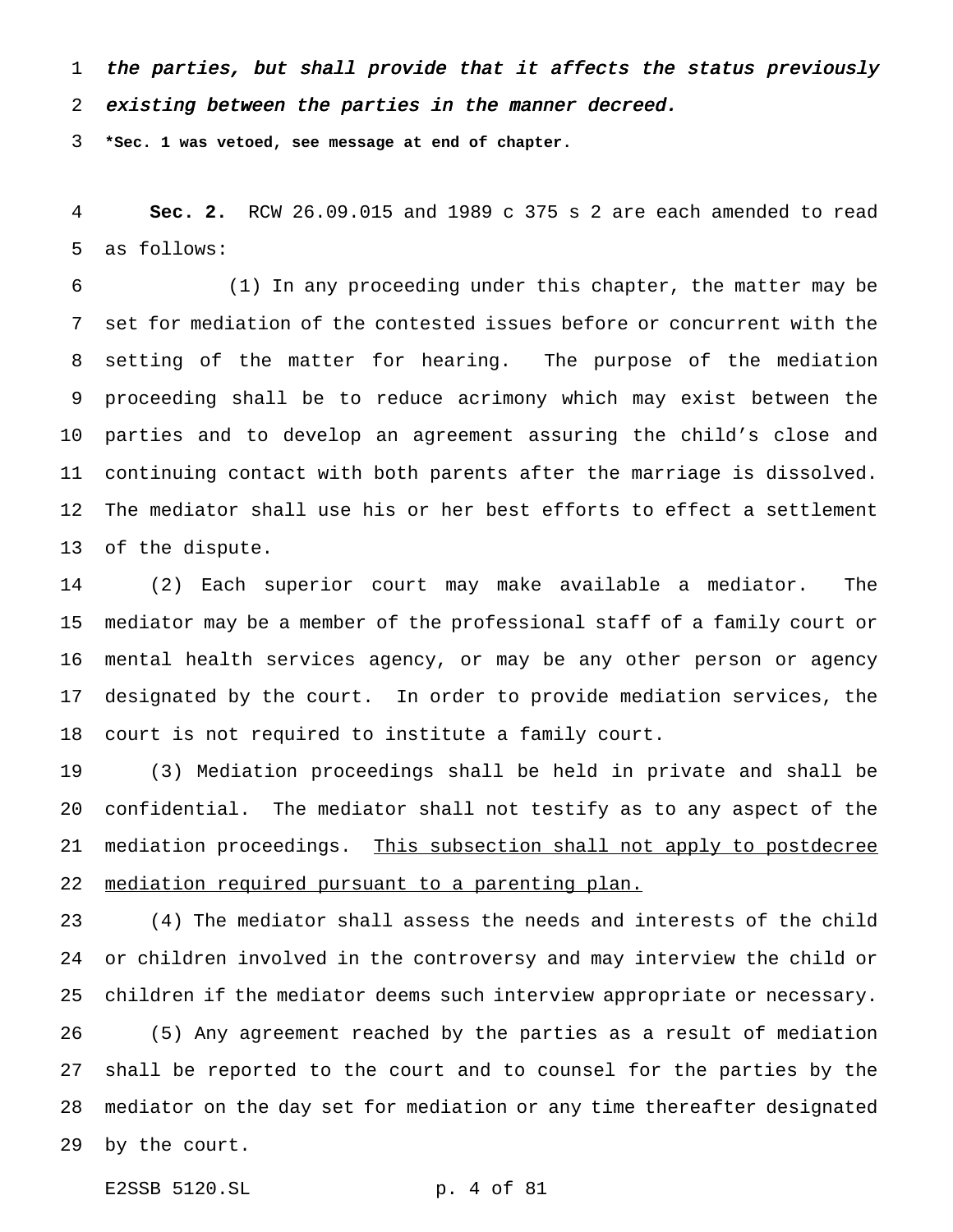1 (( $(6)$  This section shall not apply to postdecree mediation required 2 pursuant to a parenting plan.))

 $\frac{3}{4}$  \*Sec. 3. RCW 26.09.100 and 1990 1st ex.s. c 2 s 1 are each amended 5 to read as follows:

 (1) In a proceeding for dissolution of marriage, legal separation, declaration of invalidity, maintenance, or child support, after considering all relevant factors but without regard to marital misconduct, the court shall order either or both parents owing <sup>a</sup> duty 10 of support to any child of the marriage dependent upon either or both 11 spouses to pay an amount determined under chapter 26.19 RCW.

12 (2) The court may require periodic ((adjustments)) modifications of 13 child support. That portion of any decree that requires periodic 14 modifications of child support shall use the provisions in chapter 15 26.19 RCW as the basis for the modification. That portion of any 16 decree that requires periodic modification of child support that uses 17 a basis for modification other than chapter 26.19 RCW shall be void. 18 Provisions in the decree for periodic modification shall not conflict 19 with RCW 26.09.170 except that the decree may require periodic 20 modifications of support more frequently than the time periods 21 established pursuant to RCW 26.09.170. The ((adjustment)) automatic 22 modification provision may be modified by the court due to economic 23 hardship consistent with the provisions of RCW  $26.09.170(4)(a)$ .

24 **\*Sec. 3 was vetoed, see message at end of chapter.**

25 **Sec. 4.** RCW 26.09.160 and 1989 c 318 s 1 are each amended to read 26 as follows:

27 (1) The performance of parental functions and the duty to 28 provide child support are distinct responsibilities in the care of a 29 child. If a party fails to comply with a provision of a decree or

p. 5 of 81 E2SSB 5120.SL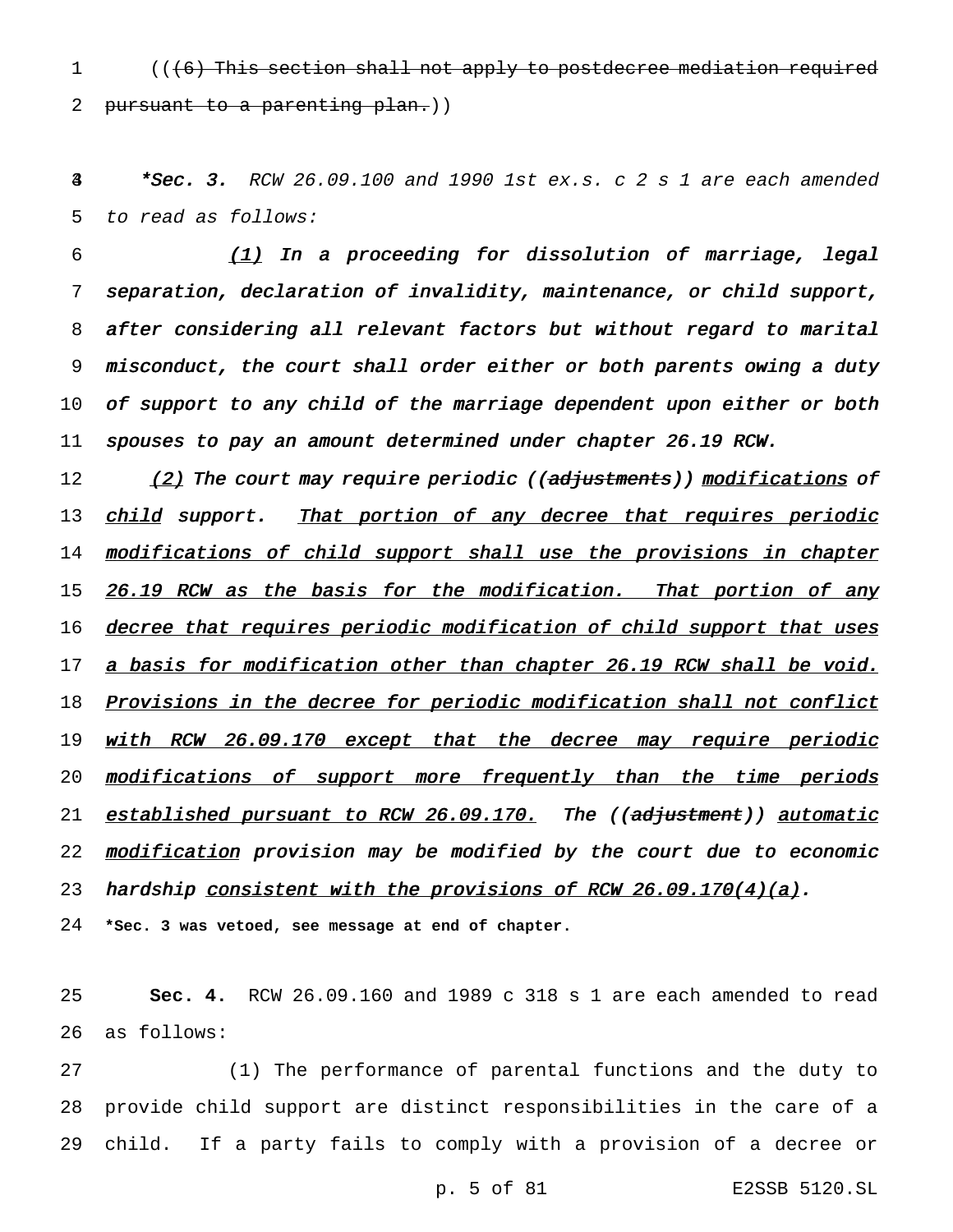temporary order of injunction, the obligation of the other party to make payments for support or maintenance or to permit contact with children is not suspended. An attempt by a parent, in either the negotiation or the performance of a parenting plan, to condition one 5 aspect of the parenting plan upon another, to condition payment of child support upon an aspect of the parenting plan, to refuse to pay ordered child support, to refuse to perform the duties provided in the parenting plan, or to hinder the performance by the other parent of 9 duties provided in the parenting plan, ((may)) shall be deemed bad 10 faith and shall be punished by the court by holding the party in contempt of court and by awarding to the aggrieved party reasonable attorneys' fees and costs incidental in bringing a motion for contempt of court.

 (2)(a) A motion may be filed to initiate a contempt action to coerce a parent to comply with an order establishing residential provisions for a child. If the court finds there is reasonable cause to believe the parent has not complied with the order, the court may issue an order to show cause why the relief requested should not be granted.

 (b) If, based on all the facts and circumstances, the court finds 21 after hearing that the parent, in bad faith, has not complied with the order establishing residential provisions for the child, the court 23 ((may)) shall find the parent in contempt of court. Upon a finding of contempt, the court shall order:

 (i) The noncomplying parent to provide the moving party additional time with the child. The additional time shall be equal to the time missed with the child, due to the parent's noncompliance;

 (ii) The parent to pay, to the moving party, all court costs and reasonable attorneys' fees incurred as a result of the noncompliance,

## E2SSB 5120.SL p. 6 of 81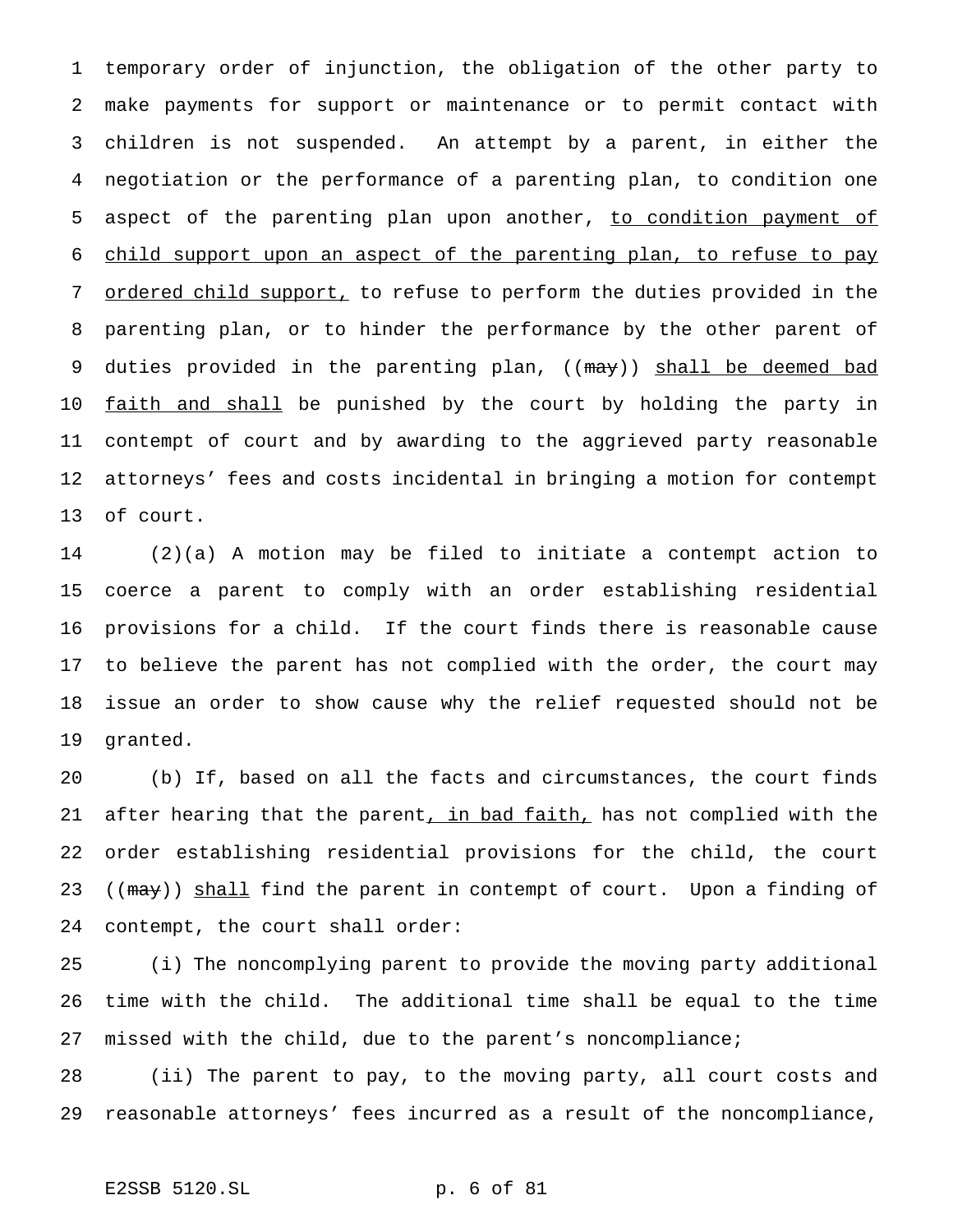and any reasonable expenses incurred in locating or returning a child; and

 (iii) The parent to pay, to the moving party, a civil penalty, not less than the sum of one hundred dollars.

 The court may also order the parent to be imprisoned in the county jail, if the parent is presently able to comply with the provisions of the court-ordered parenting plan and is presently unwilling to comply. The parent may be imprisoned until he or she agrees to comply with the order, but in no event for more than one hundred eighty days.

 (3) On a second failure within three years to comply with a residential provision of a court-ordered parenting plan, a motion may be filed to initiate contempt of court proceedings according to the procedure set forth in subsection (2) (a) and (b) of this section. On a finding of contempt under this subsection, the court shall order:

 (a) The noncomplying parent to provide the other parent or party additional time with the child. The additional time shall be twice the amount of the time missed with the child, due to the parent's noncompliance;

 (b) The noncomplying parent to pay, to the other parent or party, all court costs and reasonable attorneys' fees incurred as a result of the noncompliance, and any reasonable expenses incurred in locating or returning a child; and

 (c) The noncomplying parent to pay, to the moving party, a civil penalty of not less than two hundred fifty dollars.

 The court may also order the parent to be imprisoned in the county jail, if the parent is presently able to comply with the provisions of the court-ordered parenting plan and is presently unwilling to comply. The parent may be imprisoned until he or she agrees to comply with the order but in no event for more than one hundred eighty days.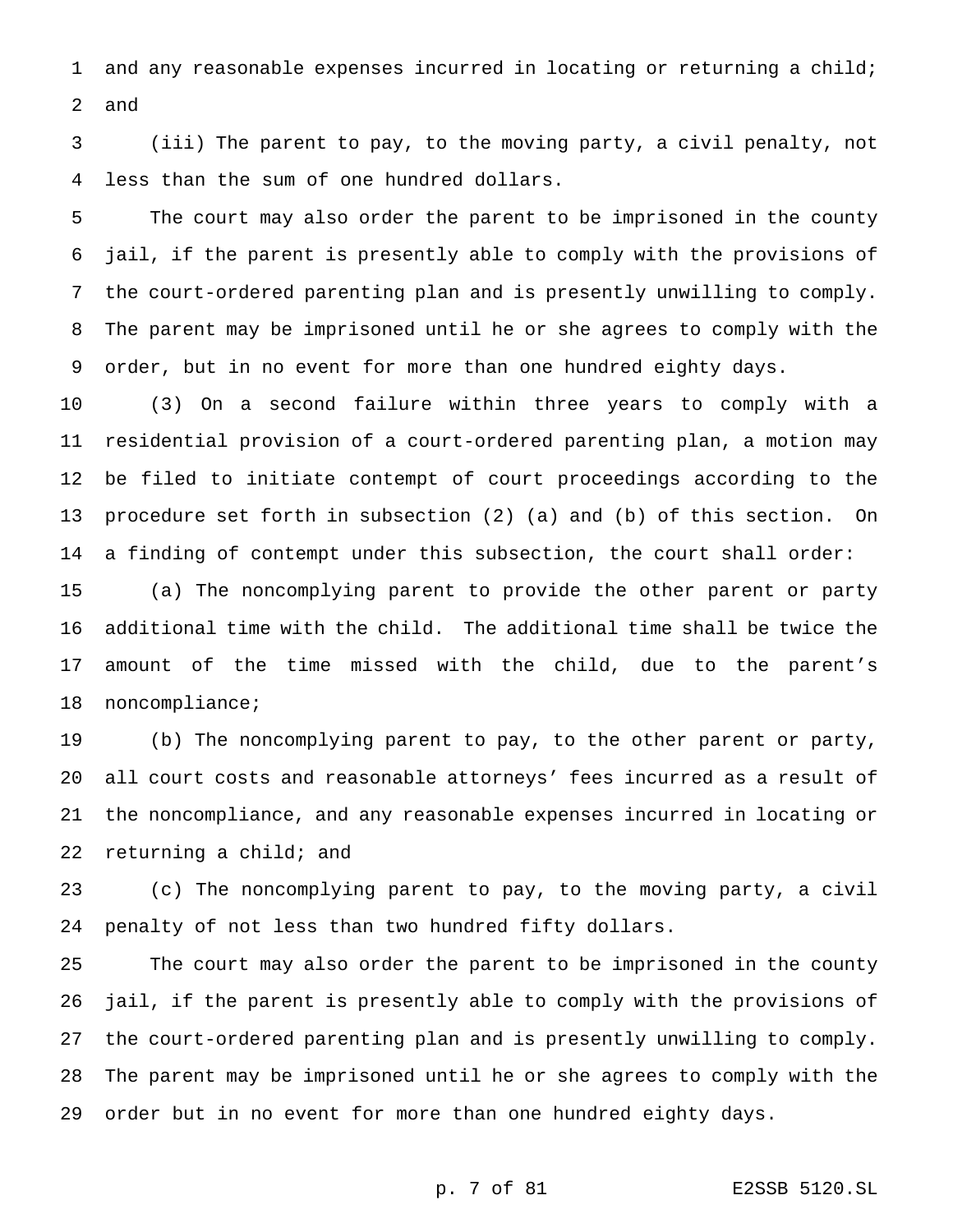(4) For purposes of subsections (1), (2), and (3) of this section, the parent shall be deemed to have the present ability to comply with the order establishing residential provisions unless he or she establishes otherwise by a preponderance of the evidence. The parent shall establish a reasonable excuse for failure to comply with the residential provision of a court-ordered parenting plan by a preponderance of the evidence.

 (5) Any monetary award ordered under subsections (1), (2), and (3) of this section may be enforced, by the party to whom it is awarded, in the same manner as a civil judgment.

 (6) Subsections (1), (2), and (3) of this section authorize the exercise of the court's power to impose remedial sanctions for contempt of court and is in addition to any other contempt power the court may possess.

 (7) Upon motion for contempt of court under subsections (1) through (3) of this section, if the court finds the motion was brought without reasonable basis, the court shall order the moving party to pay to the nonmoving party, all costs, reasonable attorneys' fees, and a civil penalty of not less than one hundred dollars.

20  $*Sec. 5. RCW 26.09.170$  and 1990 1st ex.s. c 2 s 2 are each amended to read as follows:

 (1) Except as otherwise provided in subsection (7) of RCW 26.09.070 and subsection (10) of this section, the provisions of any decree respecting maintenance or support may be modified only as to 26 installments accruing subsequent to the filing of the motion for 27 modification and, except as otherwise provided in subsections  $(4)$ ,  $(5)$ , 28 ((and)) (8),  $(9)$ , and (10) of this section, only upon a showing of a 29 substantial change of circumstances. Any modification granted shall be 30 effective as of the date of the filing of the motion. The provisions E2SSB 5120.SL p. 8 of 81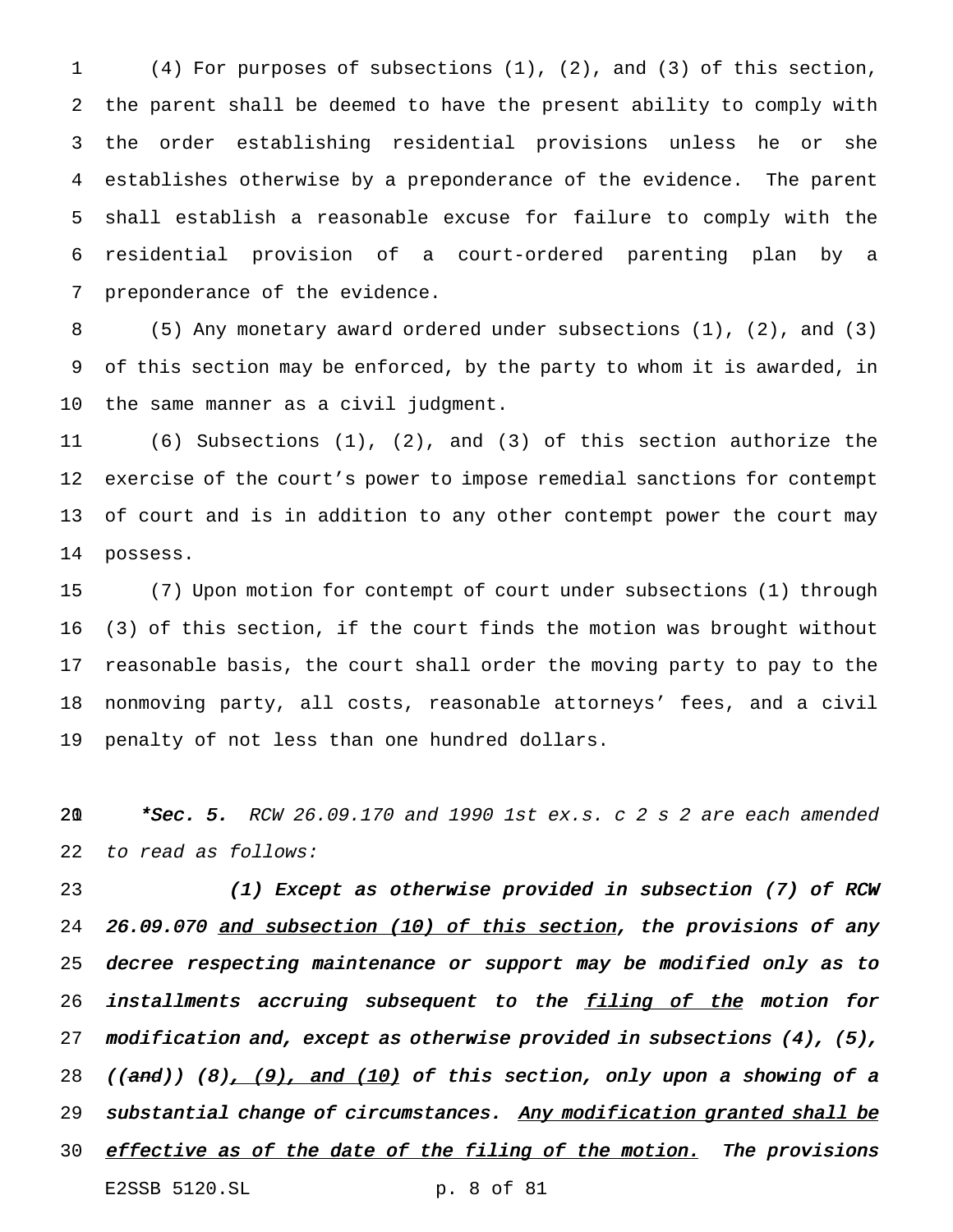as to property disposition may not be revoked or modified, unless the court finds the existence of conditions that justify the reopening of 3 a judgment under the laws of this state. An increase in the wage or 4 salary of a parent who is receiving support transfer payments as defined in section <sup>24</sup> of this act is not <sup>a</sup> substantial change in circumstances.

 (2) Unless otherwise agreed in writing or expressly provided in the decree the obligation to pay future maintenance is terminated upon the death of either party or the remarriage of the party receiving maintenance.

11 (3) Unless otherwise agreed in writing or expressly provided in the 12 decree, provisions for the support of a child are terminated by 13 emancipation of the child or by the death of the parent obligated to 14 support the child.

15 (4) Unless a decree provides for more frequent modifications of 16 child support as provided in RCW 26.09.100, an order of child support 17 may be modified one year or more after it has been entered without 18 showing a substantial change of circumstances:

19 (a) If the order in practice works <sup>a</sup> severe economic hardship on 20 either party or the child;

21 (b) If a party requests ((<del>an adjustment</del>)) <u>a modification</u> in an 22 order for child support which was based on guidelines which determined 23 the amount of support according to the child's age, and the child is no 24 longer in the age category on which the current support amount was 25 **based;** 

26 (c) If <sup>a</sup> child is still in high school, upon <sup>a</sup> finding that there 27 is <sup>a</sup> need to extend support beyond the eighteenth birthday to complete 28 high school; or

29 (d) To add ((an)) automatic ((adjustment)) modification of support 30 provisions ((consistent with)) as provided in RCW 26.09.100.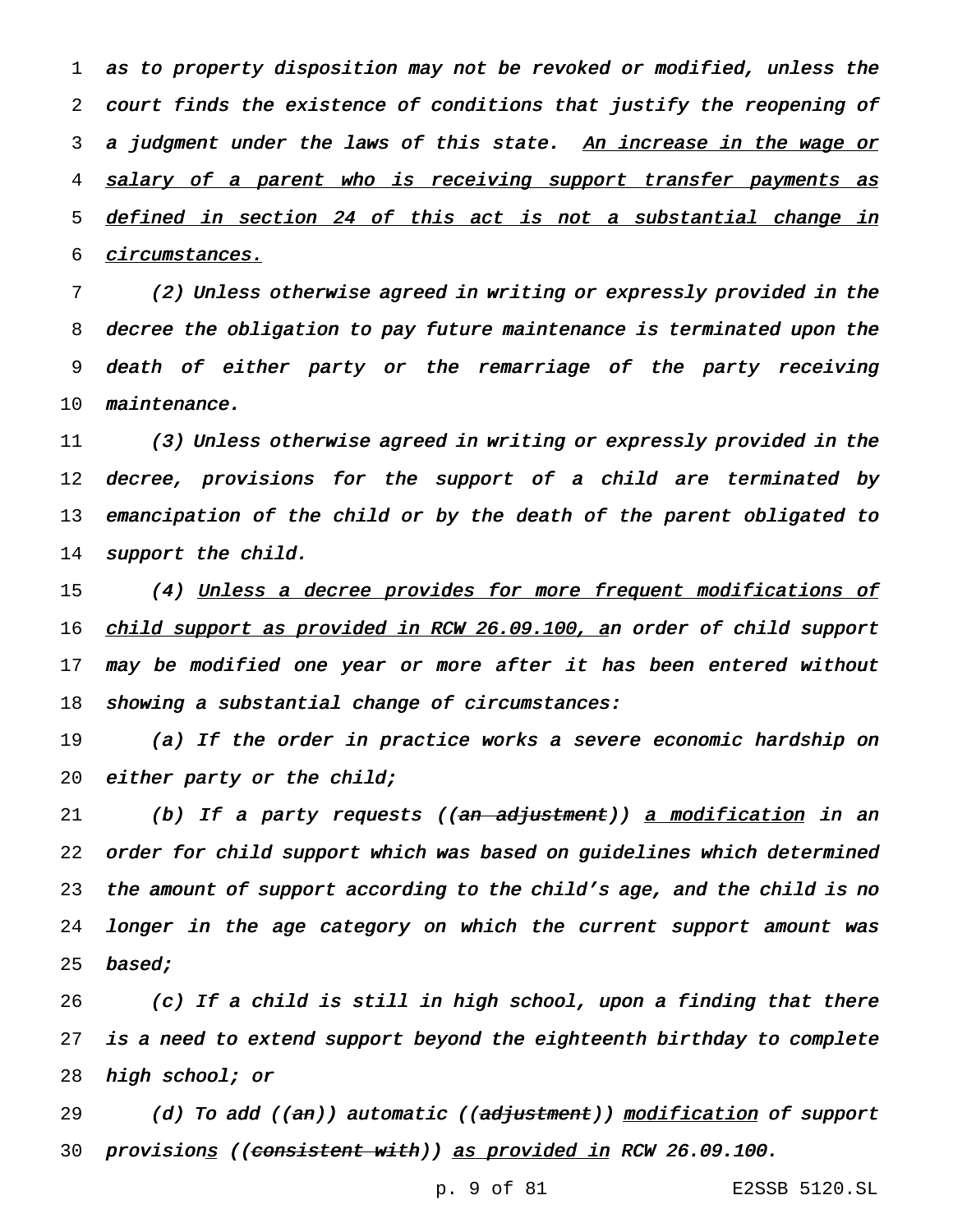1 (5) An order or decree entered prior to June 7, 1984, may be 2 modified without showing <sup>a</sup> substantial change of circumstances if the 3 requested modification is to:

4 (a) Require health insurance coverage for <sup>a</sup> child named therein; or 5 (b) Modify an existing order for health insurance coverage.

6 (6) An obligor's voluntary unemployment or voluntary 7 underemployment, by itself, is not <sup>a</sup> substantial change of 8 circumstances.

 (7) The department of social and health services may file an action to modify an order of child support if public assistance money is being paid to or for the benefit of the child and the child support order is 12 twenty-five percent or more below the ((appropriate)) presumptive child support amount set forth in the standard calculation as defined in 14 section (( $4(2)$ )) 24 of this act and reasons for the deviation are not 15 set forth in the findings of fact or order. The determination of twenty-five percent or more shall be based on the current income of the 17 parties and the department shall not be required to show a substantial change of circumstances if the reasons for the deviations were not set forth in the findings of fact or order.

20 (8)(a) ((Except as provided in (b) and (c) of this subsection,)) 21 Unless a decree provides for more frequent modification of child 22 support as provided in RCW 26.09.100, all decrees entered on, before, 23 or after September 1, 1991, that contain orders regarding child support 24 ((decrees)) may be ((ad<del>juste</del>d)) modified once every twenty-four months 25 based upon changes in the income of the parents without <sup>a</sup> showing of 26 substantially changed circumstances. Either party may initiate the 27 modification pursuant to procedures of RCW 26.09.175.

28 (b) All decrees entered on, before, or after September 1, 1991, may 29 be modified based upon changes in the child support schedule 30 established in chapter 26.19 RCW without a substantial change in E2SSB 5120.SL p. 10 of 81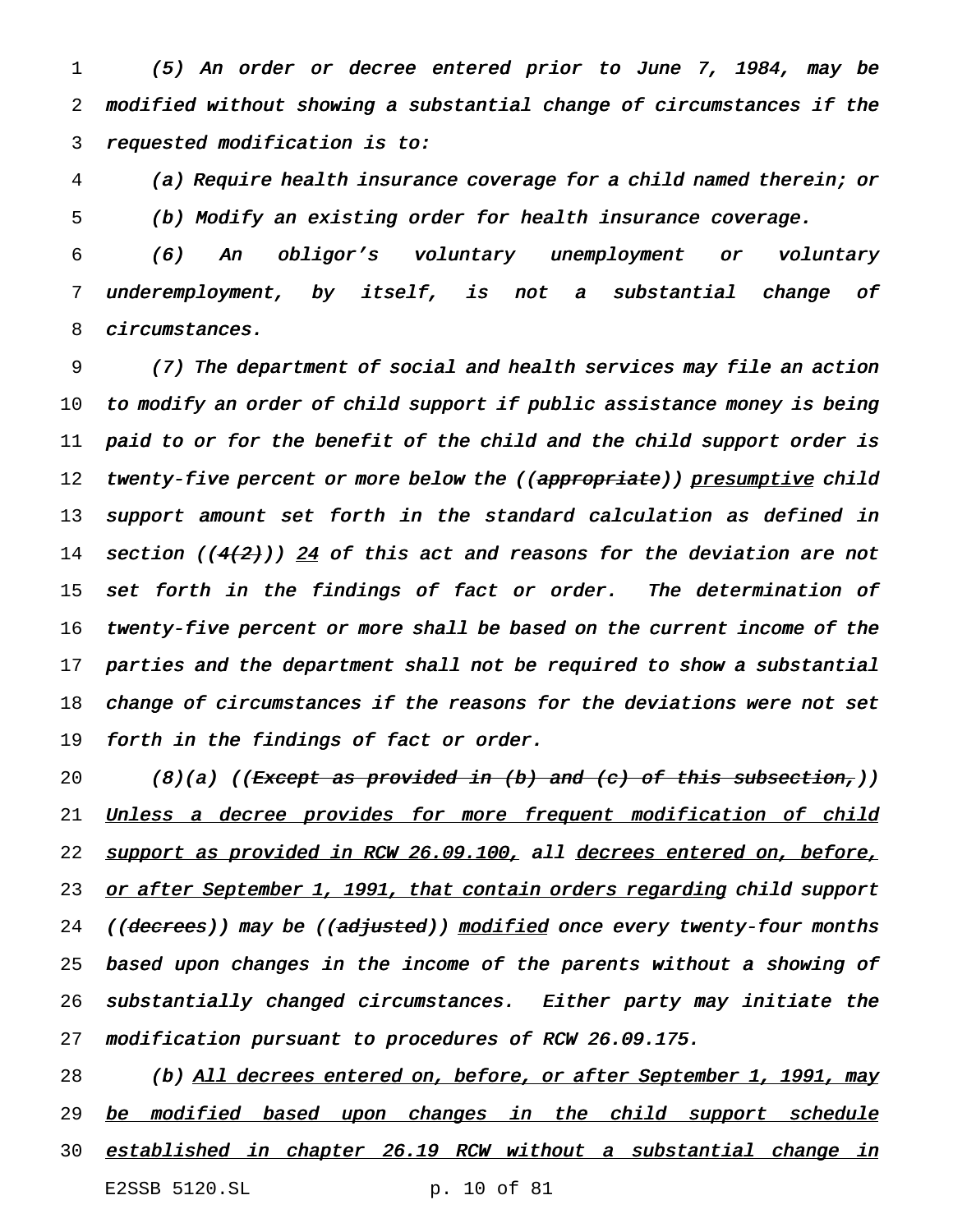1 circumstances. Parents whose decrees are entered on, before ((the 2 effective date of this act)), or after the effective date of this 3 section may petition the court for a modification based on the changes 4 in the child support schedule after twelve months has expired from the 5 entry of the decree or the most recent modification setting child 6 support, whichever is later. However, if <sup>a</sup> party is granted relief 7 under this provision, twenty-four months must pass before another 8 petition for modification may be filed pursuant to (a) of this 9 subsection.

 (c) <sup>A</sup> party may petition for modification in cases of substantially changed circumstances, under subsection (1) of this section, at any time. However, if relief is granted under subsection (1) of this section, twenty-four months must pass before <sup>a</sup> petition for modification under (a) of this subsection may be filed.

15 (d) If, pursuant to (a) and (b) of this subsection, the court modifies <sup>a</sup> child support obligation by more than thirty percent and the change would cause significant hardship, the court may implement the change in two equal increments, one at the time of the entry of the order and the second six months from the entry of the order. Twenty- four months must pass following the second change before <sup>a</sup> petition for modification under (a) of this subsection may be filed.

22 ((<del>(e) A parent who is receiving transfer payments who receives a</del> 23 wage or salary increase may not bring a modification action pursuant to 24 (a) of this subsection alleging that increase constitutes a substantial 25 change of circumstances under subsection (1) of this section.))

26 (9) Any decree, separation agreement, contract, or other agreement 27 that conflicts with RCW 26.09.170(8) shall, upon motion of a party, be 28 modified to conform to the requirements of RCW 26.09.170(8).

29 (10) A parent obligated to pay support, who was on active duty for 30 the United States military for the "Desert Shield" or "Desert Storm"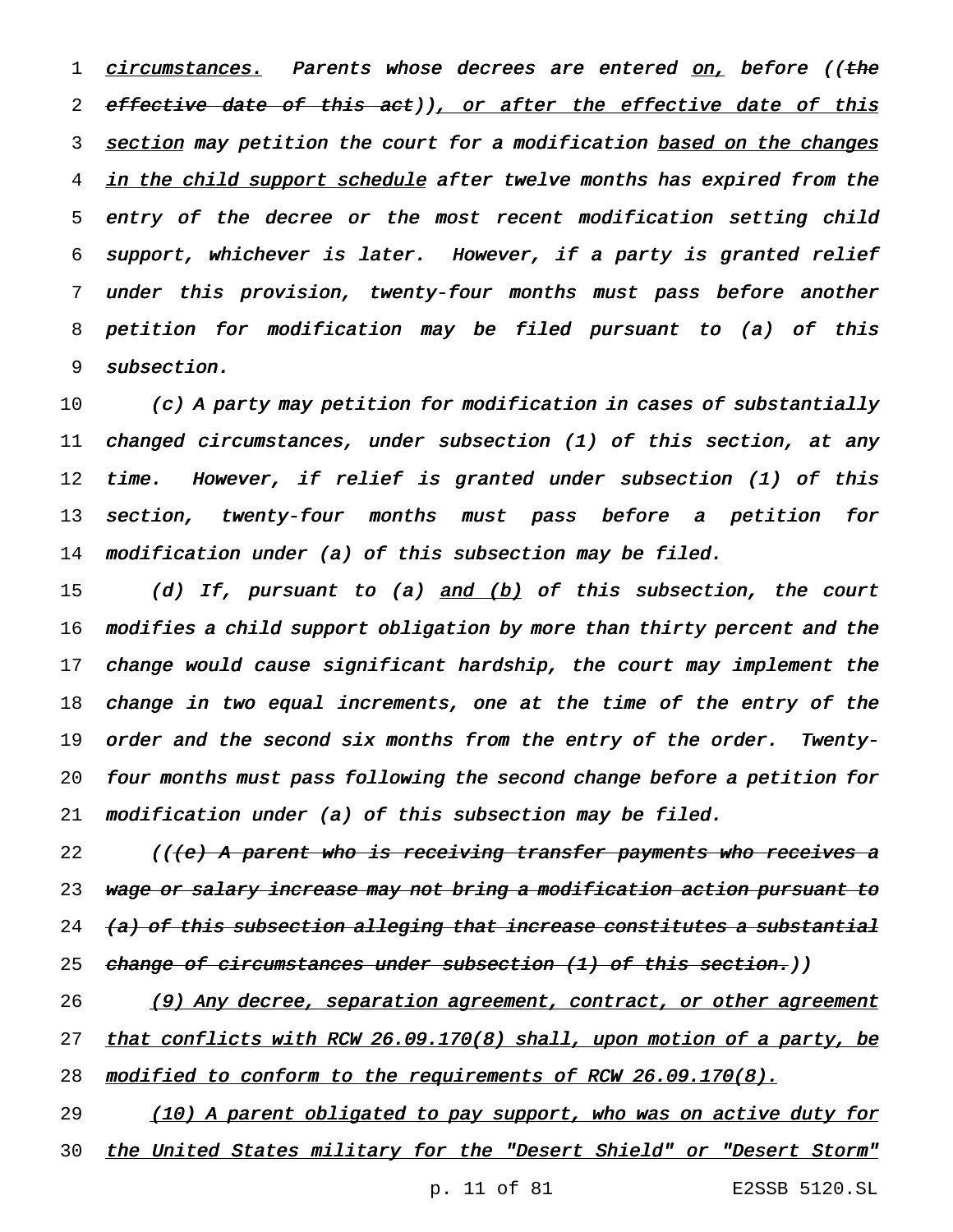1 operations of the United States war with Iraq, may bring a motion for 2 modification of child support without a substantial change of 3 circumstances for purposes of a retroactive adjustment of child support 4 commencing from the beginning of the active duty until the date the 5 parent was no longer on active duty. The parent must bring the motion 6 for modification within ninety days of the end of the parent's active 7 duty. The motion for modification may only be granted if the parent's 8 income or resources were reduced while on active duty. Any 9 modification granted that reduces child support during the parent's 10 term of active duty shall be a prospective credit against future child 11 support payments in an amount and over a period of time as determined 12 in the court's discretion.

13 **\*Sec. 5 was vetoed, see message at end of chapter.**

14 **Sec. 6.** RCW 26.09.175 and 1990 1st ex.s. c 2 s 3 are each amended 15 to read as follows:

 (1) A proceeding for the modification of an order of child 17 support shall commence with the filing of a petition((, a supporting 18 financial affidavit,)) and worksheets. The petition ((and affidavit)) shall be in substantially the form prescribed by the administrator for the courts. There shall be a fee of twenty dollars for the filing of a petition for modification of dissolution.

 (2) The petitioner shall serve upon the other party the summons, a 23 copy of the petition ((and affidavit, and a blank copy of a financial  $affidavit)$ , and the worksheets in the form prescribed by the administrator for the courts. If the modification proceeding is the first action filed in this state, service shall be made by personal service. If the decree to be modified was entered in this state, service shall be by personal service or by any form of mail requiring a return receipt. If the support obligation has been assigned to the

E2SSB 5120.SL p. 12 of 81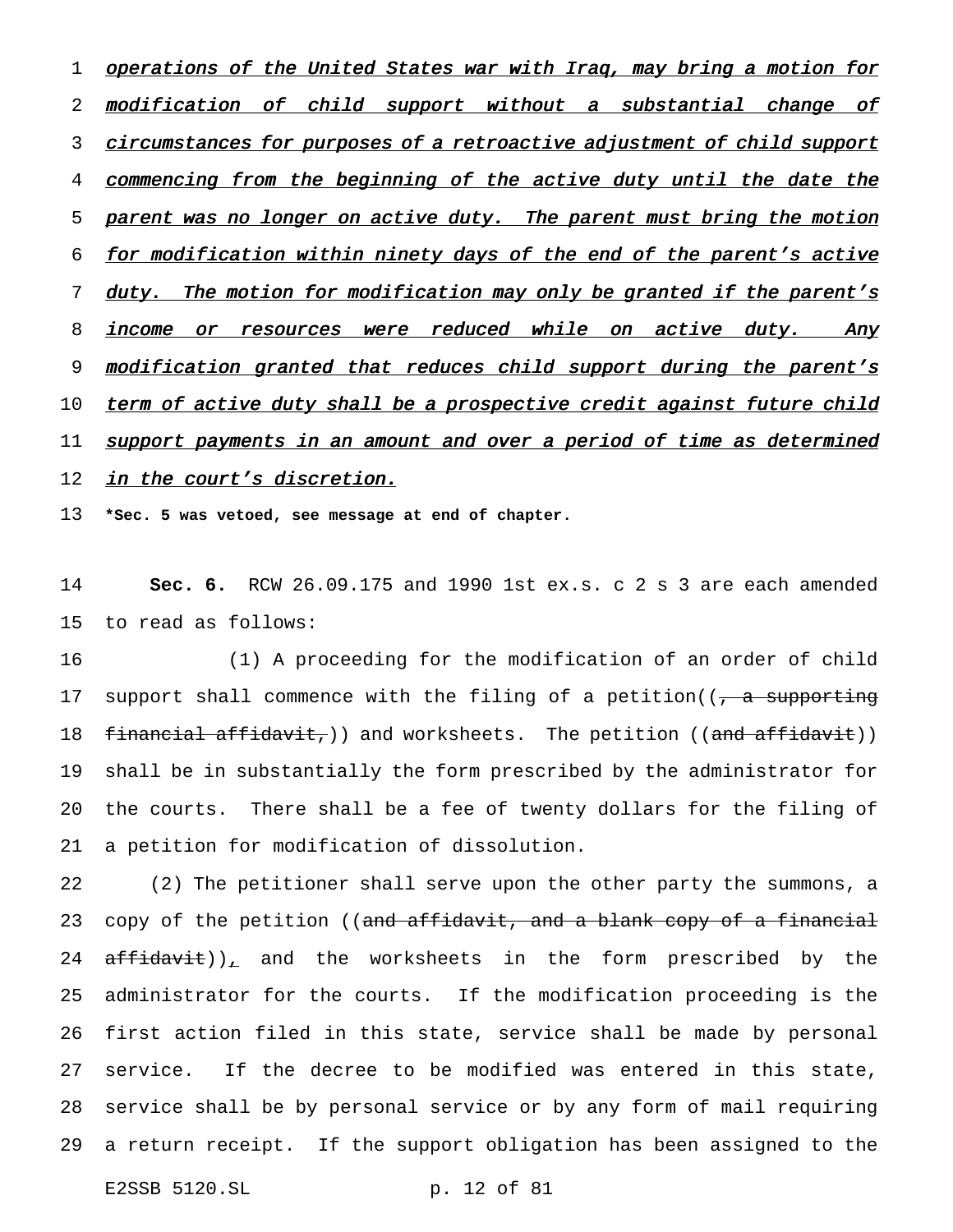state pursuant to RCW 74.20.330 ((and notice has been filed with the 2 court)) or the state has a subrogated interest under RCW 74.20A.030, 3 the summons, petition, ((affidavit,)) and worksheets shall also be served on the attorney general. Proof of service shall be filed with the court.

 (3) The responding party's answer ((and completed financial affidavit)) and worksheets shall be served and the answer filed within twenty days after service of the petition or sixty days if served out of state. The responding party's failure to file an answer within the time required shall result in entry of a default judgment for the petitioner.

 (4) At any time after responsive pleadings are filed, either party may schedule the matter for hearing.

 (5) Unless both parties stipulate to arbitration or the presiding judge authorizes oral testimony pursuant to subsection (6) of this section, a petition for modification of an order of child support shall 17 be heard by the court on affidavits, the petition, answer, and worksheets only.

 (6) A party seeking authority to present oral testimony on the petition to modify a support order shall file an appropriate motion not later than ten days after the time of notice of hearing. Affidavits and exhibits setting forth the reasons oral testimony is necessary to a just adjudication of the issues shall accompany the petition. The affidavits and exhibits must demonstrate the extraordinary features of the case. Factors which may be considered include, but are not limited to: (a) Substantial questions of credibility on a major issue; (b) insufficient or inconsistent discovery materials not correctable by further discovery; or (c) particularly complex circumstances requiring expert testimony.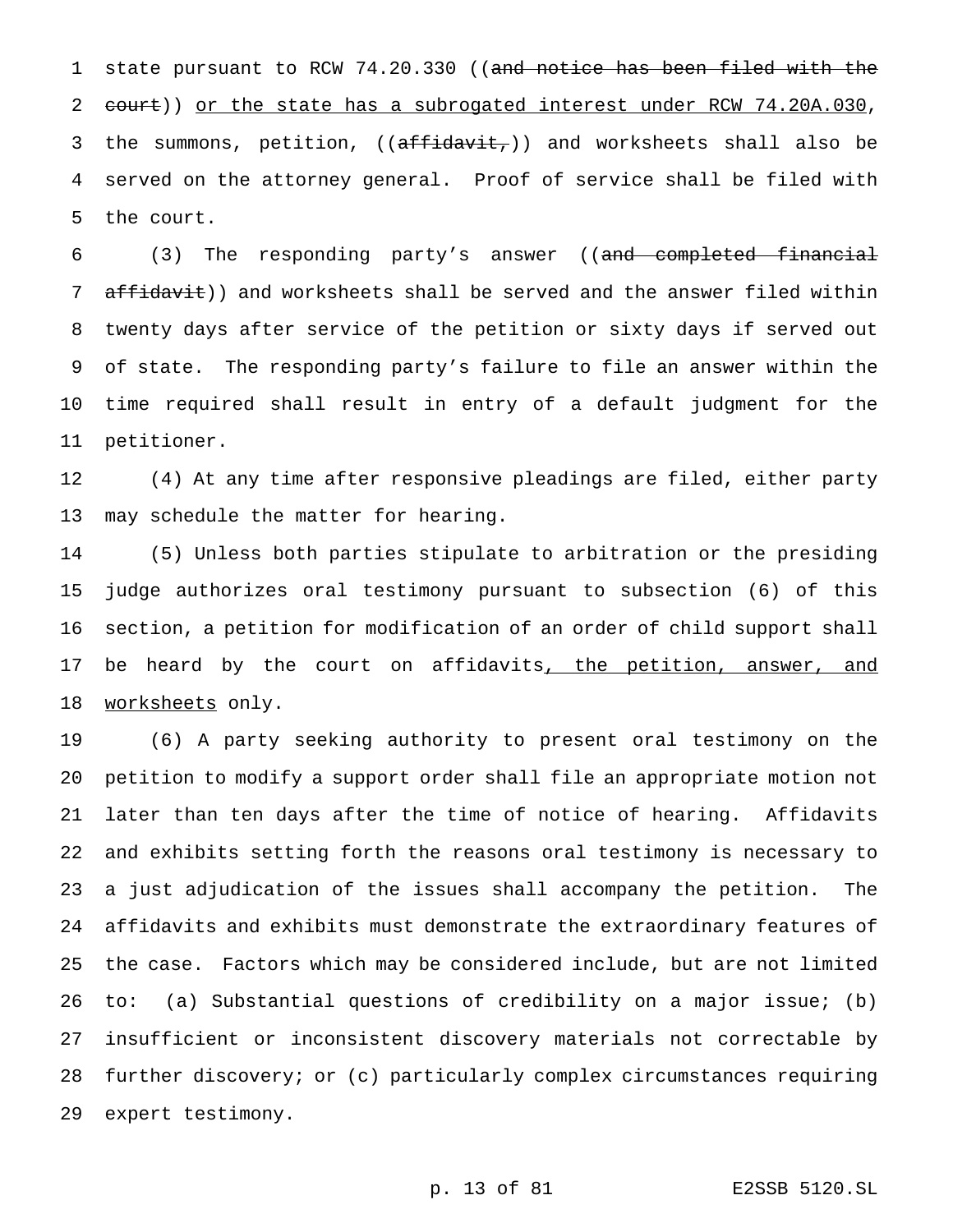(7) The administrator for the courts shall develop and prepare, in consultation with interested persons, model forms or notices for the use of the procedure provided by this section, including a notice advising of the right of a party to proceed with or without benefit of counsel.

 **Sec. 7.** RCW 26.09.184 and 1989 c 375 s 9 are each amended to read as follows:

 (1) OBJECTIVES. The objectives of the permanent parenting plan are to:

(a) Provide for the child's physical care;

(b) Maintain the child's emotional stability;

 (c) Provide for the child's changing needs as the child grows and matures, in a way that minimizes the need for future modifications to the permanent parenting plan;

 (d) Set forth the authority and responsibilities of each parent with respect to the child, consistent with the criteria in RCW 26.09.187 and 26.09.191;

(e) Minimize the child's exposure to harmful parental conflict;

 (f) Encourage the parents, where appropriate under RCW 26.09.187 and 26.09.191, to meet their responsibilities to their minor children through agreements in the permanent parenting plan, rather than by relying on judicial intervention; and

 (g) To otherwise protect the best interests of the child consistent with RCW 26.09.002.

 (2) CONTENTS OF THE PERMANENT PARENTING PLAN. The permanent parenting plan shall contain provisions for resolution of future disputes between the parents, allocation of decision-making authority, and residential provisions for the child.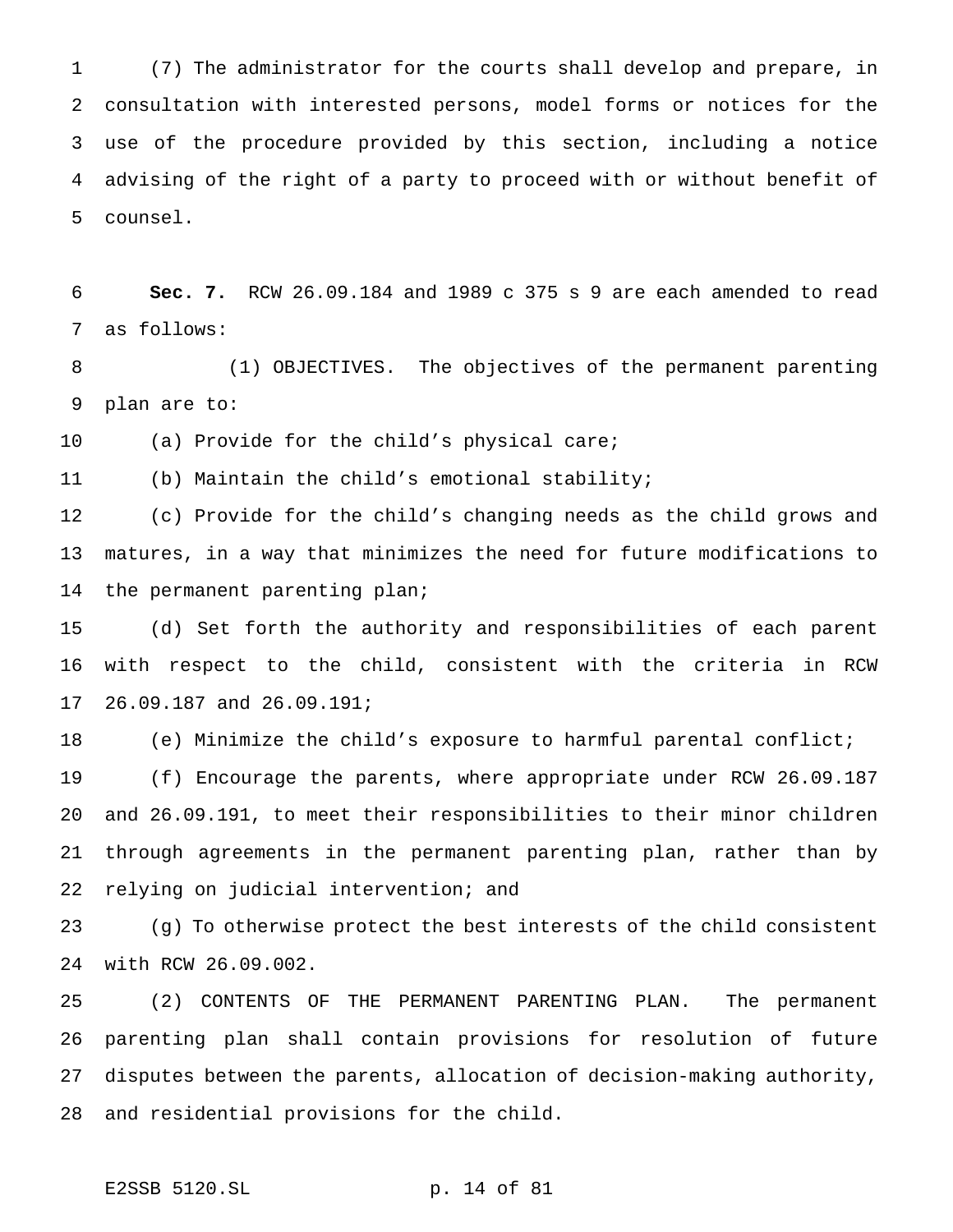(3) DISPUTE RESOLUTION. A process for resolving disputes, other than court action, shall be provided unless precluded or limited by RCW 26.09.187 or 26.09.191. A dispute resolution process may include counseling, mediation, or arbitration by a specified individual or agency, or court action. In the dispute resolution process:

 (a) Preference shall be given to carrying out the parenting plan; (b) The parents shall use the designated process to resolve disputes relating to implementation of the plan, except those related to financial support, unless an emergency exists;

 (c) A written record shall be prepared of any agreement reached in counseling or mediation and of each arbitration award and shall be provided to each party;

 (d) If the court finds that a parent has used or frustrated the dispute resolution process without good reason, the court shall award attorneys' fees and financial sanctions to the prevailing parent;

 (e) The parties have the right of review from the dispute 17 resolution process to the superior court; and

 (f) The provisions of (a) through (e) of this subsection shall be set forth in the decree.

(4) ALLOCATION OF DECISION-MAKING AUTHORITY.

 (a) The plan shall allocate decision-making authority to one or both parties regarding the children's education, health care, and religious upbringing. The parties may incorporate an agreement related to the care and growth of the child in these specified areas, or in other areas, into their plan, consistent with the criteria in RCW 26.09.187 and 26.09.191. Regardless of the allocation of decision- making in the parenting plan, either parent may make emergency decisions affecting the health or safety of the child.

 (b) Each parent may make decisions regarding the day-to-day care and control of the child while the child is residing with that parent.

p. 15 of 81 E2SSB 5120.SL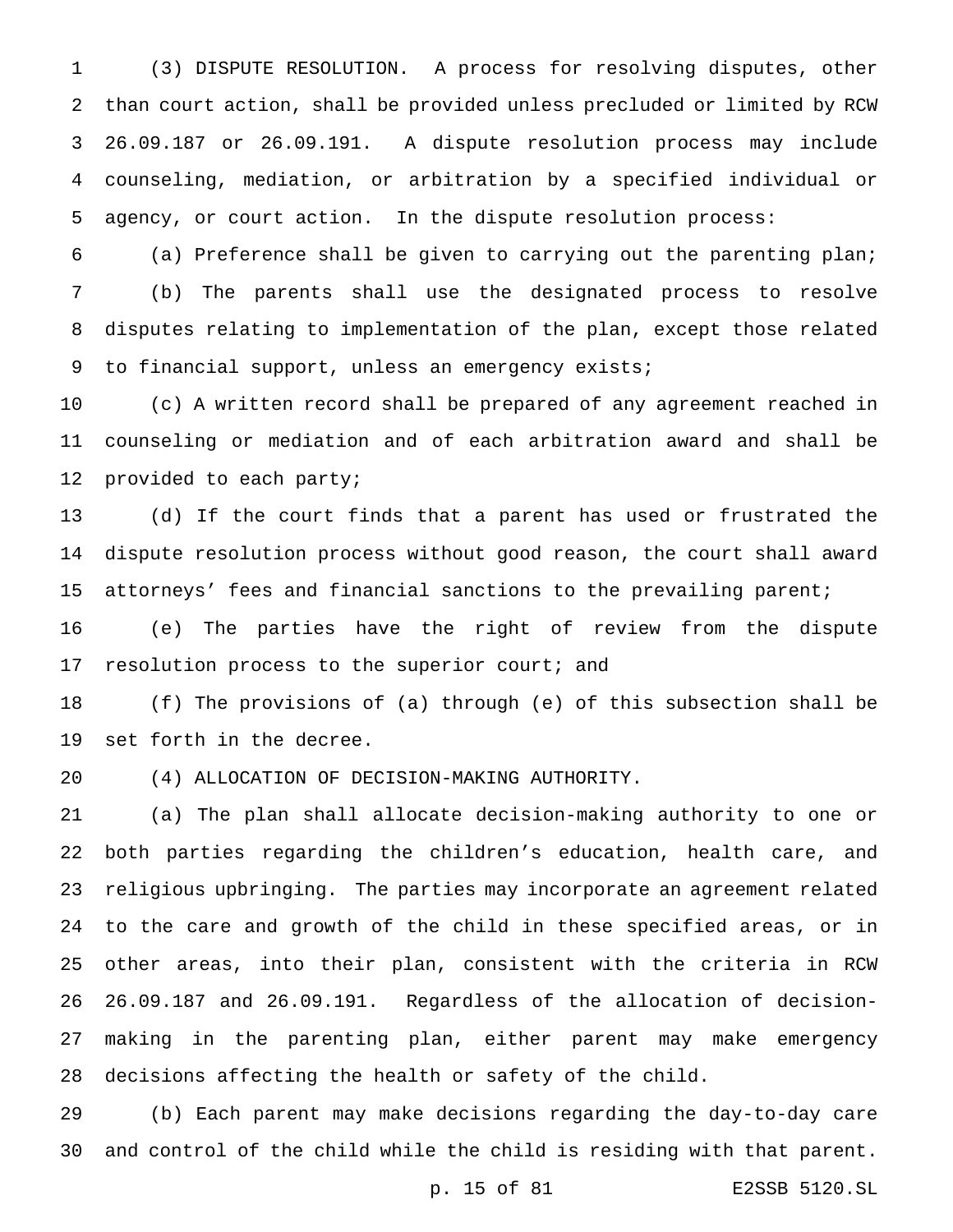1 (c) When mutual decision making is designated but cannot be 2 achieved, the parties shall make a good-faith effort to resolve the 3 issue through the dispute resolution process.

4 (5) RESIDENTIAL PROVISIONS FOR THE CHILD. The plan shall include 5 a residential schedule which designates in which parent's home each 6 minor child shall reside on given days of the year, including provision 7 for holidays, birthdays of family members, vacations, and other special 8 occasions, consistent with the criteria in RCW 26.09.187 and 26.09.191. 9 (6) PARENTS' OBLIGATION UNAFFECTED. If a parent fails to comply 10 with a provision of a parenting plan <u>or a child support order</u>, the 11 other parent's obligations under the parenting plan or the child 12 support order are not affected. Failure to comply with a provision in 13 a parenting plan or a child support order may result in a finding of 14 contempt of court, under RCW 26.09.160.

15 (7) PROVISIONS TO BE SET FORTH IN PERMANENT PARENTING PLAN. The 16 permanent parenting plan shall set forth the provisions of subsections 17 (3) (a) through  $(c)$ ,  $(4)$   $(b)$  and  $(c)$ , and  $(6)$  of this section.

18  $*Sec. 8. RCW 26.09.225$  and 1990 1st ex.s. c 2 s 18 are each amended 20 to read as follows:

21  $(1)$  Each parent shall have full and equal access to the 22 education ((and health care)) records of the child absent a court order 23 to the contrary. Educational records include records of public and 24 private schools in all grades kindergarten through twelve and any form 25 of alternative school or postsecondary educational institution for all 26 periods for which child support is paid or the child is the dependent 27 in fact of the parent requesting access to the records. Neither parent 28 may veto the access requested by the other parent and neither parent 29 nor child nor any educational institution may assert a privilege on 30 behalf of the child.

E2SSB 5120.SL p. 16 of 81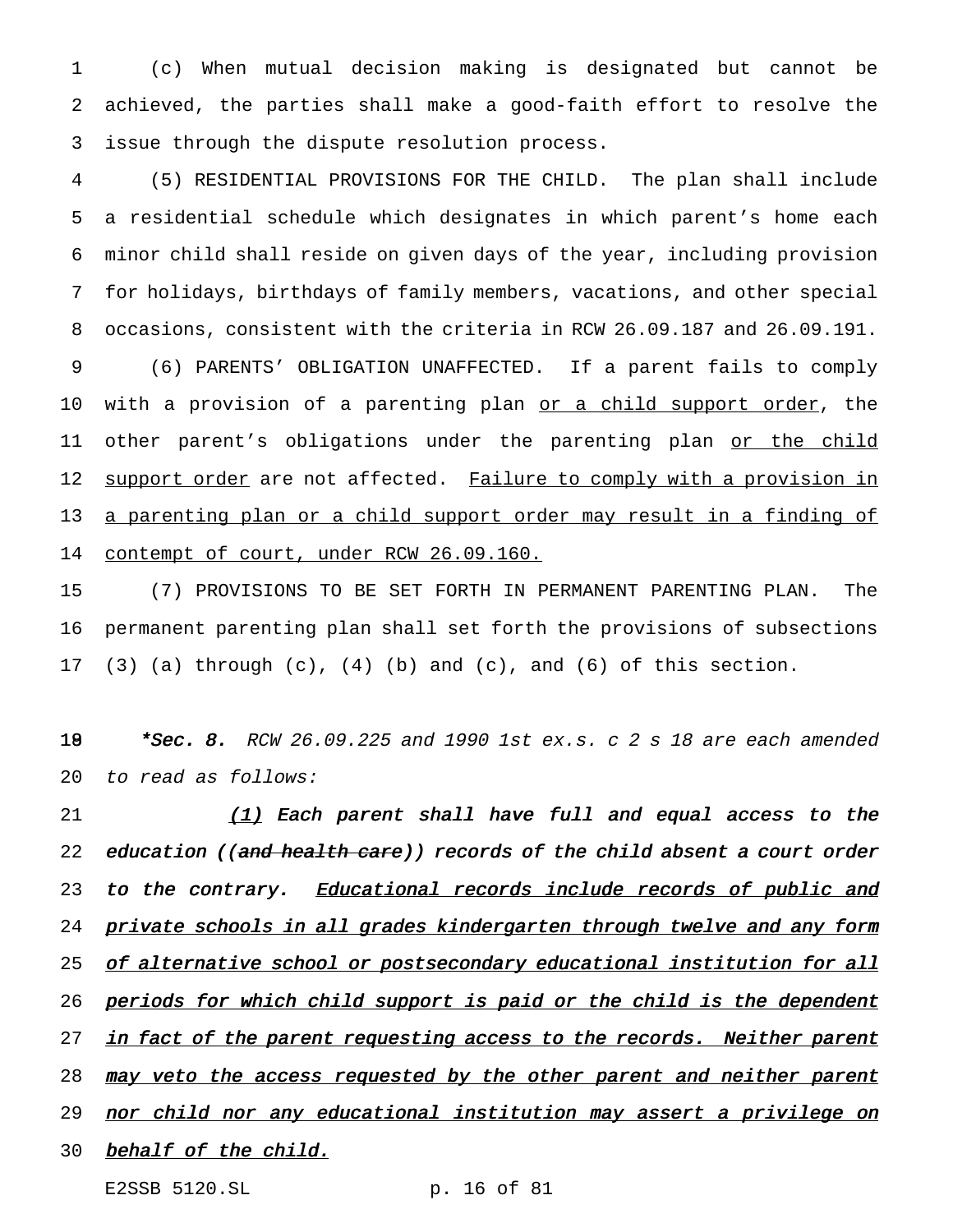1 (2) Each parent shall have full and equal access to the health care 2 records of the child absent a court order to the contrary. Neither 3 parent may veto the access requested by the other parent and neither parent nor child nor health care provider may assert <sup>a</sup> privilege on 5 behalf of the child.

**\*Sec. 8 was vetoed, see message at end of chapter.**

 **Sec. 9.** RCW 26.09.260 and 1989 c 375 s 14 and 1989 c 318 s 3 are each reenacted and amended to read as follows:

 (1) Except as otherwise provided in subsection (4) of this 10 section, the court shall not modify a prior custody decree or a parenting plan unless it finds, upon the basis of facts that have arisen since the prior decree or plan or that were unknown to the court at the time of the prior decree or plan, that a substantial change has occurred in the circumstances of the child or the nonmoving party and that the modification is in the best interest of the child and is necessary to serve the best interests of the child.

 (2) In applying these standards, the court shall retain the residential schedule established by the decree or parenting plan unless:

(a) The parents agree to the modification;

 (b) The child has been integrated into the family of the petitioner with the consent of the other parent in substantial deviation from the parenting plan;

 (c) The child's present environment is detrimental to the child's physical, mental, or emotional health and the harm likely to be caused by a change of environment is outweighed by the advantage of a change to the child; or

 (d) The court has found the nonmoving parent in contempt of court at least twice within three years because the parent failed to comply

p. 17 of 81 E2SSB 5120.SL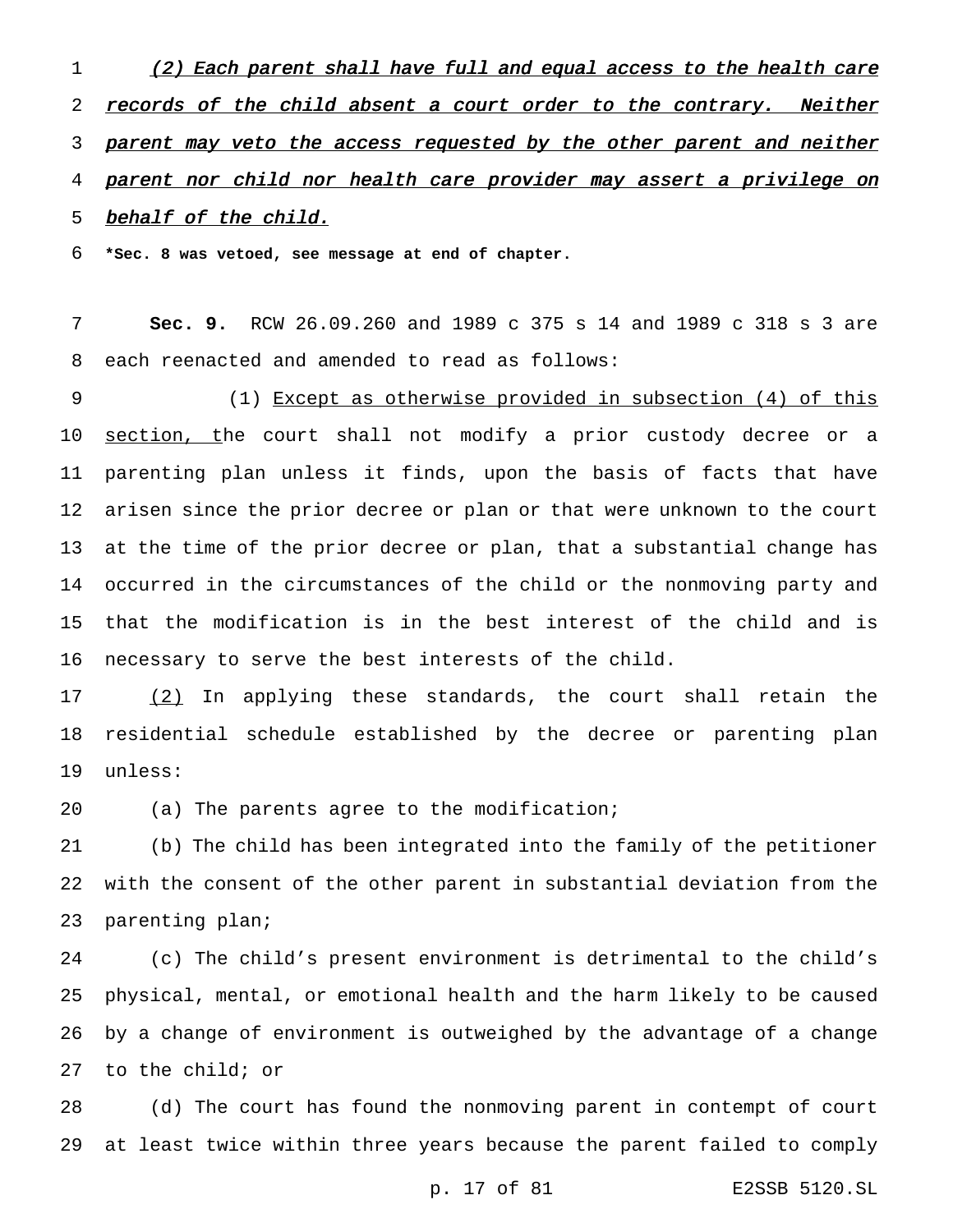with the residential time provisions in the court-ordered parenting plan, or the parent has been convicted of custodial interference in the first or second degree under RCW 9A.40.060 or 9A.40.070.

 $(4)$  ( $(\frac{1}{2})$ ) (3) A conviction of custodial interference in the first or second degree under RCW 9A.40.060 or 9A.40.070 shall constitute a substantial change of circumstances for the purposes of this section. ( $(\langle 3\rangle)$ ) (4) The court may order adjustments to a parenting plan upon a showing of a substantial change in circumstances of either 9 parent or of the child, and without consideration of the factors set forth in subsection (2) of this section, if the proposed modification

is only a:

12 (a) Modification in the dispute resolution process; or

(b) Minor modification in the residential schedule that:

(i) Does not change the residence the child is scheduled to reside

15 in the majority of the time; and

(ii) Does not exceed twenty-four full days in a calendar year or

17 five full days in a calendar month; or

 (iii) Is based on a change of residence or an involuntary change in work schedule by a parent which makes the residential schedule in the parenting plan impractical to follow.

 (5) If the court finds that a motion to modify a prior decree or parenting plan has been brought in bad faith, the court shall assess the attorney's fees and court costs of the nonmoving parent against the moving party.

 **Sec. 10.** RCW 26.09.280 and 1987 c 460 s 20 are each amended to read as follows:

27 ((Hereafter)) Every action or proceeding to change, modify, 28 or enforce any final order, judgment, or decree ((heretofore or hereafter)) entered in any dissolution or legal separation or E2SSB 5120.SL p. 18 of 81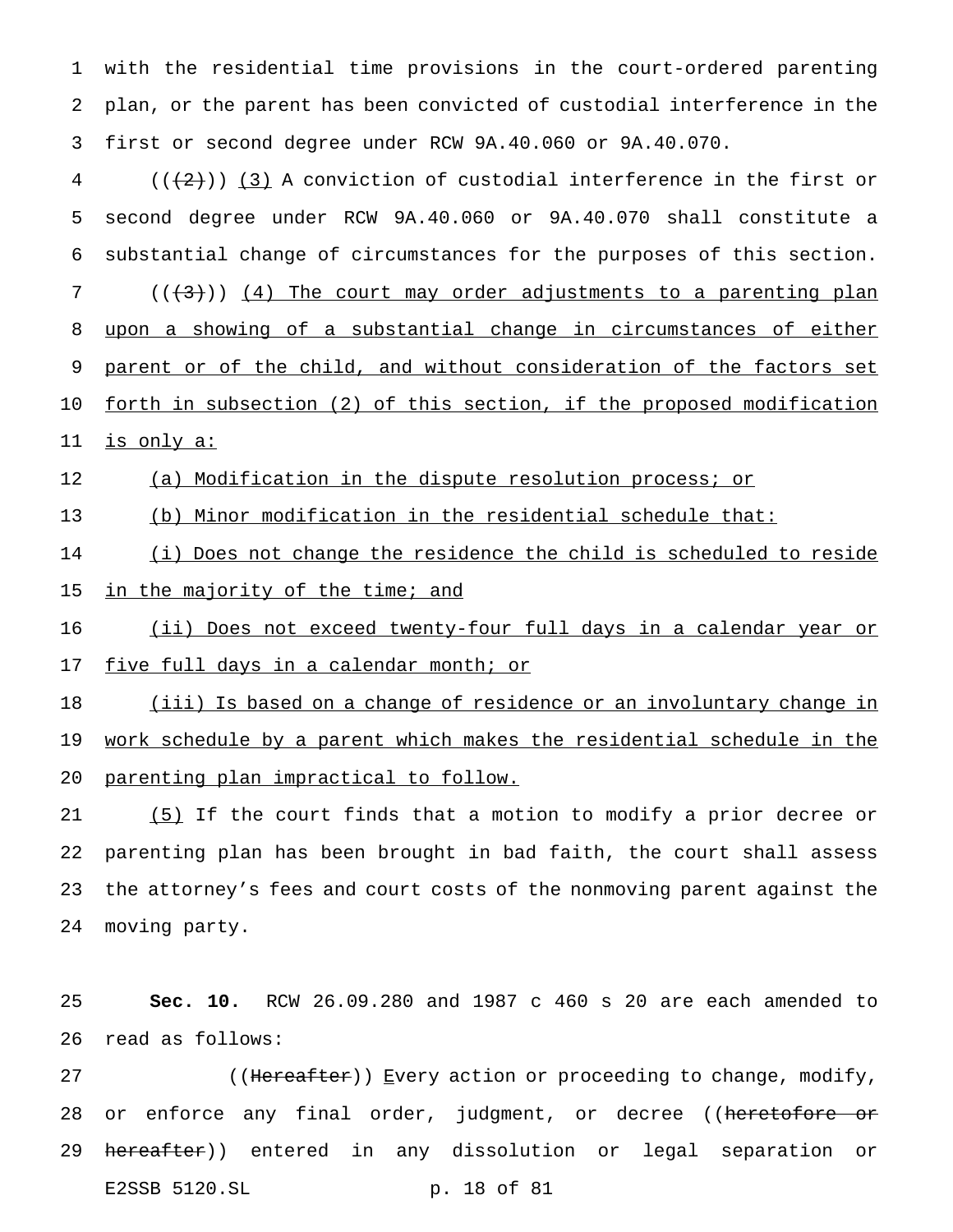1 declaration concerning the validity of a marriage, whether under this 2 chapter or prior law, ((in relation to)) regarding the parenting plan 3 or child support for the minor children of the marriage may be brought 4 in the county where ((said)) the minor children are then residing, or 5 in the court in which ((said)) the final order, judgment, or decree was 6 entered, or in the county where the parent or other person who has the 7 care, custody, or control of the ((said)) children is then residing.

8 **Sec. 11.** RCW 26.12.010 and 1983 c 219 s 1 are each amended to read 9 as follows:

 Each superior court shall exercise the jurisdiction conferred by this chapter and while sitting in the exercise of such jurisdiction shall be known and referred to as the "family court." A family law proceeding under this chapter is any proceeding under this title or any proceeding in which the family court is requested to adjudicate or enforce the rights of the parties or their children 16 regarding the determination or modification of parenting plans, child custody, visitation, or support, or the distribution of property or obligations.

19 **Sec. 12.** RCW 26.12.060 and 1988 c 232 s 4 are each amended to read 20 as follows:

21 The ((family)) court commissioners shall: (1) ((Receive all 22 applications and complaints filed in the family court for the purpose 23 of disposing of them pursuant to this chapter)) Make appropriate 24 referrals to county family court services program if the county has a 25 family court services program; (2) ((investigate)) order investigation 26 and reporting of the facts upon which to base warrants, subpoenas, 27 orders or directions in actions or proceedings ((filed in or 28 transferred to the family court pursuant to)) under this chapter; (3)

p. 19 of 81 E2SSB 5120.SL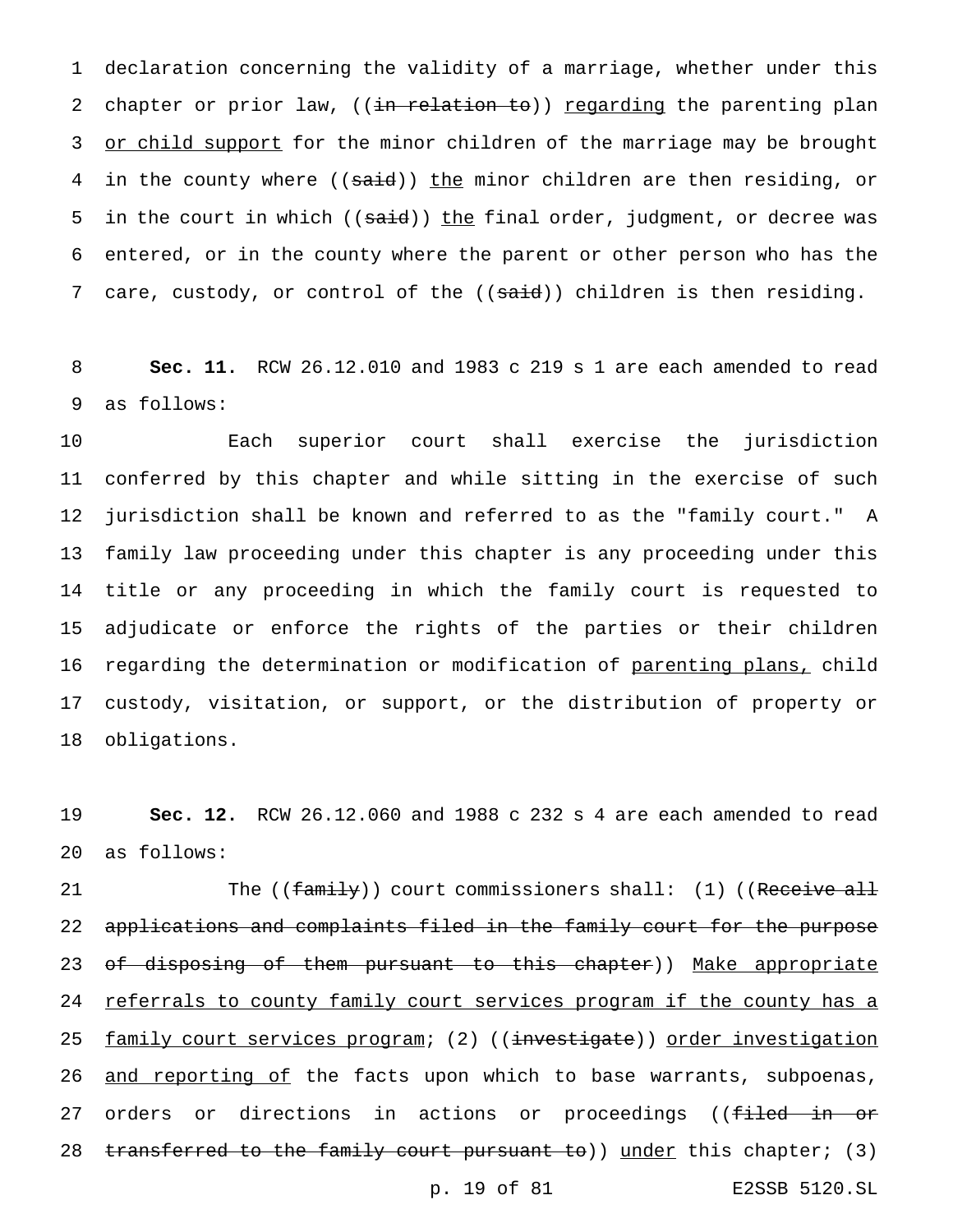1 ((for the purpose of this chapter,)) exercise all the powers and 2 perform all the duties of ((regular)) court commissioners; (4) ((hold 3 conciliation conferences with parties to and hearings in proceedings 4 under this chapter and)) make written reports of all proceedings had 5 which shall become a part of the record of the family court; (5) 6 provide ((such)) supervision ((in connection with)) over the exercise 7 of its jurisdiction as the judge of the family court may order; (6) 8 cause the orders and findings of the family court to be entered in the 9 same manner as orders and findings are entered in cases in the superior 10 court; (7) cause ((such)) other reports to be made and records kept as 11 will indicate the value and extent of ((<del>such conciliation service</del>)) 12 reconciliation, mediation, investigation, and treatment services; and 13 (8) conduct hearings under chapter 13.34 RCW as provided in RCW 14 13.04.021.

15 **Sec. 13.** RCW 26.12.170 and 1983 c 219 s 5 are each amended to read 16 as follows:

17 ((The hearing shall be conducted informally as a conference 18 or series of conferences to effect the reconciliation of the parties or 19 an amicable adjustment or settlement of the issues of the 20 controversy.)) To facilitate and promote the purposes of this chapter, 21 ((the)) family court judges and court commissioners may order or 22 recommend family court services, drug and alcohol abuse evaluations and 23 monitoring of the parties through public or private treatment services, 24 other treatment services, the aid of physicians, psychiatrists,  $((\theta \cdot \mathbf{r}))$ 25 other specialists, or other services or may recommend the aid of the 26 pastor or director of any religious denomination to which the parties 27 may belong. ((Such aid, however, shall be at the expense of the 28 parties involved and shall not be at the expense of the court or of the

E2SSB 5120.SL p. 20 of 81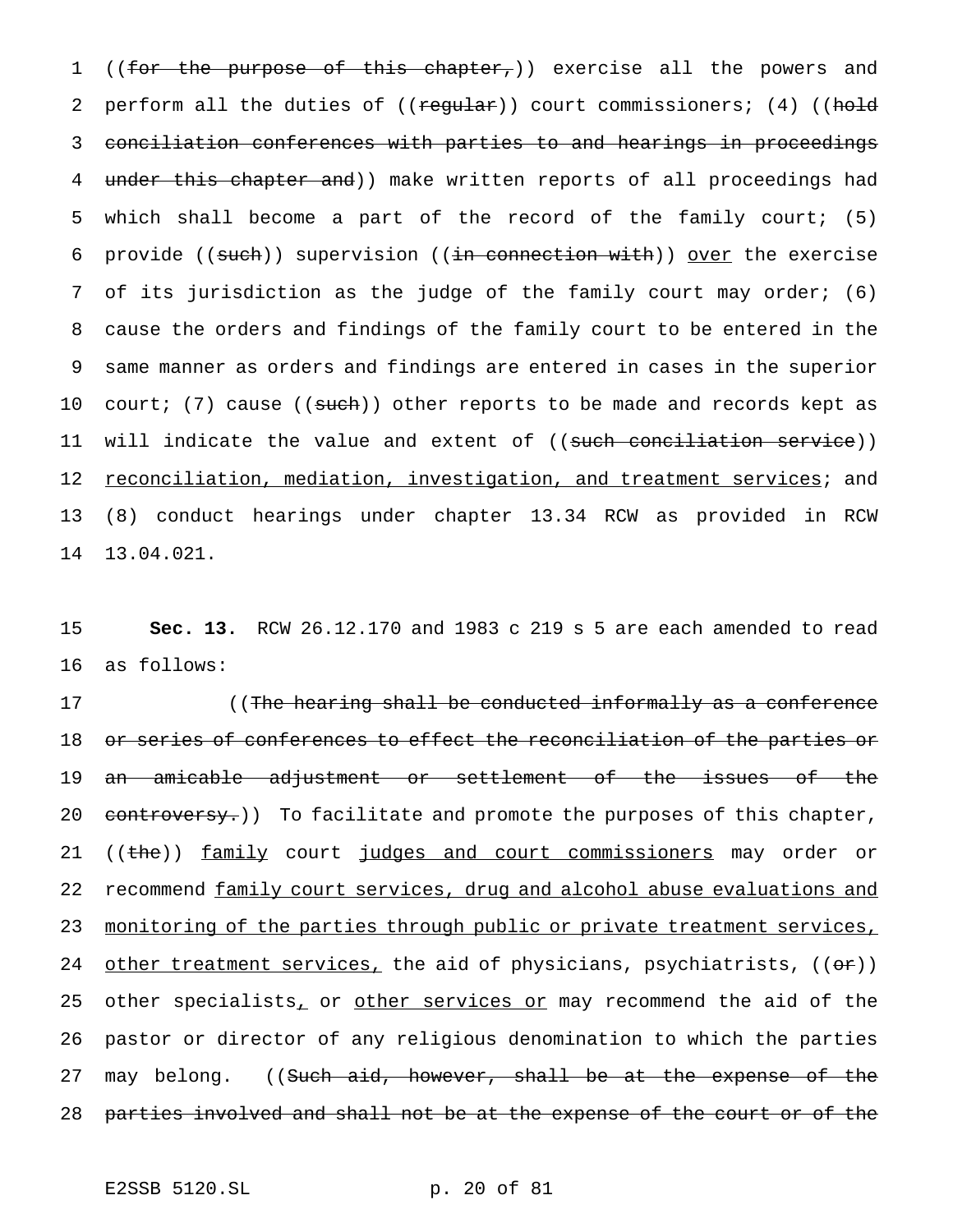1 county unless the board of county commissioners shall specifically

# 2 authorize such  $aid.)$

 If the court has reasonable cause to believe that a child of the parties has suffered abuse or neglect it may file a report with the proper law enforcement agency or the department of social and health services as provided in RCW 26.44.040. Upon receipt of such a report the law enforcement agency or the department of social and health services will conduct an investigation into the cause and extent of the abuse or neglect. The findings of the investigation may be made available to the court if ordered by the court as provided in RCW 42.17.310(3). The findings shall be restricted to the issue of abuse and neglect and shall not be considered custody investigations.

13 **Sec. 14.** RCW 26.12.190 and 1983 c 219 s 7 are each amended to read 14 as follows:

15 (1) ((During the period of thirty days after filing a 16 petition for conciliation no family law proceeding shall be filed by 17 e<del>ither party and further proceedings in a family law proceeding then</del> 18 pending in the superior court shall be stayed and the case transferred 19 to the family court.)) The family court shall have jurisdiction and 20 full power in all pending cases to make, alter, modify, and enforce all 21 temporary and permanent orders((, orders for)) regarding the following: 22 Parenting plans, child support, custody of children, visitation, 23 possession of property, maintenance, contempt, custodial interference, 24 and orders for attorneys' fees, suit money or costs as may appear just 25 and equitable. Court commissioners or judges shall not have authority 26 to require the parties to mediate disputes concerning child support. 27 (2) ((If, after the expiration of such thirty day period or the 28 formal conclusion of the proceedings for conciliation, the controversy 29 between the parties has not been terminated, either party may apply for

p. 21 of 81 E2SSB 5120.SL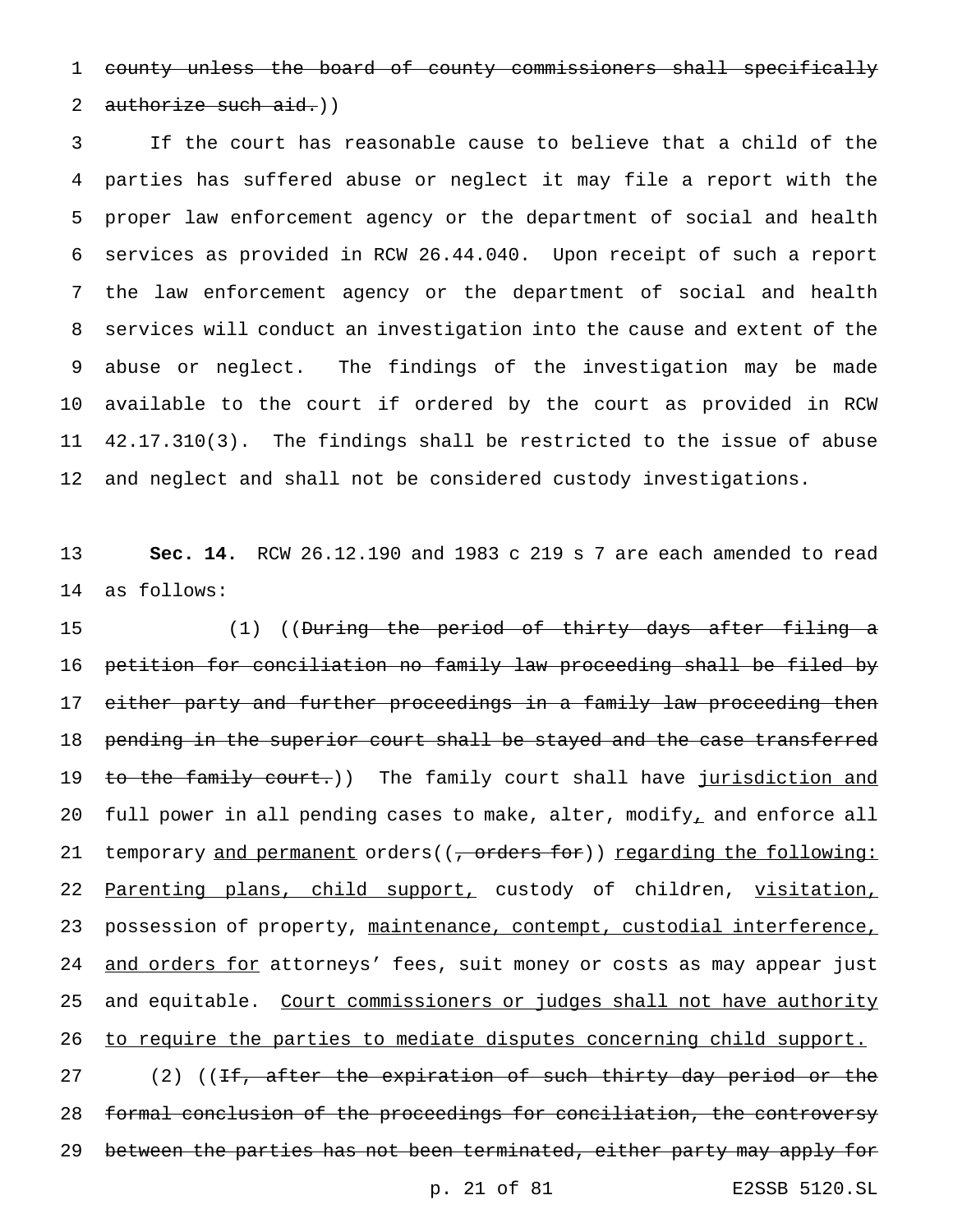1 further relief by filing in the clerk's office additional pleadings or 2 by asking that the pending case be set for trial. The family court has 3 full jurisdiction to hear, try, and determine family law proceedings 4 under the laws relating thereto, and to retain jurisdiction of the case 5 for further hearings on decrees or orders to be made therein.

 $6$   $(3)$  The conciliation provisions of this chapter may be used 7 concerning support, visitation, contempt, or for modification based on 8 changed conditions or for other problems between the parties related to 9 the family law proceeding.

10 (4) Except as specifically so provided nothing in this chapter 11 shall be construed to repeal, nullify or change the law and procedure 12 relating to family law proceedings. The family court shall, when 13 application for relief is made under this chapter, apply provisions 14 governing family law proceedings in the same manner as if the action 15 had been brought thereunder in the superior court, save that the 16 conciliation procedures of the family court shall be applied so far as 17 appropriate to arrive at an amicable settlement of all issues in 18 controversy)) Family court investigation, evaluation, mediation, 19 treatment, and reconciliation services, and any other services may be 20 used to assist the court to develop an order as the court deems 21 necessary to preserve the marriage, implement an amicable settlement, 22 and resolve the issues in controversy.

23 **Sec. 15.** RCW 26.12.220 and 1980 c 124 s 1 are each amended to read 24 as follows:

25 (1) The legislative authority of any county may <u>authorize</u> 26 family court services as provided in RCW 26.12.230. The legislative 27 authority may impose a fee in excess of that prescribed in RCW 28 36.18.010 for the issuance of a marriage license( $\left( \div \text{ PROVIDED}, \text{That} \right)$ 29 such)). The fee shall not exceed eight dollars.

E2SSB 5120.SL p. 22 of 81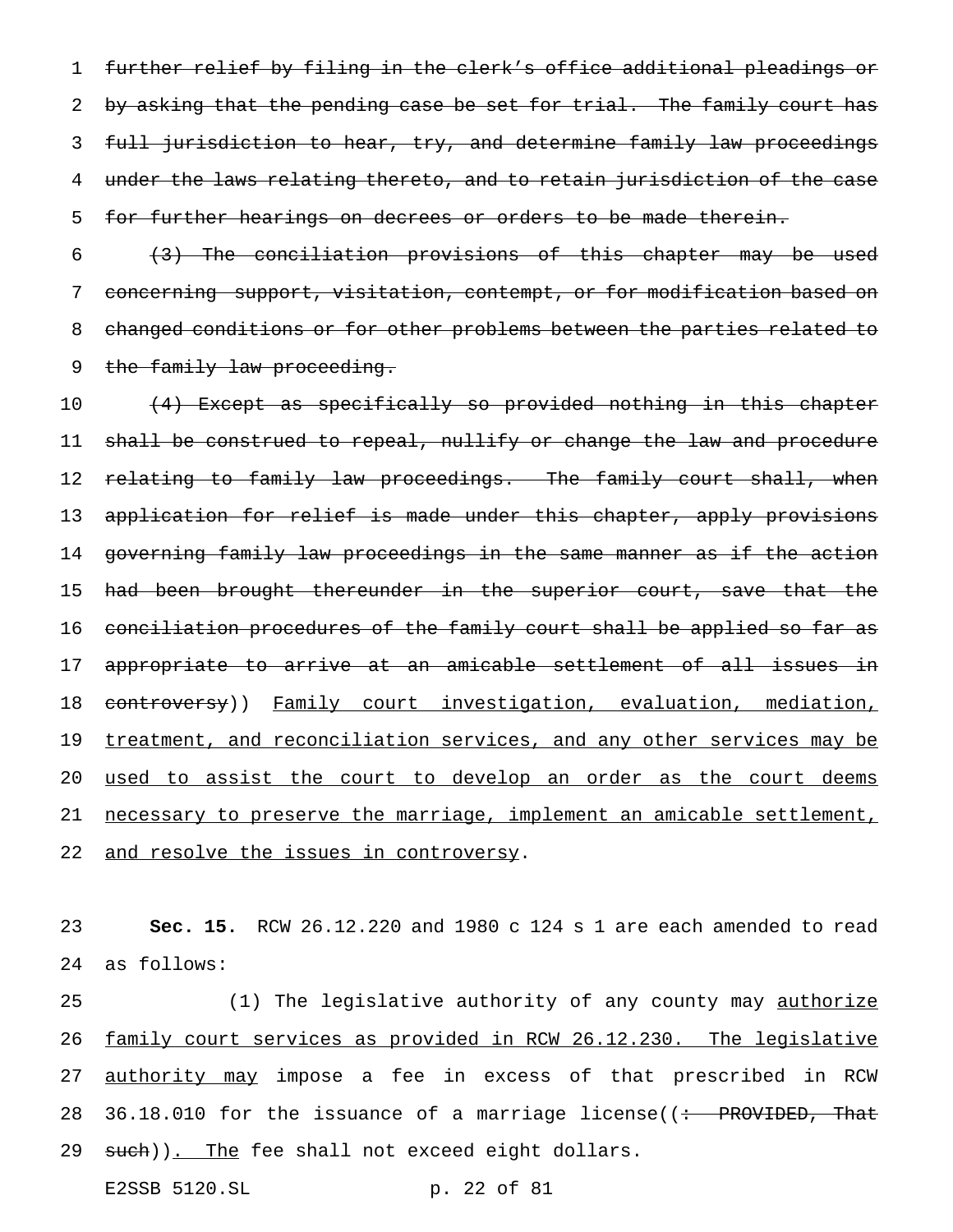(2) In addition to any other funds used therefor, the governing body of any county shall use the proceeds from the fee increase 3 authorized by this section to pay the expenses of the family court and 4 the family court services under chapter 26.12 RCW. If there is no family court in the county, the legislative authority may provide such services through other county agencies or may contract with a public or 7 private agency or person to provide such services. Family court services also may be provided jointly with other counties as provided in RCW 26.12.230.

10 (3) The family court services program may hire professional 11 employees to provide the investigation, evaluation and reporting, and 12 mediation services, or the county may contract for these services, or 13 both. To facilitate and promote the purposes of this chapter, the 14 court may order or recommend the aid of physicians, psychiatrists, or 15 other specialists.

16 (4) The family court services program may provide or contract for: 17 (a) Mediation; (b) investigation, evaluation, and reporting to the 18 court; and (c) reconciliation; and may provide a referral mechanism for 19 drug and alcohol testing, monitoring, and treatment; and any other 20 treatment, parenting, or anger management programs the family court 21 professional considers necessary or appropriate.

 (5) Services other than family court investigation, evaluation, 23 reconciliation, and mediation services shall be at the expense of the 24 parties involved absent a court order to the contrary. The parties shall bear all or a portion of the family court investigation, evaluation, reconciliation, and mediation services according to the parties' ability to pay.

28 (6) The county legislative authority may establish rules of 29 eligibility for ((conciliation)) the family court services funded under 30 this section ((so long as its)). The rules (( $d\theta$ )) shall not conflict p. 23 of 81 E2SSB 5120.SL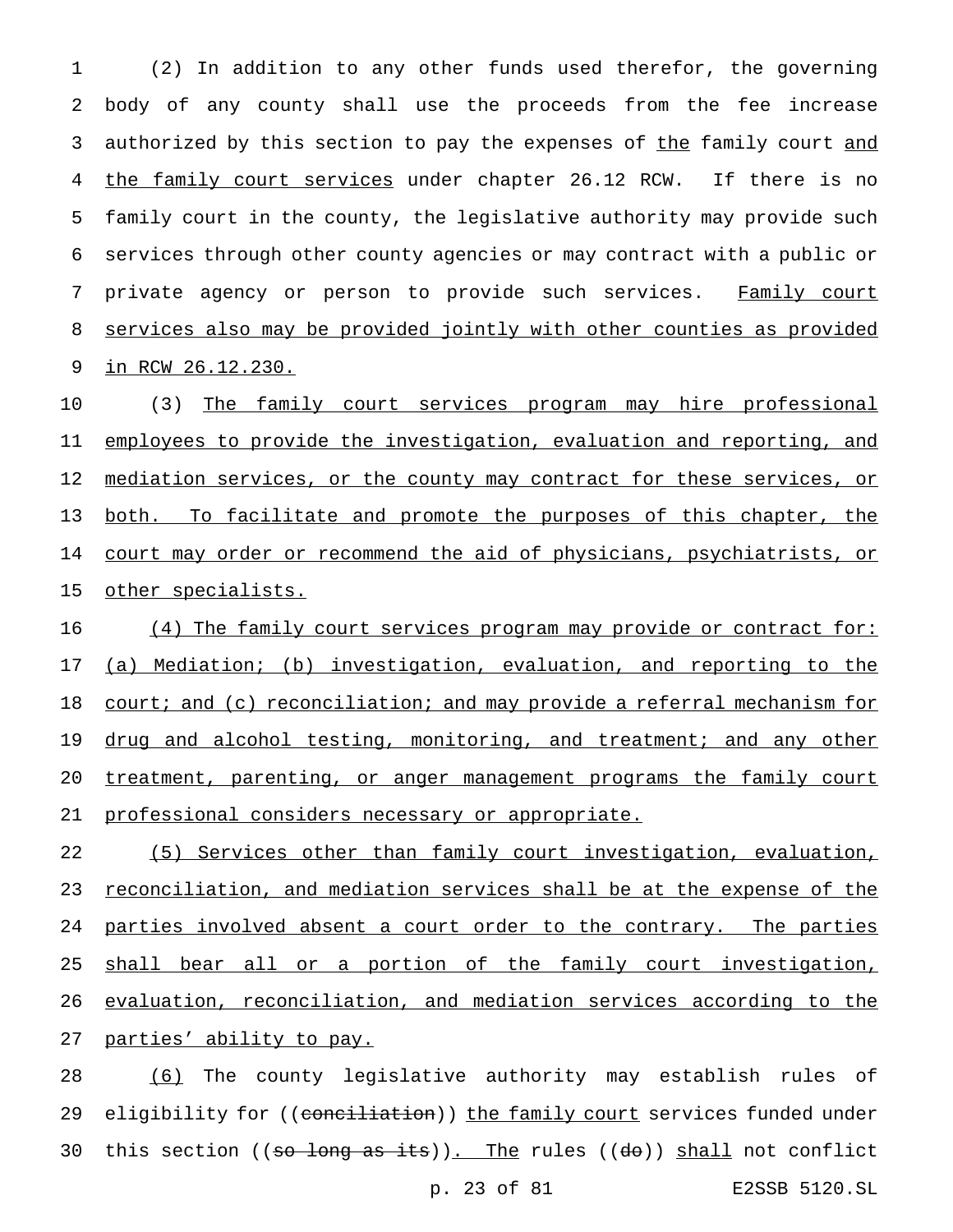with rules of the court adopted under chapter 26.12 RCW or any other statute.

 ( $(\langle 4 \rangle)$ ) (7) The legislative authority may establish fees for family court investigation, evaluation, reconciliation, and mediation services under this chapter according to the parties' ability to pay for the services. Fees collected under this section shall be collected and deposited in the same manner as other county funds are collected and deposited, and shall be maintained in a separate account to be used as provided in this section.

 NEW SECTION. **Sec. 16.** The family court shall give proceedings involving children priority over cases without children.

 NEW SECTION. **Sec. 17.** The court may appoint a guardian ad litem to represent the interests of a minor or dependent child when the court believes the appointment of a guardian is in the best interests of the child in any proceeding under this chapter. The family court services professionals shall make a recommendation to the court regarding whether a guardian ad litem should be appointed for the child. The court shall enter an order for costs, fees, and disbursements to cover the costs of the guardian ad litem. The court may order either or both parents to pay for the costs of the guardian ad litem, according to their ability to pay. If both parents are indigent, the county shall bear the cost of the guardian, subject to appropriation for guardians' ad litem services by the county legislative authority.

 NEW SECTION. **Sec. 18.** All acts and proceedings of the court commissioners shall be subject to revision by the superior court as provided in RCW 2.24.050.

E2SSB 5120.SL p. 24 of 81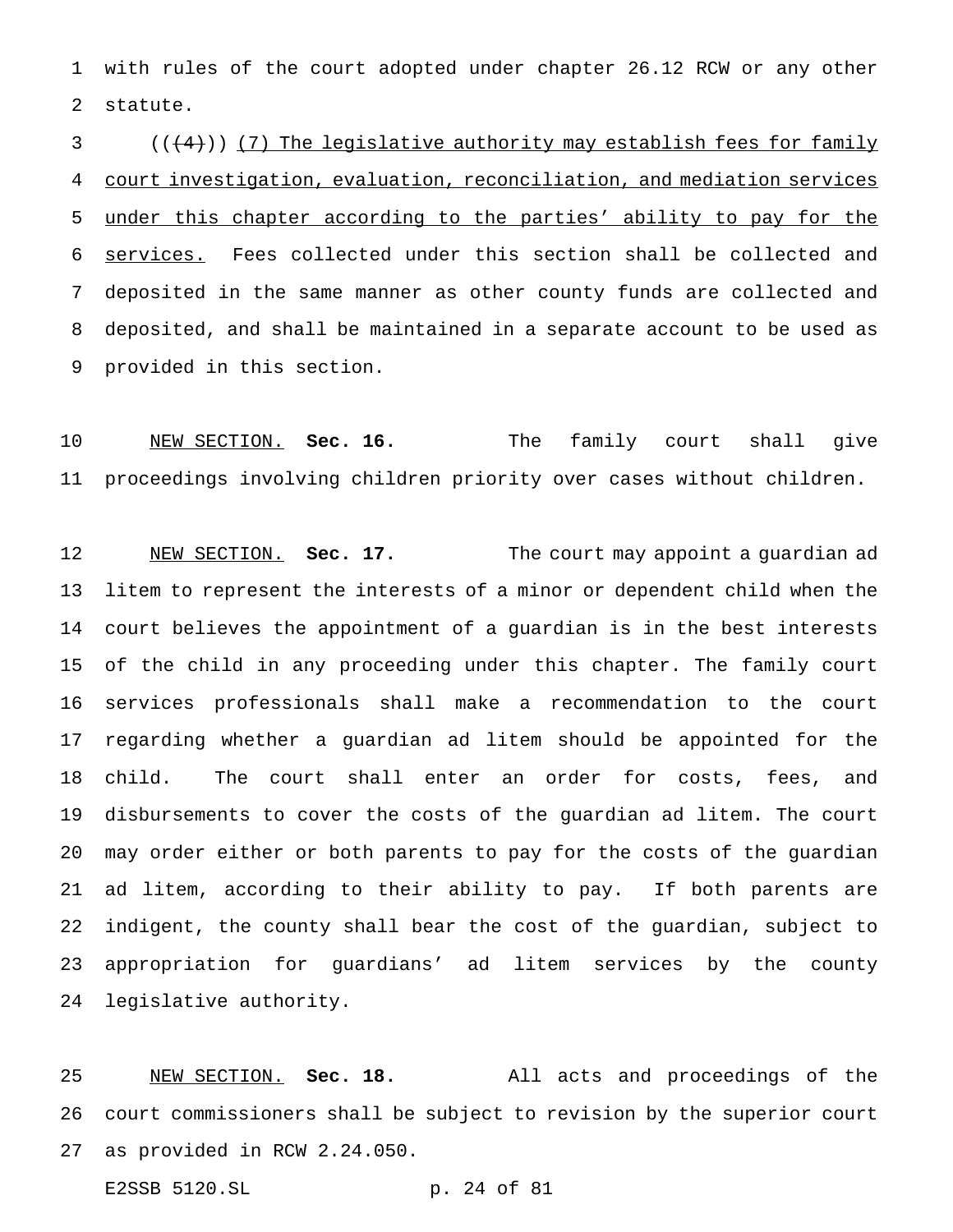NEW SECTION. **Sec. 19.** (1) Any state funds appropriated in the omnibus operating budget appropriations act for the 1991-93 biennium to the office of the administrator for the courts for the purposes of funding county family courts and county family court services shall be distributed to the eligible counties as provided in this section.

 (2) Any appropriation in the omnibus operating budget appropriations act for the purposes of implementing this section is contingent on an equal amount of money being provided by the county from nonstate sources, whether public or private.

 (3) Any county that has implemented or has committed to implement a family court and family court services on or before January 1, 1993, is eligible for available appropriated state funds if the county: (a) Obtains approval of an application under subsection (4) of this section; and (b) commits to spend money from public or private nonstate funding sources over a one-year period beginning on the date the county receives state funding, in an amount that is equal to or greater than the state funds distributed to the county under subsection (4) of this section. Any state funding is contingent on the county maintaining the family court and the family court services over the one-year period after disbursement of state funds to the county.

 (4) The office of the administrator for the courts shall accept applications for state funds until March 1, 1992. After the application period expires, the office of the administrator for the courts shall determine each eligible county's percentage of the funds appropriated for family courts and family court services. An eligible county's percentage share of the appropriated funds shall be the same percentage as the number of cases filed in that county under Title 26 RCW, divided by the number of cases filed under Title 26 RCW in all the eligible counties. The initial determination of the number of case

p. 25 of 81 E2SSB 5120.SL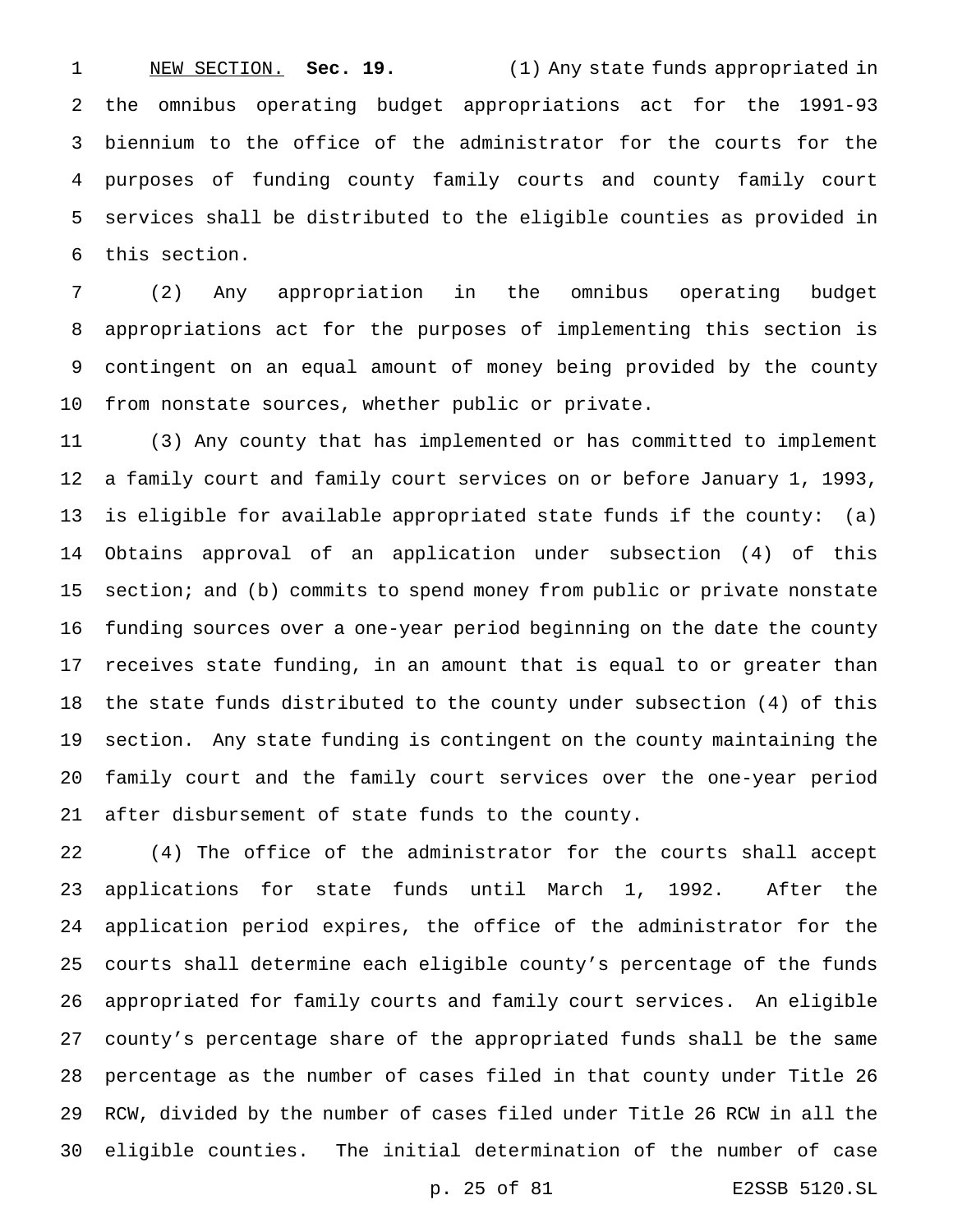filings in each eligible county shall be based upon the office of the administrator for the courts' most recent annual report. The office of the administrator for the courts shall adjust the calculation of the number of filings in each county if any county has a disproportionate number of filings due to changes of venue or cases in which both parties live in another county. The office of the administrator for the courts may begin disbursing the state funds by July 1, 1992, to eligible counties. The office of the administrator for the courts shall disburse the state funds not later than January 1, 1993, to eligible counties. The counties must use the state funds over a one-year period from the date of disbursement. The counties that provide family courts and family court services pursuant to a joint family court services contract under RCW 26.12.230 may apply for state funds jointly and their eligibility for state funding shall be determined in the same manner as the eligibility of individual counties.

 (5) The office of the administrator for the courts shall develop an application form for applying for state funds under this subsection. The office of the administrator for the courts shall develop rules to determine whether a county applying for state funds (a) has implemented or has committed to implement a family court and family court services under this chapter; (b) has committed nonstate funds for a one-year period following disbursement of the state funds to continue the family court and the family court services through that one-year period; and (c) has spent the matching funds required to obtain the state funds.

 **Sec. 20.** RCW 26.18.100 and 1989 c 416 s 10 are each amended to read as follows:

 The wage assignment order shall be substantially in the following form:

E2SSB 5120.SL p. 26 of 81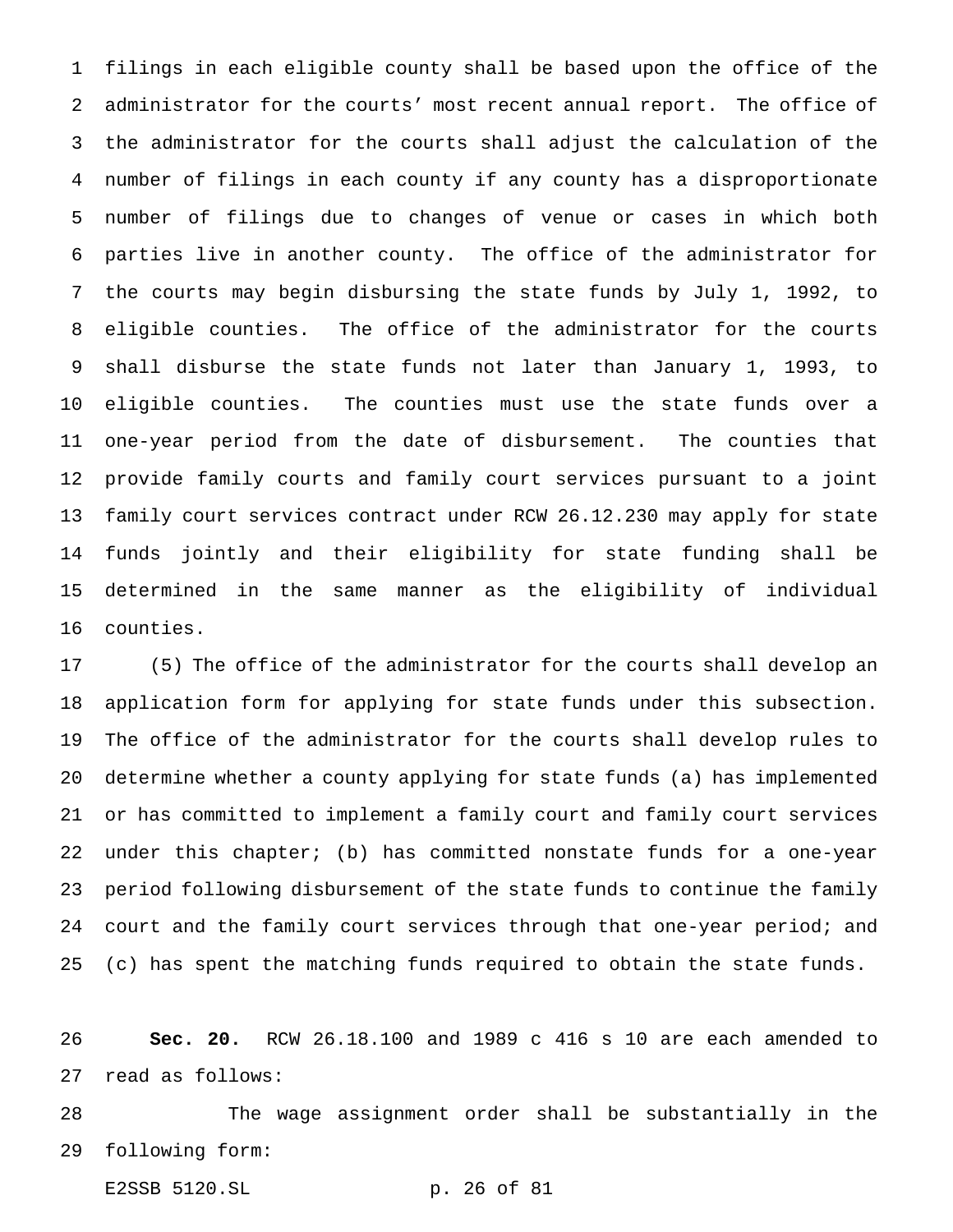| $\mathbf 1$    | IN THE SUPERIOR COURT OF THE STATE OF                            |
|----------------|------------------------------------------------------------------|
| $\overline{2}$ | WASHINGTON IN AND FOR THE COUNTY OF                              |
| 3              |                                                                  |
| $\overline{4}$ | .                                                                |
|                |                                                                  |
| 5              | .                                                                |
| 6              | Obligee<br>$\text{NO} \ldots \ldots \ldots \ldots \ldots \ldots$ |
| 7              | $_{\rm VS}$ .                                                    |
|                |                                                                  |
| 8              | WAGE ASSIGNMENT<br>.                                             |
| 9              | Obligor<br>ORDER                                                 |
|                |                                                                  |
| 10             | .                                                                |
| 11             | Employer                                                         |
|                |                                                                  |
| 12             | THE STATE OF WASHINGTON TO:                                      |
| 13             | Employer                                                         |
| 14             |                                                                  |
| 15             | Obligor                                                          |
|                |                                                                  |

 The above-named obligee claims that the above-named obligor is more than fifteen days past due in child support payments in an amount equal to or greater than the child support payable for one month. The amount 19 of the accrued child support debt as of this date is ......... dollars, the amount of arrearage payments specified in the support order (if applicable) is .......... dollars per .........., and the amount of the current and continuing support obligation under the 23 support order is .......... dollars per ...........

 You are hereby commanded to answer this order by filling in the attached form according to the instructions, and you must mail or

p. 27 of 81 E2SSB 5120.SL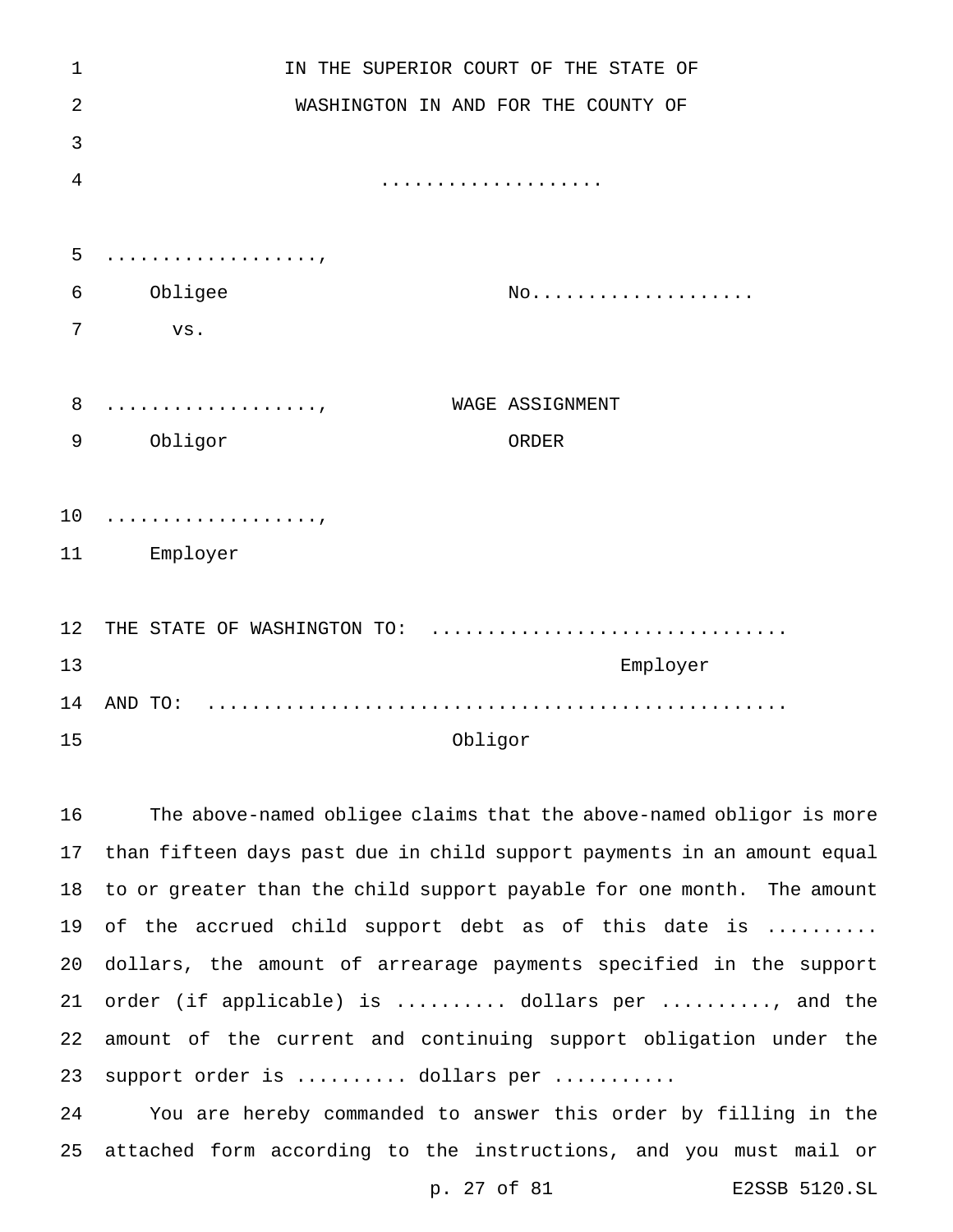deliver the original of the answer to the court, one copy to the Washington state support registry, one copy to the obligee or obligee's attorney, and one copy to the obligor within twenty days after service of this wage assignment order upon you.

 If you possess any earnings due and owing to the obligor, then you shall do as follows:

 (1) Withhold from the obligor's earnings each month, or from each regular earnings disbursement, the lesser of:

 (a) The sum of the accrued support debt and the current support obligation;

 (b) The sum of the specified arrearage payment amount and the current support obligation; or

(c) Fifty percent of the disposable earnings of the obligor.

 (2) The total amount withheld above is subject to the wage assignment order, and all other sums may be disbursed to the obligor.

 (3) Upon receipt of this wage assignment order you shall make 17 immediate deductions from the obligor's earnings and remit to the Washington state support registry the proper amounts at each regular pay interval.

 You shall continue to withhold the ordered amounts from nonexempt earnings of the obligor until notified by:

 (a) The court that the wage assignment has been modified or 23 terminated;  $((\theta \cdot \hat{r}))$ 

 (b) The Washington state support registry, office of support 25 enforcement that the accrued child support debt has been paid; or

 (c) The court that has entered an order delaying, modifying, or 27 terminating the wage assignment order and has approved an alternate payment plan as provided in RCW 26.23.050(2).

 You shall promptly notify the court and the Washington state support registry if and when the employee is no longer employed by you. E2SSB 5120.SL p. 28 of 81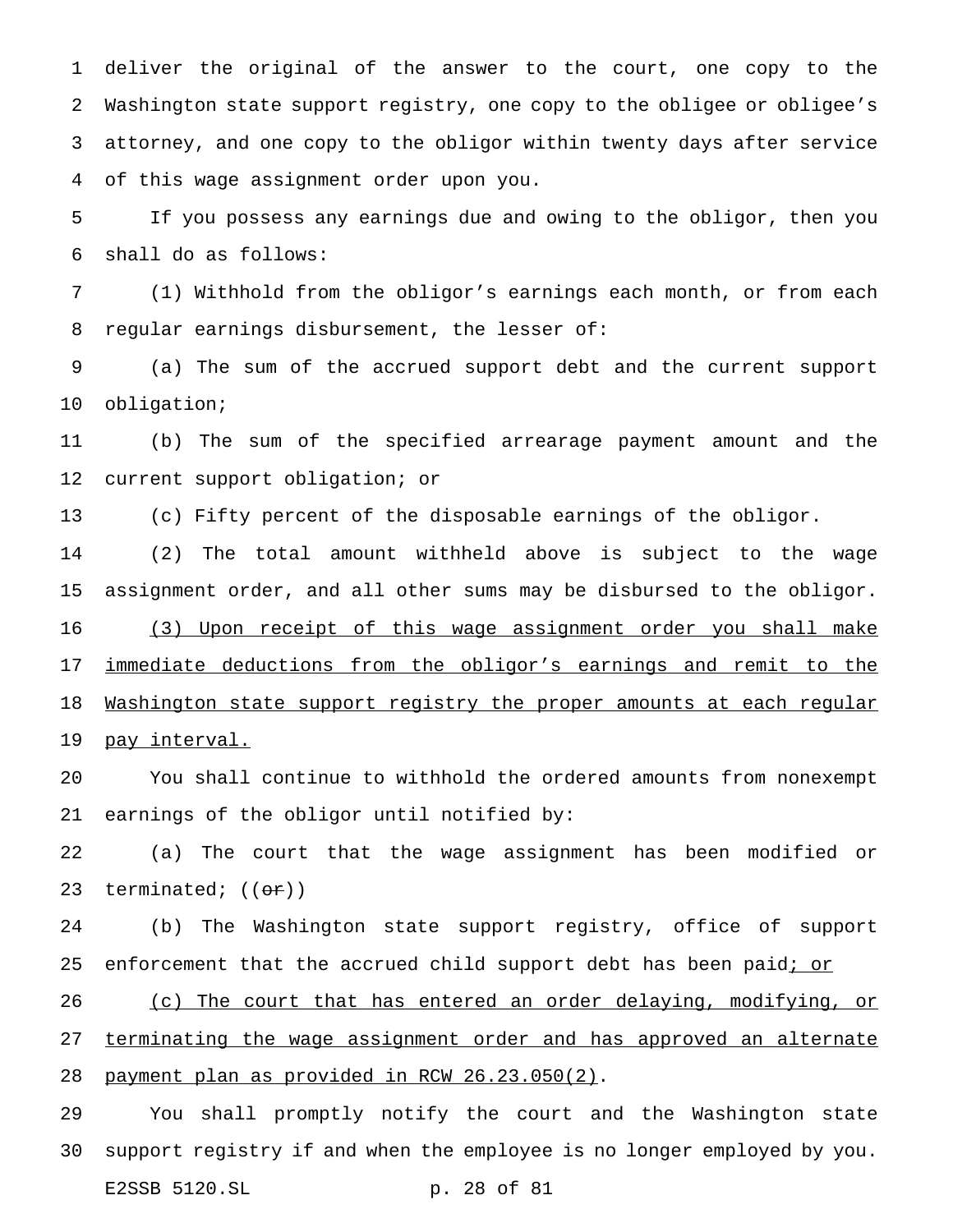1 If you no longer employ the employee, the wage assignment order shall remain in effect for one year after the employee has left your employment or your are no longer in possession of any earnings owed to the employee. You shall continue to hold the wage assignment order during that one-year period. If the employee returns to your employment during the one-year period you shall immediately begin to withhold the employee's earnings according to the terms of the wage 8 assignment order. If the employee has not returned to your employment 9 within one year, the wage assignment will cease to have effect at the expiration of the one-year period.

 You shall deliver the withheld earnings to the Washington state 12 support registry at each regular pay interval((, but the first delivery 13 shall occur no sooner than twenty days after your receipt of this wage 14 assignment order)).

 You shall deliver a copy of this order to the obligor as soon as is reasonably possible. This wage assignment order has priority over any other wage assignment or garnishment, except for another wage assignment or garnishment for child support, or order to withhold or deliver under chapter 74.20A RCW.

 WHETHER OR NOT YOU OWE ANYTHING TO THE OBLIGOR, YOUR FAILURE TO ANSWER AS REQUIRED MAY MAKE YOU LIABLE FOR OBLIGOR'S CLAIMED SUPPORT DEBT TO THE OBLIGEE OR SUBJECT TO CONTEMPT OF COURT.

 NOTICE TO OBLIGOR: YOU HAVE A RIGHT TO REQUEST A HEARING IN THE SUPERIOR COURT THAT ISSUED THIS WAGE ASSIGNMENT ORDER, TO REQUEST THAT THE COURT QUASH, MODIFY, OR TERMINATE THE WAGE ASSIGNMENT ORDER.

DATED THIS ... day of ..., 19 ....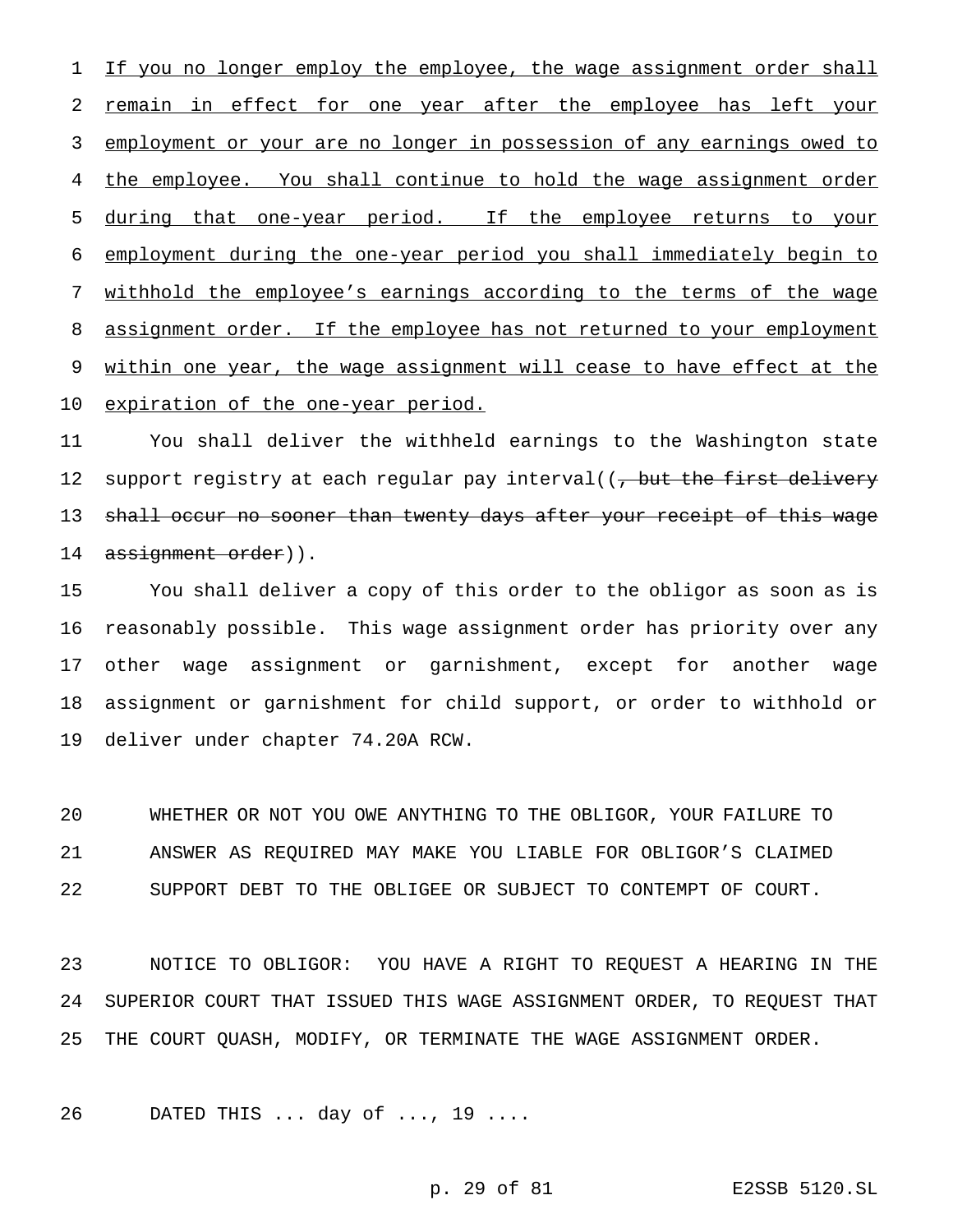----------------------------------------------------------------

Obligee, Judge/Court, Commissioner

or obligee's attorney

 **Sec. 21.** RCW 26.18.110 and 1989 c 416 s 11 are each amended to read as follows:

 (1) An employer upon whom service of a wage assignment order has been made shall answer the order by sworn affidavit within twenty days after the date of service. The answer shall state whether the obligor is employed by or receives earnings from the employer, whether the employer will honor the wage assignment order, and whether there are multiple child support attachments against the obligor.

 (2) If the employer possesses any earnings due and owing to the obligor, the earnings subject to the wage assignment order shall be withheld immediately upon receipt of the wage assignment order. The withheld earnings shall be delivered to the Washington state support 16 registry at each regular pay interval((, but the first delivery shall 17 occur no sooner than twenty days after receipt of the wage assignment 18 order)).

 (3) The employer shall continue to withhold the ordered amounts from nonexempt earnings of the obligor until notified by:

 (a) The court that the wage assignment has been modified or 22 terminated;  $((\theta \cdot \hat{r}))$ 

 (b) The Washington state support registry that the accrued child support debt has been paid, provided the wage assignment order contains the language set forth under RCW 26.18.100(2)(b). The employer shall promptly notify the Washington state support registry when the employee 27 is no longer employed. If the employer no longer employs the employee, 28 the wage assignment order shall remain in effect for one year after the 29 employee has left the employment or the employer has been in possession E2SSB 5120.SL p. 30 of 81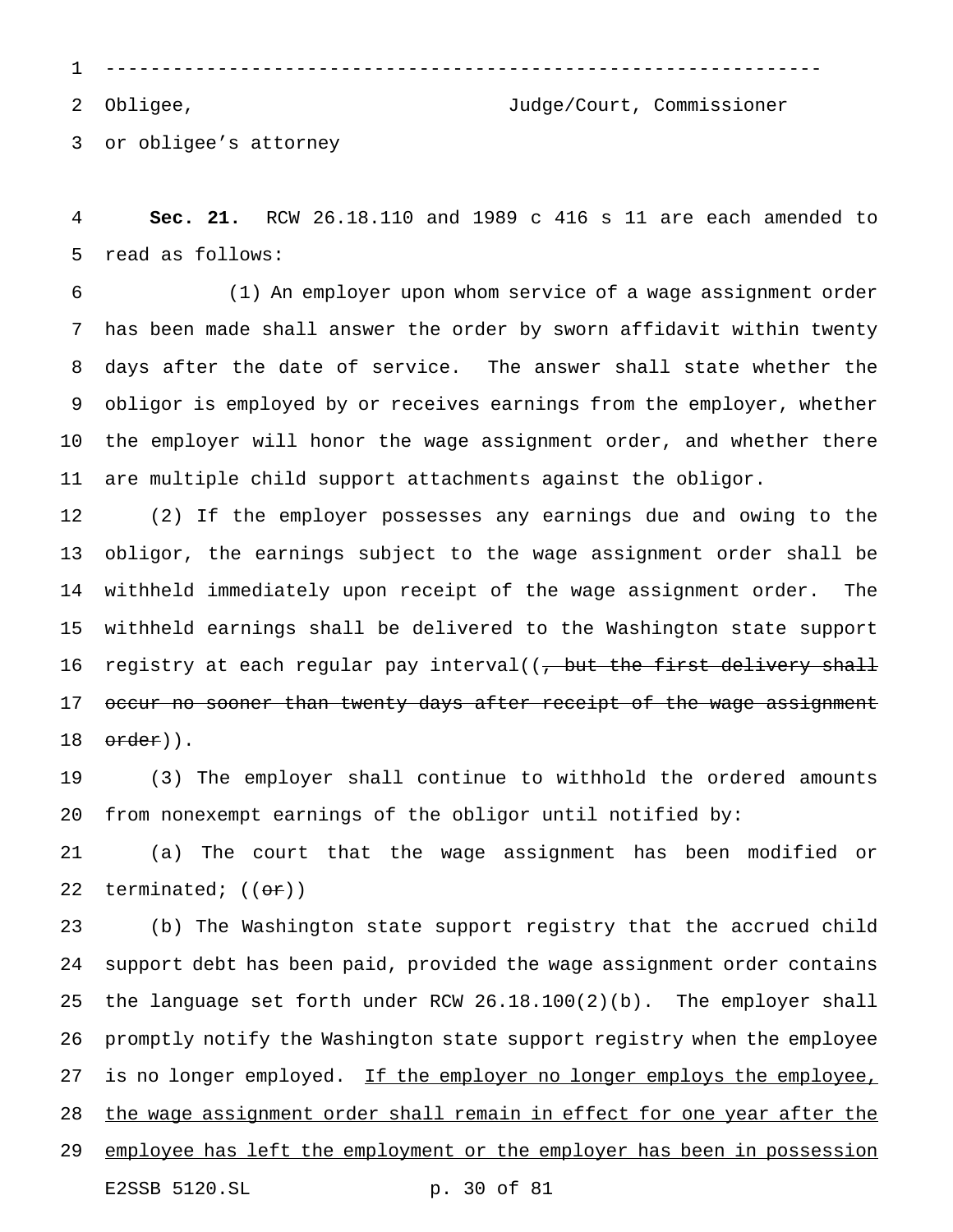1 of any earnings owed to the employee. The employer shall continue to hold the wage assignment order during that one-year period. If the employee returns to the employer's employment during the one-year period the employer shall immediately begin to withhold the employee's earnings according to the terms of the wage assignment order. If the employee has not returned within one year, the wage assignment shall

cease to have effect at the expiration of the one-year period; or

 (c) The court that has entered an order delaying, modifying, or 9 terminating the wage assignment order and has approved an alternate payment plan as provided in RCW 26.23.050(2).

 (4) The employer may deduct a processing fee from the remainder of the employee's earnings after withholding under the wage assignment order, even if the remainder is exempt under RCW 26.18.090. The processing fee may not exceed (a) ten dollars for the first disbursement made by the employer to the Washington state support registry; and (b) one dollar for each subsequent disbursement to the clerk.

 (5) An order for wage assignment for support entered under this chapter shall have priority over any other wage assignment or garnishment, except for another wage assignment or garnishment for child support, or order to withhold and deliver under chapter 74.20A RCW.

 (6) An employer who fails to withhold earnings as required by a 24 wage assignment issued under this chapter may be held liable to the 25 <u>obligee</u> for ((the amounts disbursed to the obligor in violation of the 26 wage assignment order, and may be found by the court to be in contempt 27 of court and may be punished as provided by law)) one hundred percent 28 of the support debt, or the amount of support moneys that should have 29 been withheld from the employee's earnings whichever is the lesser amount, if the employer: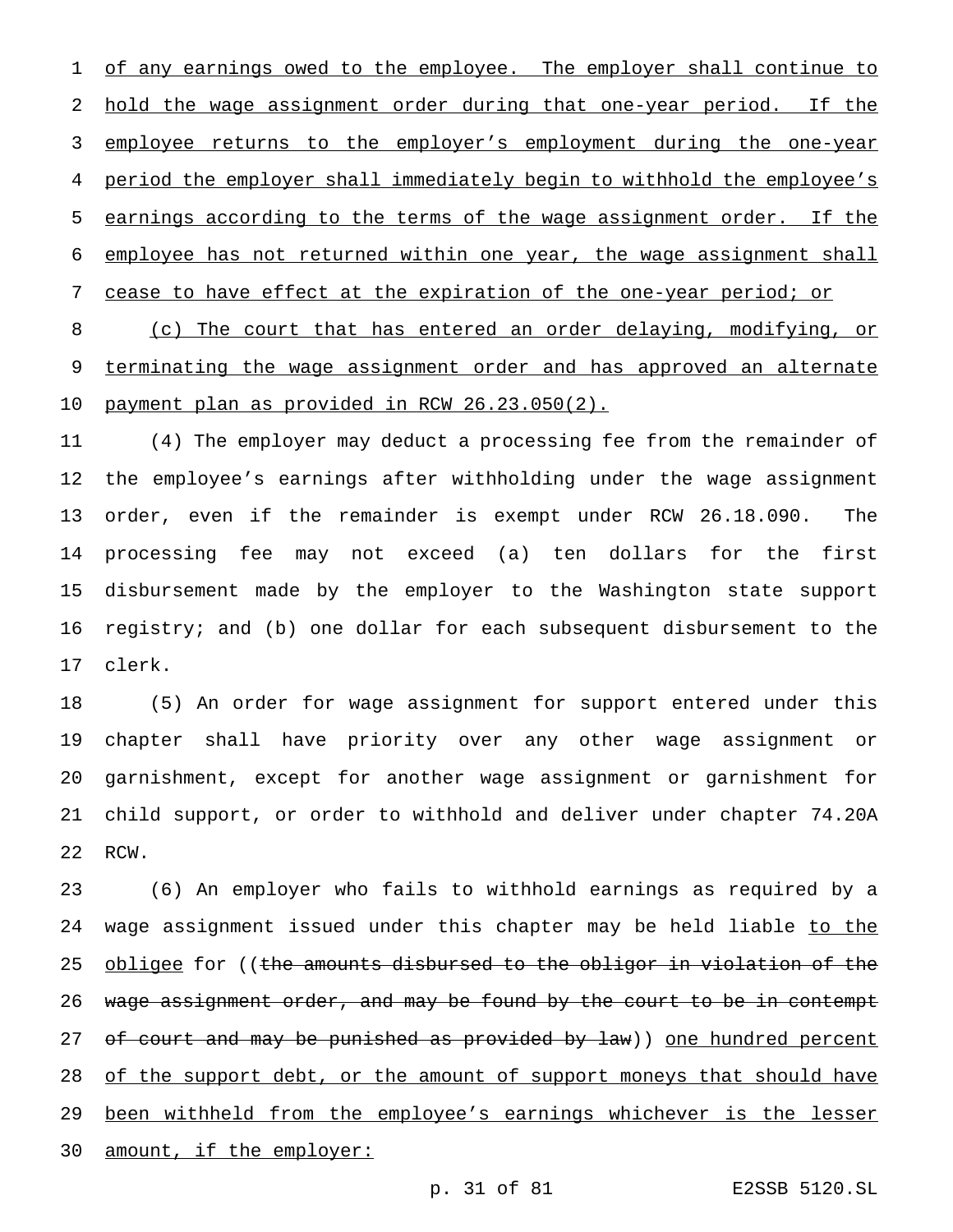(a) Fails or refuses, after being served with a wage assignment order, to deduct and promptly remit from the unpaid earnings the 3 amounts of money required in the order;

 (b) Fails or refuses to submit an answer to the notice of wage assignment after being served; or

 (c) Is unwilling to comply with the other requirements of this section.

 Liability may be established in superior court. Awards in superior 9 court shall include costs, interest under RCW 19.52.020 and 4.56.110, and reasonable attorneys' fees.

 (7) No employer who complies with a wage assignment issued under this chapter may be liable to the employee for wrongful withholding. (8) No employer may discharge, discipline, or refuse to hire an employee because of the entry or service of a wage assignment issued 15 and executed under this chapter. ((A person who violates this 16 subsection may be found by the court to be in contempt of court and may 17 be punished as provided by law)) If an employer discharges, disciplines, or refuses to hire an employee in violation of this 19 section, the employee or person shall have a cause of action against 20 the employer. The employer shall be liable for double the amount of damages suffered as a result of the violation and for costs and 22 reasonable attorneys' fees, and shall be subject to a civil penalty of not more than two thousand five hundred dollars for each violation. The employer may also be ordered to hire, rehire, or reinstate the aggrieved individual.

 (9) An employer may combine amounts withheld from various employees into a single payment to the Washington state support registry, if the payment includes a listing of the amounts attributable to each employee and other information as required by the registry.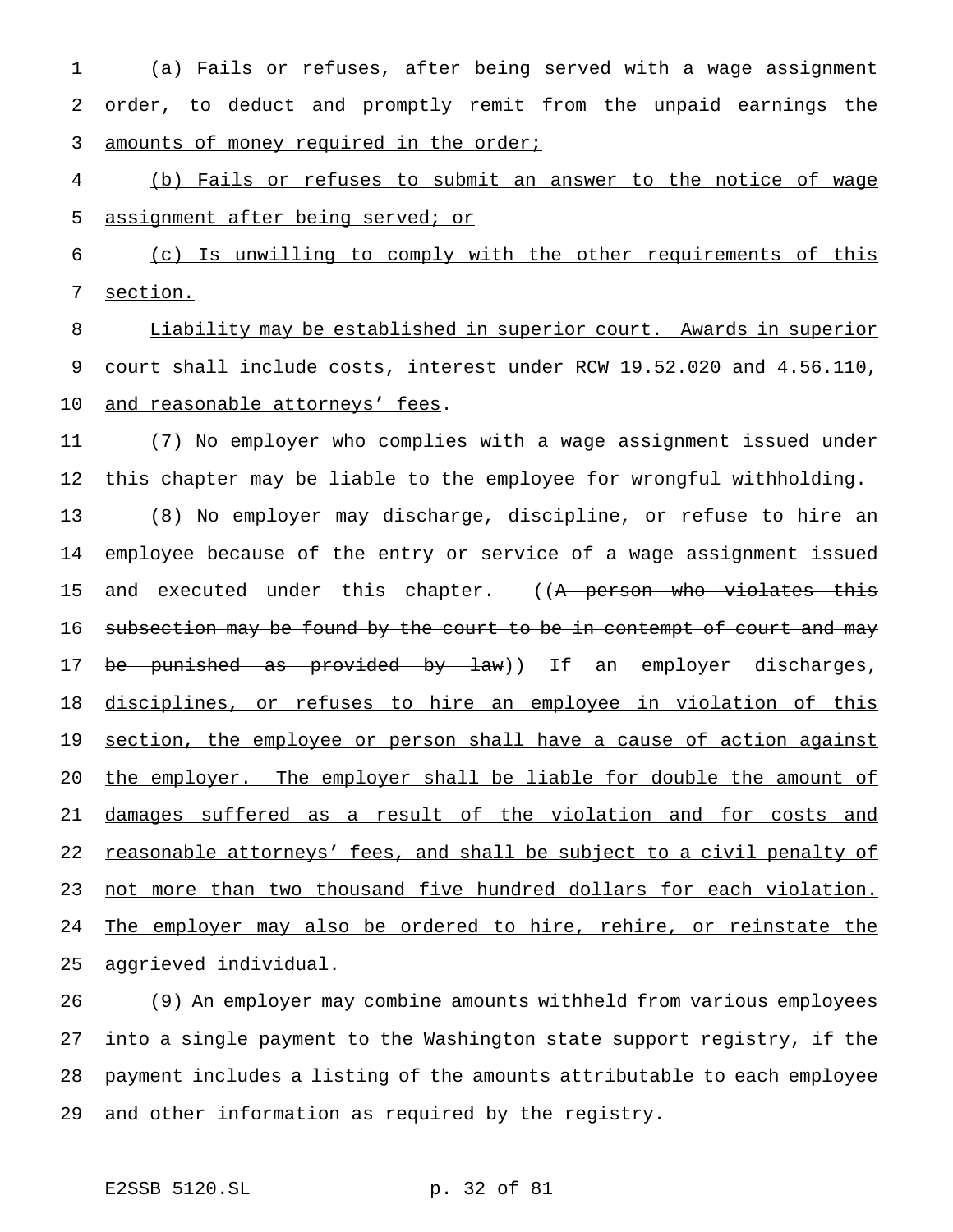(10) An employer shall deliver a copy of the wage assignment order to the obligor as soon as is reasonably possible.

 **Sec. 22.** RCW 26.18.140 and 1984 c 260 s 14 are each amended to read as follows:

 (1) Except as provided in subsection (2) of this section, in a hearing to quash, modify, or terminate the wage assignment order, the court may grant relief only upon a showing that the wage assignment order causes extreme hardship or substantial injustice. Satisfaction by the obligor of all past due payments subsequent to the issuance of the wage assignment order is not grounds to quash, modify, or terminate the wage assignment order. If a wage assignment order has been in operation for twelve consecutive months and the obligor's support obligation is current, the court may terminate the order upon motion of the obligor unless the obligee can show good cause as to why the wage assignment order should remain in effect.

 (2) The court may enter an order delaying, modifying, or 17 terminating the wage assignment order and order the obligor to make 18 payments directly to the obligee if the court approves an alternate payment plan as provided in RCW 26.23.050(2).

20 \*Sec. 23. RCW 26.19.001 and 1988 c 275 s 1 are each amended to read as follows:

 The legislature intends, in establishing <sup>a</sup> child support schedule, to insure that child support orders are adequate to meet <sup>a</sup> child's basic needs and to provide additional child support 26 commensurate with the parents' own income( $(\tau)$ ) and resources( $(\tau$  and 27 standard of living)) while recognizing that all parties to a divorce 28 may by necessity suffer a reduced standard of living as a result of the

p. 33 of 81 E2SSB 5120.SL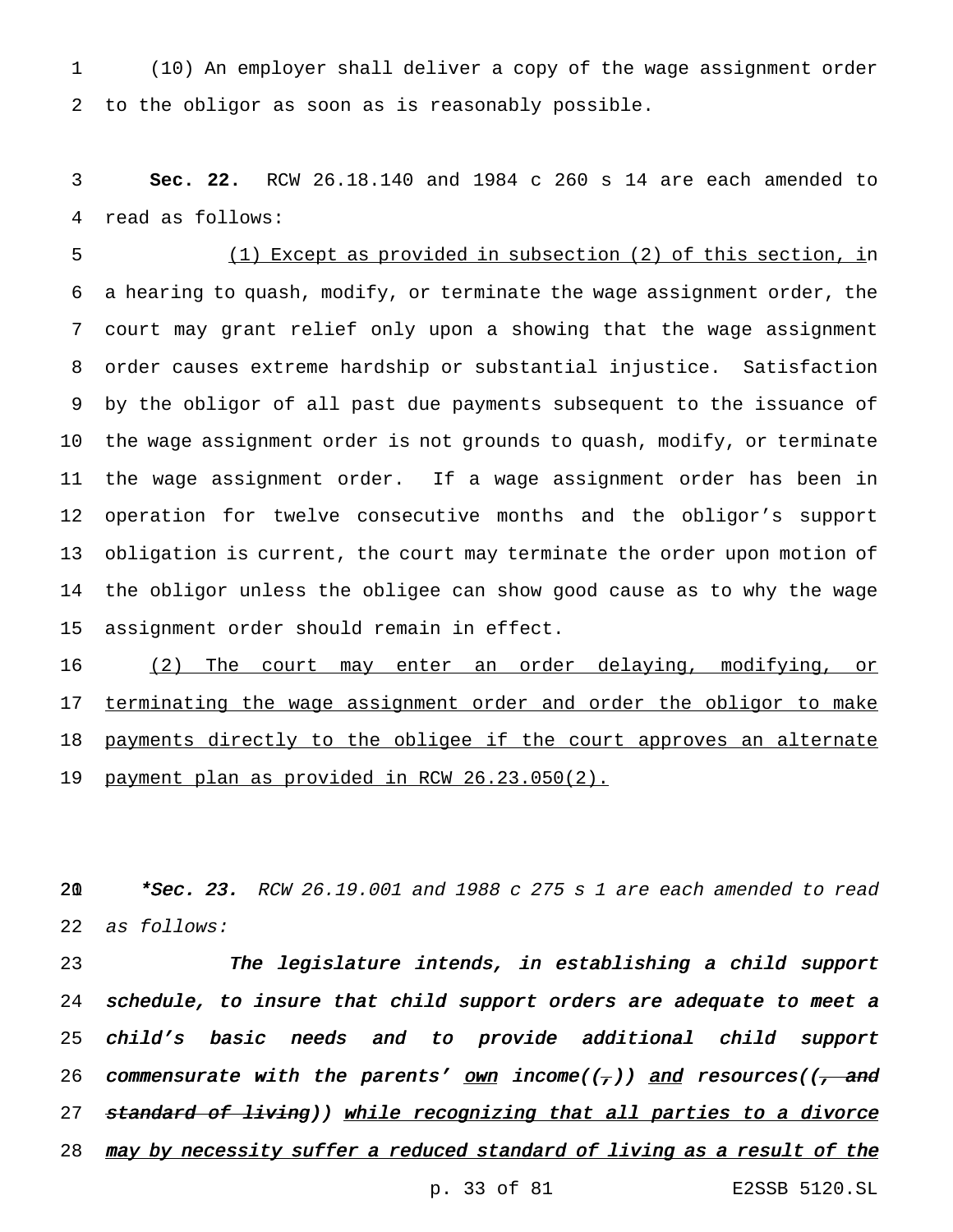1 divorce. The legislature also intends that the child support obligation should be equitably apportioned between the parents.

 The legislature finds that these goals will be best achieved by the adoption and use of <sup>a</sup> state-wide child support schedule. Use of <sup>a</sup> state-wide schedule will benefit children and their parents by:

 (1) Increasing the adequacy of child support orders through the use of economic data as the basis for establishing the child support schedule;

 (2) Increasing the equity of child support orders by providing for 10 comparable orders in cases with similar circumstances; and

 (3) Reducing the adversarial nature of the proceedings by increasing voluntary settlements as <sup>a</sup> result of the greater 13 predictability achieved by a uniform state-wide child support schedule. **\*Sec. 23 was vetoed, see message at end of chapter.**

16 \*<u>NEW SECTION.</u> Sec. 24. DEFINITIONS. Unless the context 17 clearly requires otherwise, the definitions in this section apply 18 throughout this chapter.

 (1) "Basic child support obligation" means the monthly child support obligation determined from the economic table based on the parties' combined monthly net income and the number of children for whom support is owed.

 (2) "Child support schedule" means the standards, economic table, worksheets, and instructions, as defined in this chapter.

 (3) "Court" means <sup>a</sup> superior court judge, court commissioner, and presiding and reviewing officers who administratively determine or enforce child support orders.

 (4) "Deviation" means <sup>a</sup> child support amount that differs from the standard calculation.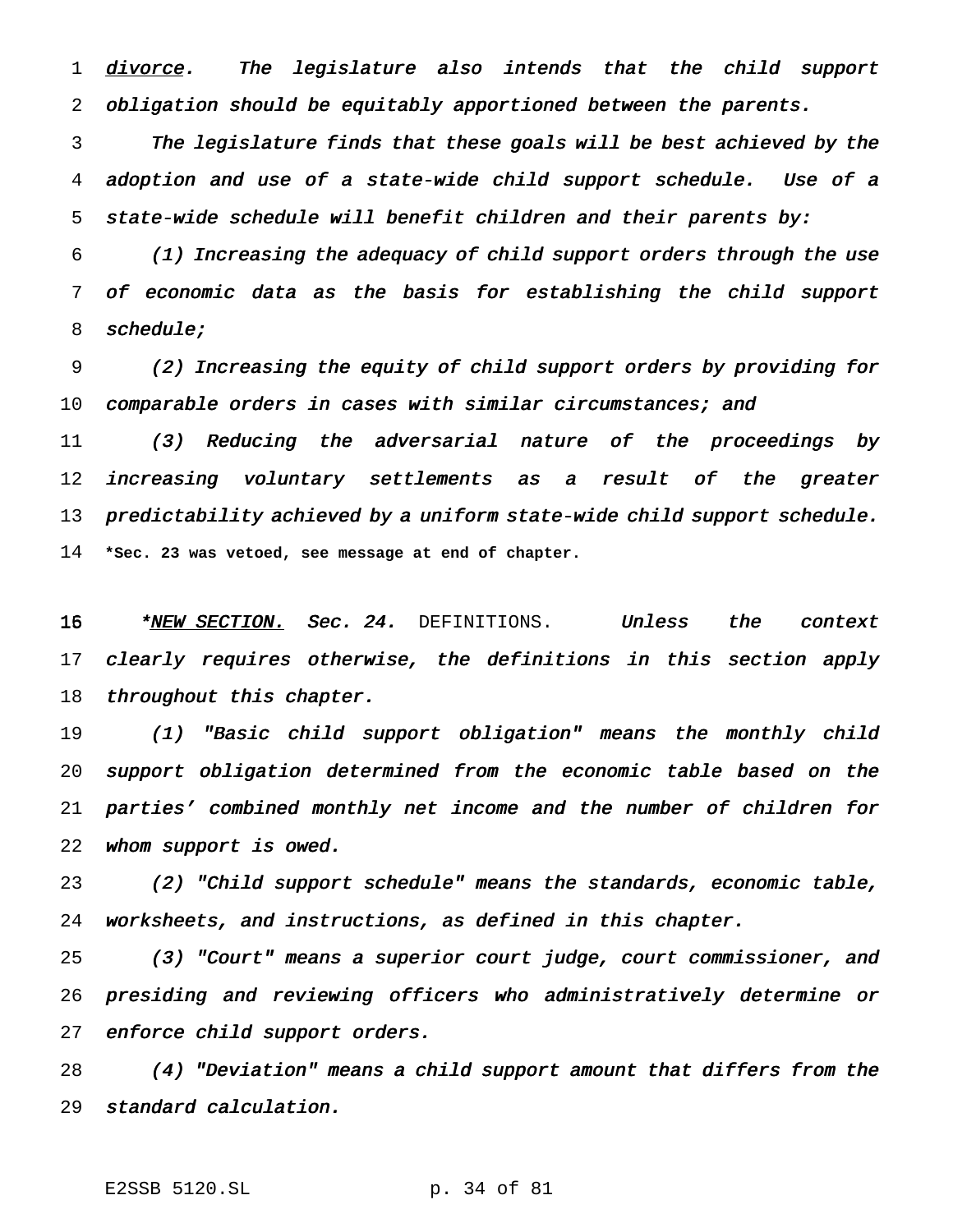(5) "Economic table" means the child support table for the basic support obligation provided in RCW 26.19.020.

 (6) "Instructions" means the instructions developed by the office of the administrator for the courts pursuant to RCW 26.19.050 for use in completing the worksheets.

 (7) "Multiple families" means all the possible combinations of families in which <sup>a</sup> party has children from more than one relationship to whom the party owes <sup>a</sup> duty to support. Possible combinations include any natural, adopted, or stepchildren to whom the person owes 10 a duty of support, whether or not the children are illegitimate or were born during <sup>a</sup> former or existing marriage, and whether or not the 12 children reside with the person obligated to support them.

 (8) "Standards" means the standards for determination of child support as provided in sections <sup>27</sup> through <sup>33</sup> of this act and RCW 26.19.090.

 (9) "Standard calculation" means the presumptive amount of child 17 support owed as determined from the child support schedule before the court considers any reasons for deviation.

 (10) "Support transfer payment" means the amount of money the court orders one parent to pay to another parent or custodian for child support after determination of the standard calculation and deviations. 22 If certain expenses or credits are expected to fluctuate and the order states <sup>a</sup> formula or percentage to determine the additional amount or credit on an ongoing basis, the term "support transfer payment" does not mean the additional amount or credit.

 (11) "Worksheets" means the forms developed by the office of the administrator for the courts pursuant to RCW 26.19.050 for use in determining the amount of child support.

**\*Sec. 24 was vetoed, see message at end of chapter.**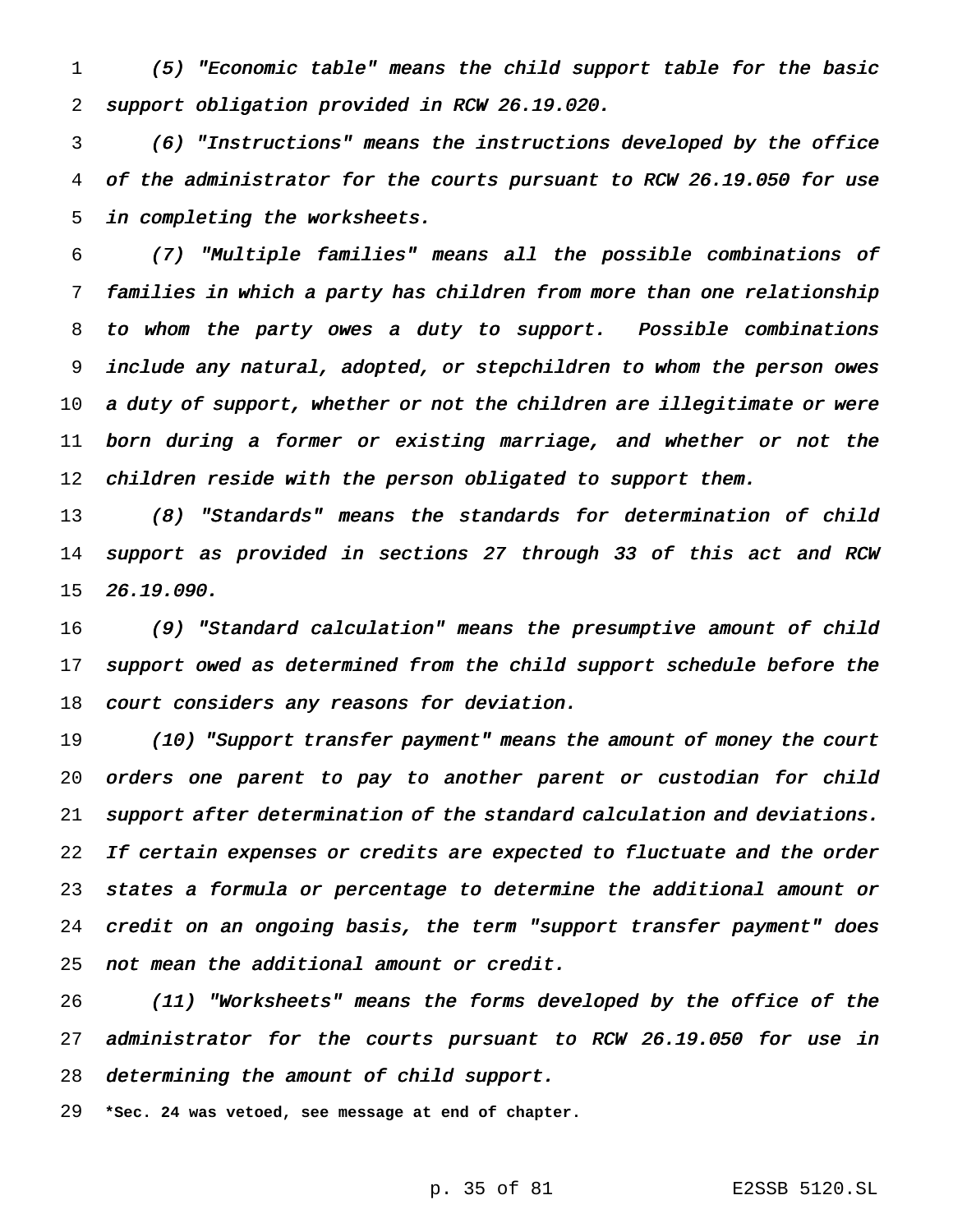**Sec. 25.** RCW 26.19.020 and 1990 1st ex.s. c 2 s 19 are each amended to read as follows:

3 ((If approved by a majority vote of the superior court 4 judges of a county, the superior court may adopt by local court rule an 5 economic table that shall be used by the superior court of that county, instead of the economic table adopted by the commission, to determine the appropriate amount of child support. The economic table adopted by 8 the superior court shall not vary by more than twenty-five percent from 9 the economic table adopted by the commission and shall not vary the economic table for combined monthly net income of two thousand five hundred dollars or less.))

| 12                                                                                           | ECONOMIC TABLE                                                                                                           |                                                                                                                                                                                        |                                                                                                              |                                                                                                              |                                                                                                                      |                          |  |  |  |
|----------------------------------------------------------------------------------------------|--------------------------------------------------------------------------------------------------------------------------|----------------------------------------------------------------------------------------------------------------------------------------------------------------------------------------|--------------------------------------------------------------------------------------------------------------|--------------------------------------------------------------------------------------------------------------|----------------------------------------------------------------------------------------------------------------------|--------------------------|--|--|--|
| 13                                                                                           | MONTHLY BASIC SUPPORT OBLIGATION PER CHILD                                                                               |                                                                                                                                                                                        |                                                                                                              |                                                                                                              |                                                                                                                      |                          |  |  |  |
| 14                                                                                           | $A = AGE 0-11 B = AGE 12-18$<br>KEY:                                                                                     |                                                                                                                                                                                        |                                                                                                              |                                                                                                              |                                                                                                                      |                          |  |  |  |
| 15<br>16<br>17<br>18<br>19                                                                   | COMBINED<br>MONTHLY<br><b>NET</b><br><b>INCOME</b>                                                                       | ONE                                                                                                                                                                                    | CHILD<br>FAMILY                                                                                              |                                                                                                              | TWO<br>CHILDREN<br>FAMILY                                                                                            |                          |  |  |  |
| 20                                                                                           |                                                                                                                          |                                                                                                                                                                                        | $\underline{\mathbf{A}}$                                                                                     | $\underline{\mathtt{B}}$                                                                                     | $\underline{\textbf{A}}$                                                                                             | $\underline{\mathtt{B}}$ |  |  |  |
| 21                                                                                           |                                                                                                                          |                                                                                                                                                                                        |                                                                                                              |                                                                                                              |                                                                                                                      |                          |  |  |  |
| 22<br>23<br>24<br>25<br>26<br>27<br>28                                                       | $\overline{0}$<br>100<br>$-200$<br>300<br>400<br>500                                                                     | For income less than \$600 the obligation<br>is based upon the resources and living expenses<br>of each household. Minimum support shall not be<br>less than \$25 per child per month. |                                                                                                              |                                                                                                              |                                                                                                                      |                          |  |  |  |
| 29<br>30<br>31<br>32<br>33<br>34<br>35<br>36<br>37<br>38<br>39<br>40<br>41<br>42<br>43<br>44 | 600<br>700<br>800<br>900<br>1000<br>1100<br>1200<br>1300<br>1400<br>1500<br>1600<br>1700<br>1800<br>1900<br>2000<br>2100 | 133<br>155<br>177<br>199<br>220<br>242<br>264<br>285<br>307<br>327<br>347<br>367<br>387<br>407<br>427<br>447                                                                           | 164<br>191<br>218<br>246<br>272<br>299<br>326<br>352<br>379<br>404<br>428<br>453<br>478<br>503<br>527<br>552 | 103<br>120<br>137<br>154<br>171<br>188<br>205<br>221<br>238<br>254<br>269<br>285<br>300<br>316<br>331<br>347 | 127<br>148<br>170<br><u> 191</u><br>211<br>232<br>253<br>274<br>294<br>313<br>333<br>352<br>371<br>390<br>409<br>429 |                          |  |  |  |

E2SSB 5120.SL p. 36 of 81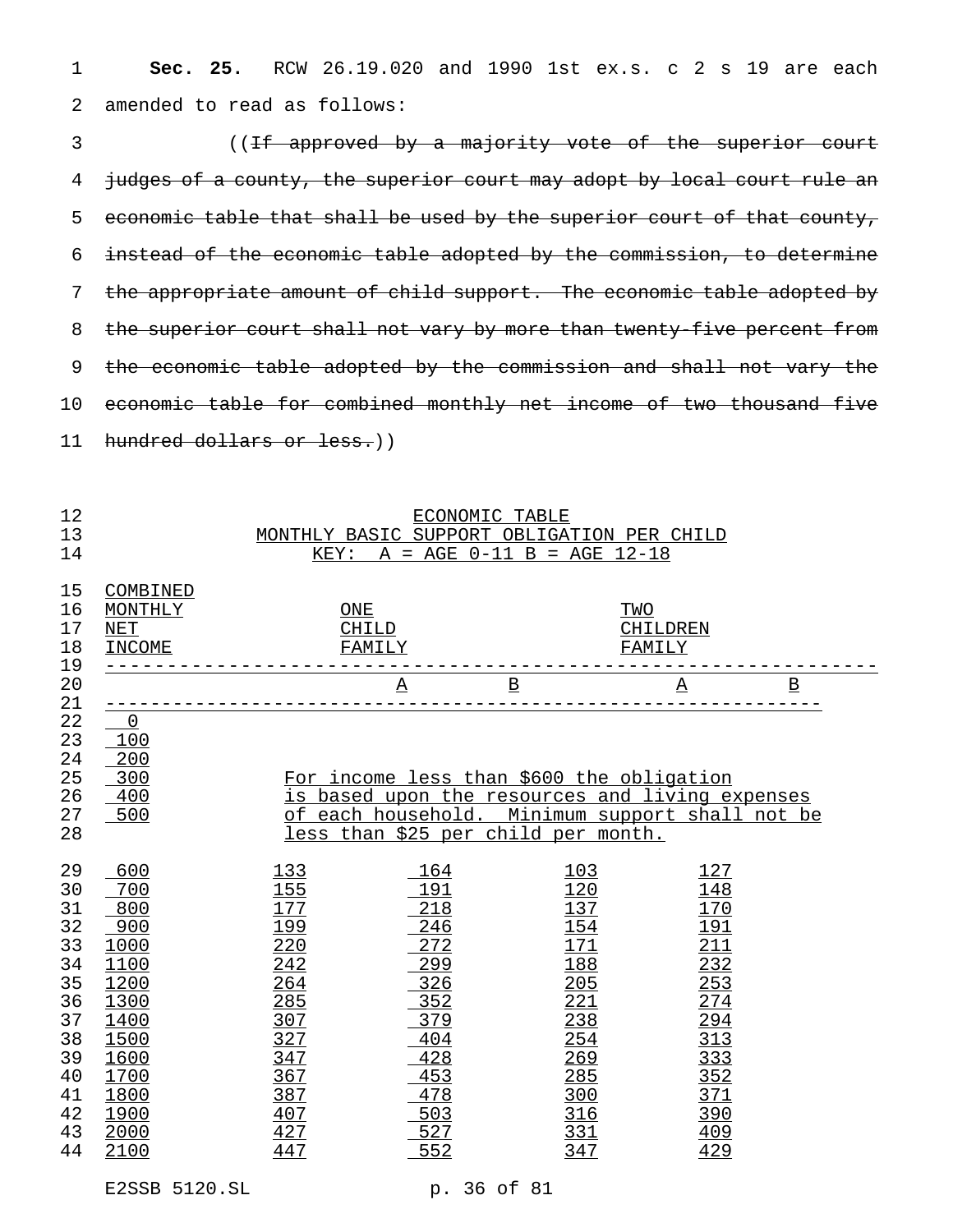| 1<br>2<br>3<br>4<br>5<br>б<br>7<br>8<br>9<br>10<br>11<br>12<br>13<br>14<br>15<br>16<br>17<br>18<br>19<br>20<br>21<br>22<br>23<br>24<br>25<br>26<br>27<br>28<br>29<br>30<br>31<br>32<br>33<br>34<br>35<br>36<br>37<br>38<br>39 | 2200<br>2300<br>2400<br>2500<br>2600<br>2700<br>2800<br>2900<br>3000<br>3100<br>3200<br>3300<br>3400<br>3500<br>3600<br>3700<br>3800<br>3900<br>4000<br>4100<br>4200<br>4300<br>4400<br>4500<br>4600<br>4700<br>4800<br>4900<br>5000<br>5100<br>5200<br>5300<br>5400<br>5500<br>5600<br>5700<br>5800<br>5900<br>6000<br>6100<br>6200<br>6300<br>6400<br>6500<br>6600<br>6700<br>6800<br>6900<br>7000 | 467<br>487<br>506<br>526<br>534<br>542<br>549<br>556<br>561<br>566<br>569<br>573<br>574<br>575<br>577<br>578<br>581<br>596<br>609<br>623<br>638<br>651<br>664<br>677<br>689<br>701<br>713<br>726<br>738<br>751<br>763<br>776<br>788<br>800<br>812<br>825<br>837<br>850<br>862<br>875<br>887<br>899<br>911<br>924<br>936<br>949<br>961<br>974<br>986 | 577<br>601<br>626<br>650<br>661<br>670<br>679<br>686<br>693<br><u>699</u><br>704<br>708<br>710<br>711<br>712<br>713<br>719<br>736<br>753<br>770<br>788<br>805<br>821<br>836<br>851<br>866<br>882<br>897<br>912<br>928<br>943<br>959<br>974<br>989<br>1004<br>1019<br>1035<br>1050<br>1065<br>1081<br>1096<br>1112<br>1127<br>1142<br>1157<br>1172<br>1188<br>1203<br>1218 | 362<br>378<br>393<br>408<br>416<br>421<br>427<br>431<br>436<br>439<br>442<br>445<br>446<br>447<br>448<br>449<br>452<br>463<br>473<br>484<br>495<br>506<br>516<br>525<br>535<br>545<br>554<br>564<br>574<br>584<br>593<br>602<br>612<br>622<br>632<br>641<br>650<br>660<br>670<br>680<br>689<br>699<br>709<br>718<br>728<br>737<br>747<br>757<br>767 | 448<br>467<br>486<br>505<br>513<br>520<br>527<br>533<br>538<br>543<br>546<br>549<br>551<br>552<br>553<br>554<br>558<br>572<br>584<br>598<br>611<br>625<br>637<br>649<br>661<br>673<br>685<br>697<br>708<br>720<br>732<br>744<br>756<br>768<br>779<br>791<br>803<br>815<br>827<br>839<br>851<br>863<br>875<br>887<br>899<br>911<br>923<br>935<br><u>946</u> |  | 50 | 40<br>41<br>42<br>43<br>44<br>45<br>46<br>47<br>48<br>49 |
|-------------------------------------------------------------------------------------------------------------------------------------------------------------------------------------------------------------------------------|------------------------------------------------------------------------------------------------------------------------------------------------------------------------------------------------------------------------------------------------------------------------------------------------------------------------------------------------------------------------------------------------------|-----------------------------------------------------------------------------------------------------------------------------------------------------------------------------------------------------------------------------------------------------------------------------------------------------------------------------------------------------|---------------------------------------------------------------------------------------------------------------------------------------------------------------------------------------------------------------------------------------------------------------------------------------------------------------------------------------------------------------------------|-----------------------------------------------------------------------------------------------------------------------------------------------------------------------------------------------------------------------------------------------------------------------------------------------------------------------------------------------------|------------------------------------------------------------------------------------------------------------------------------------------------------------------------------------------------------------------------------------------------------------------------------------------------------------------------------------------------------------|--|----|----------------------------------------------------------|
|-------------------------------------------------------------------------------------------------------------------------------------------------------------------------------------------------------------------------------|------------------------------------------------------------------------------------------------------------------------------------------------------------------------------------------------------------------------------------------------------------------------------------------------------------------------------------------------------------------------------------------------------|-----------------------------------------------------------------------------------------------------------------------------------------------------------------------------------------------------------------------------------------------------------------------------------------------------------------------------------------------------|---------------------------------------------------------------------------------------------------------------------------------------------------------------------------------------------------------------------------------------------------------------------------------------------------------------------------------------------------------------------------|-----------------------------------------------------------------------------------------------------------------------------------------------------------------------------------------------------------------------------------------------------------------------------------------------------------------------------------------------------|------------------------------------------------------------------------------------------------------------------------------------------------------------------------------------------------------------------------------------------------------------------------------------------------------------------------------------------------------------|--|----|----------------------------------------------------------|

| 51 | COMBINED   |                      |   |                         |        |   |        |  |
|----|------------|----------------------|---|-------------------------|--------|---|--------|--|
| 52 | ONTHI<br>M | THREE                |   | FOUR                    |        |   | FIVE   |  |
| 53 | NET        | CHILDREN<br>CHILDREN |   | CHILDREN                |        |   |        |  |
| 54 | INCOME     | FAMILY               |   |                         | FAMILY |   | FAMILY |  |
| 55 |            |                      |   |                         |        |   |        |  |
| 56 |            | Α                    | В | $\overline{\mathbf{v}}$ | В      | A |        |  |
| 57 |            |                      |   |                         |        |   |        |  |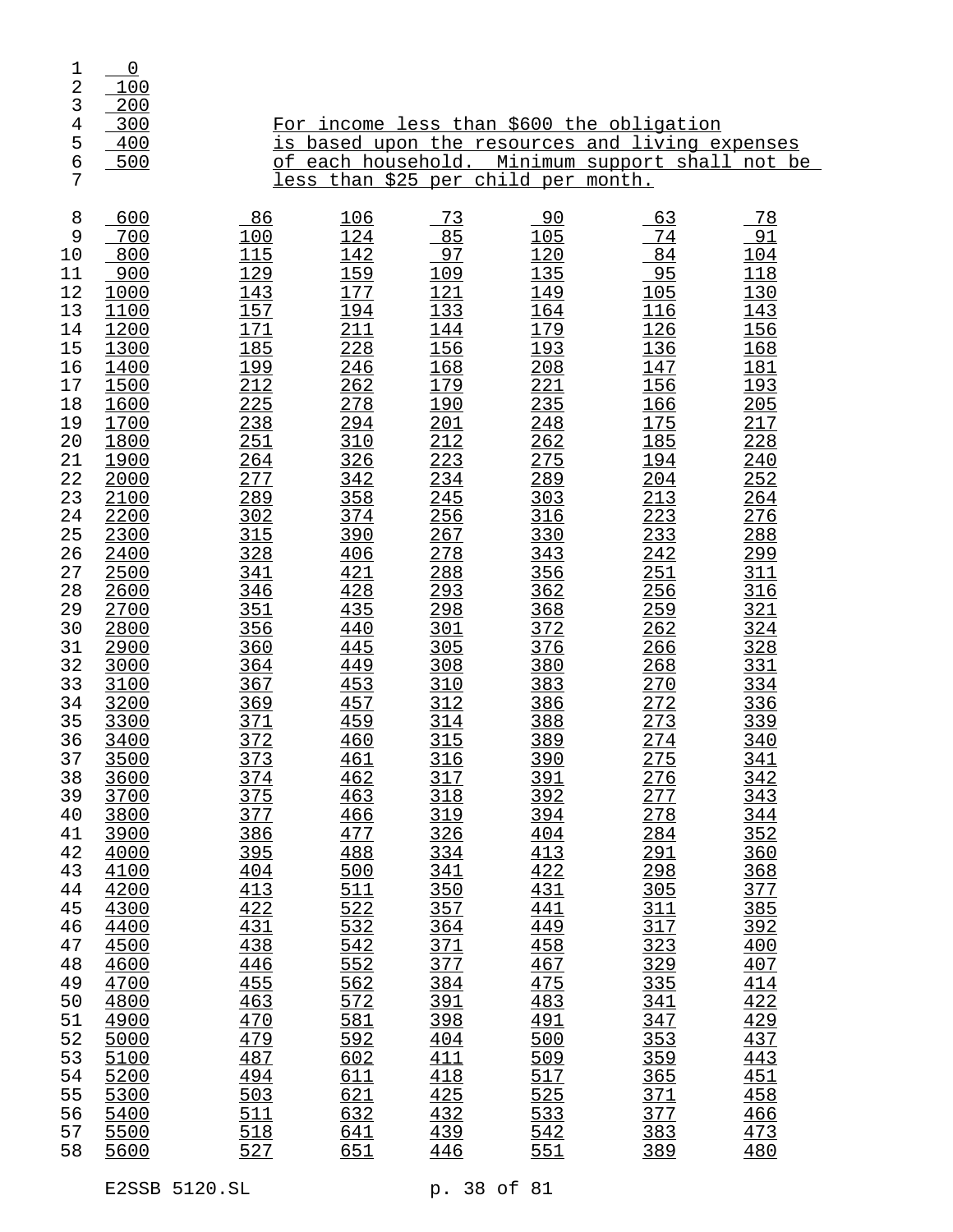| 5700 | 535 |                                                                                                |                                                                                                                                 |                                                                                                              |                                                                                              | 488                                                                                     |
|------|-----|------------------------------------------------------------------------------------------------|---------------------------------------------------------------------------------------------------------------------------------|--------------------------------------------------------------------------------------------------------------|----------------------------------------------------------------------------------------------|-----------------------------------------------------------------------------------------|
| 5800 |     |                                                                                                |                                                                                                                                 |                                                                                                              |                                                                                              | $\frac{495}{502}$                                                                       |
| 5900 |     |                                                                                                |                                                                                                                                 |                                                                                                              |                                                                                              |                                                                                         |
| 6000 |     |                                                                                                |                                                                                                                                 |                                                                                                              |                                                                                              | 509                                                                                     |
| 6100 |     |                                                                                                |                                                                                                                                 |                                                                                                              |                                                                                              |                                                                                         |
| 6200 |     |                                                                                                |                                                                                                                                 |                                                                                                              |                                                                                              | $\frac{517}{524}$ $\frac{524}{532}$                                                     |
| 6300 |     |                                                                                                |                                                                                                                                 |                                                                                                              |                                                                                              |                                                                                         |
| 6400 |     |                                                                                                |                                                                                                                                 |                                                                                                              |                                                                                              |                                                                                         |
| 6500 |     |                                                                                                |                                                                                                                                 |                                                                                                              |                                                                                              |                                                                                         |
| 6600 |     |                                                                                                |                                                                                                                                 |                                                                                                              |                                                                                              | $\frac{546}{554}$                                                                       |
| 6700 | 615 |                                                                                                |                                                                                                                                 | 643                                                                                                          | 454                                                                                          | 561                                                                                     |
| 6800 |     |                                                                                                |                                                                                                                                 |                                                                                                              |                                                                                              | $rac{568}{575}$                                                                         |
| 6900 |     |                                                                                                |                                                                                                                                 |                                                                                                              |                                                                                              |                                                                                         |
| 7000 |     | 790                                                                                            |                                                                                                                                 | 668                                                                                                          | 472                                                                                          | 583                                                                                     |
|      |     | <u>543</u><br>551<br>559<br>567<br>575<br>583<br>$\frac{591}{599}$<br>607<br>623<br>631<br>639 | <u>661</u><br>671<br>681<br>$\frac{691}{701}$<br>$\frac{721}{731}$<br>$\frac{731}{740}$<br>750<br>761<br>770<br>$\frac{780}{ }$ | 452<br>459<br>466<br>473<br>479<br>486<br>$\frac{493}{500}$<br>506<br>513<br>520<br>$\frac{527}{533}$<br>540 | 559<br>567<br>575<br>584<br>$\frac{593}{601}$<br>609<br>617<br>626<br>635<br>$rac{651}{659}$ | <u>395</u><br>401<br>407<br>413<br>418<br>424<br>430<br>436<br>442<br>448<br>460<br>466 |

15 The economic table is presumptive for combined monthly net incomes 16 up to and including five thousand dollars. When combined monthly net 17 income exceeds five thousand dollars, support shall not be set at an 18 amount lower than the presumptive amount of support set for combined monthly net incomes of five thousand dollars unless the court finds a reason to deviate below that amount. The economic table is advisory but not presumptive for combined monthly net incomes that exceed five thousand dollars. When combined monthly net income exceeds seven 23 thousand dollars, the court may set support at an advisory amount of 24 support set for combined monthly net incomes between five thousand and seven thousand dollars or the court may exceed the advisory amount of 26 support set for combined monthly net incomes of seven thousand dollars upon written findings of fact.

 NEW SECTION. **Sec. 26.** The legislature shall review the support schedule every four years to determine if the application of the support schedule results in appropriate support orders.

 NEW SECTION. **Sec. 27.** STANDARDS FOR CHILD SUPPORT SCHEDULE APPLICATION. (1) **Application of the child support schedule.** The child support schedule shall be applied:

(a) In each county of the state;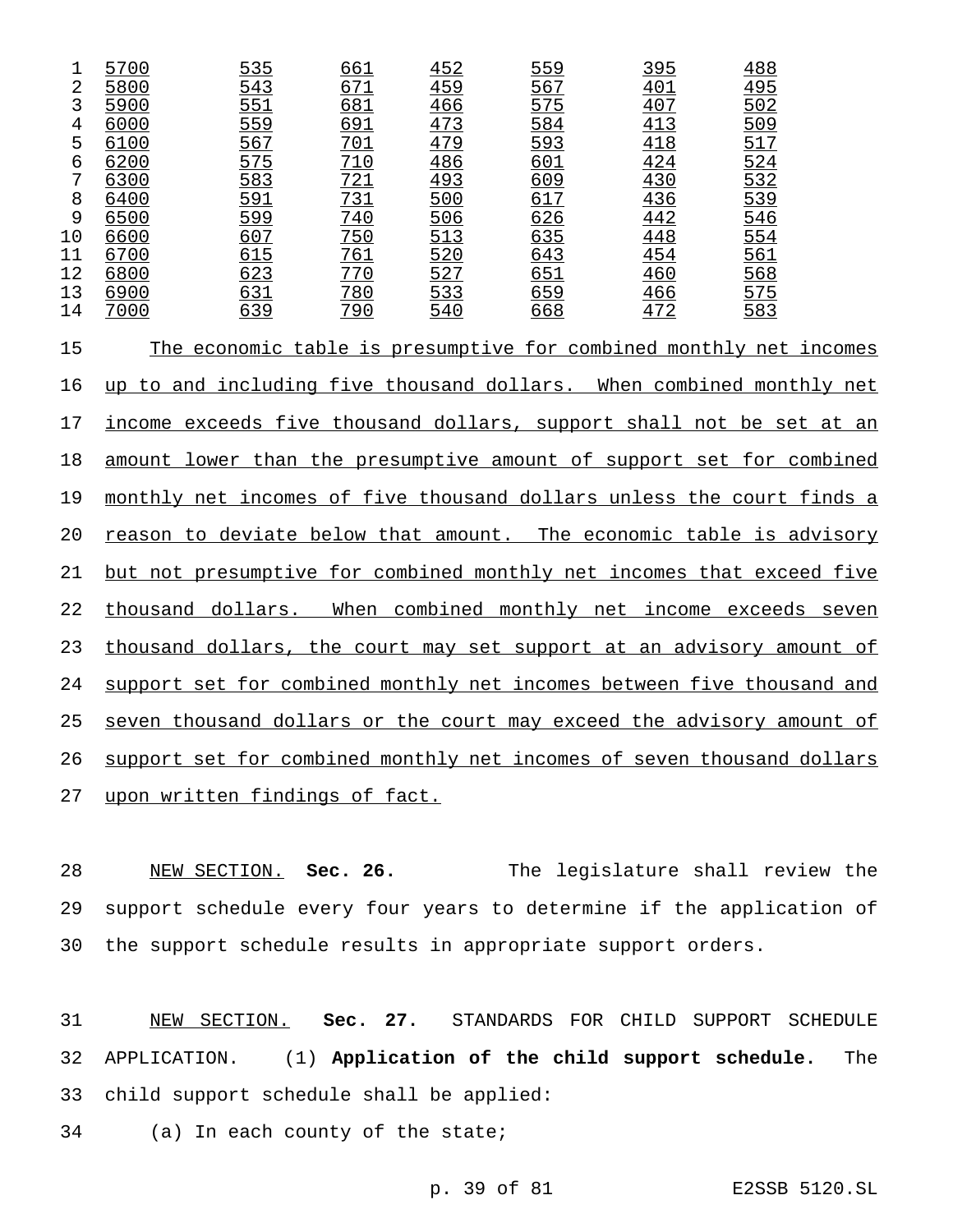(b) In judicial and administrative proceedings under this title or Title 13 or 74 RCW;

 (c) In all proceedings in which child support is determined or modified;

(d) In setting temporary and permanent support;

 (e) In automatic modification provisions or decrees entered pursuant to RCW 26.09.100; and

 (f) In addition to proceedings in which child support is determined for minors, to adult children who are dependent on their parents and for whom support is ordered pursuant to RCW 26.09.100.

 The provisions of this chapter for determining child support and reasons for deviation from the standard calculation shall be applied in the same manner by the court, presiding officers, and reviewing officers.

 (2) **Written findings of fact supported by the evidence.** An order for child support shall be supported by written findings of fact upon which the support determination is based and shall include reasons for any deviation from the standard calculation and reasons for denial of a party's request for deviation from the standard calculation.

 (3) **Completion of worksheets.** Worksheets in the form developed by the office of the administrator for the courts shall be completed under penalty of perjury and filed in every proceeding in which child support is determined. The court shall not accept incomplete worksheets or worksheets that vary from the worksheets developed by the office of the administrator for the courts.

 (4) **Court review of the worksheets and order.** The court shall review the worksheets and the order setting support for the adequacy of the reasons set forth for any deviation or denial of any request for deviation and for the adequacy of the amount of support ordered. Each order shall state the amount of child support calculated using the E2SSB 5120.SL p. 40 of 81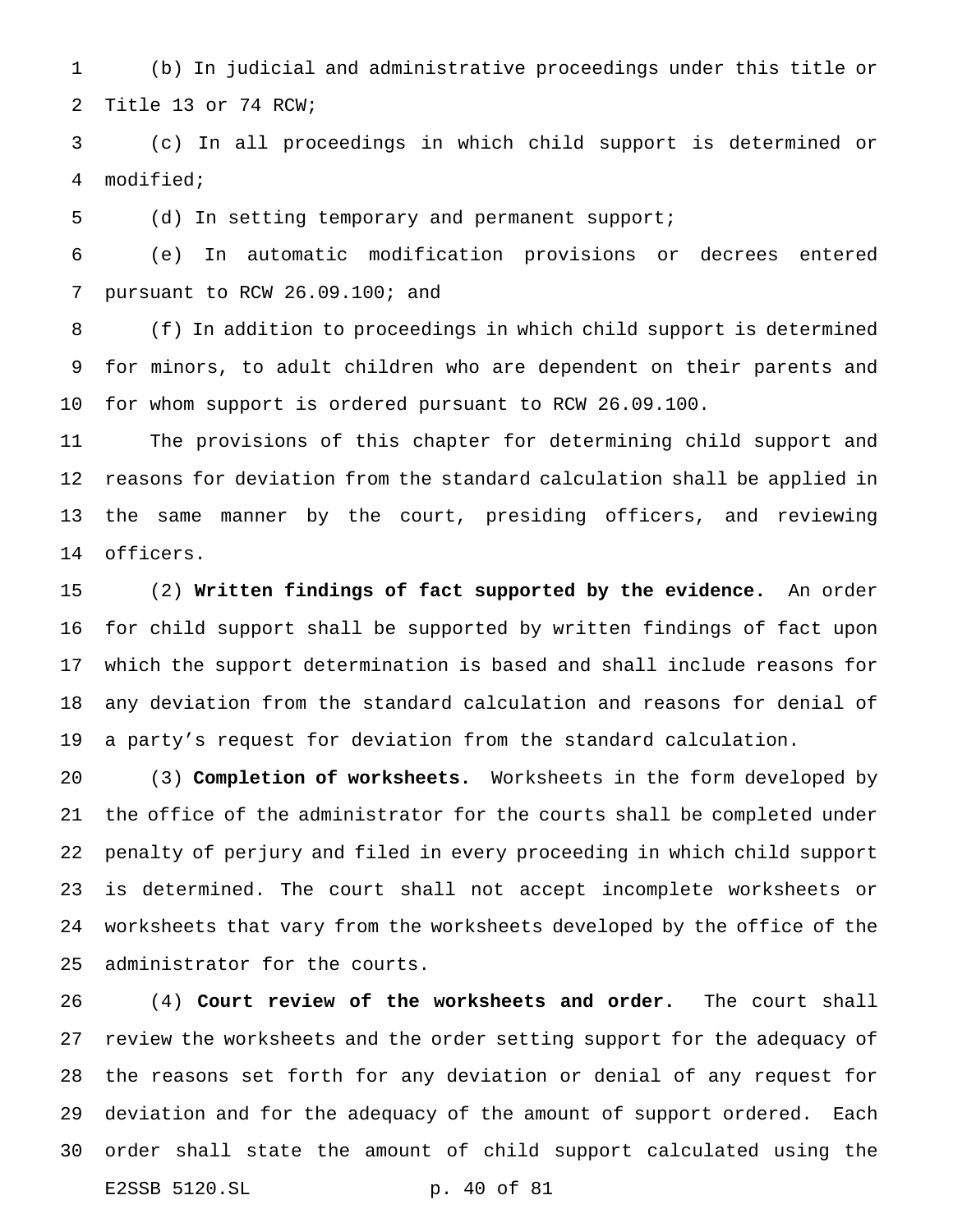standard calculation and the amount of child support actually ordered. Worksheets shall be attached to the decree or order or if filed separately shall be initialed or signed by the judge and filed with the order.

5 \* **\*NEW SECTION.** Sec. 28. STANDARDS FOR ALLOCATION OF CHILD SUPPORT OBLIGATION BETWEEN PARENTS. (1) The parents' total obligation for support shall be based on their combined monthly net income, resources, and special child rearing costs.

 (2) The basic child support obligation derived from the economic 11 table shall be allocated between the parents based on each parent's 12 share of the combined monthly net income.

 (3) Ordinary health care expenses are included in the economic 14 table. Monthly health care expenses that exceed five percent of the basic support obligation shall be considered extraordinary health care expenses. Extraordinary health care expenses, day care expenses, and special child rearing expenses such as tuition and long distance transportation costs to and from the parents for visitation purposes, are not included in the economic table. These expenses shall be shared by the parents in the same proportion as the basic support obligation. These expenses may be listed as <sup>a</sup> specific dollar amount or as <sup>a</sup> percentage amount. Day care expenses include, but are not limited to, day care expenses incurred while the parent in custody of the child is working, pursuing accredited educational training, or obtaining medical care.

 (4) The court shall exercise discretion to determine the necessity for and the reasonableness of all amounts ordered in excess of the basic support obligation.

**\*Sec. 28 was vetoed, see message at end of chapter.**

p. 41 of 81 E2SSB 5120.SL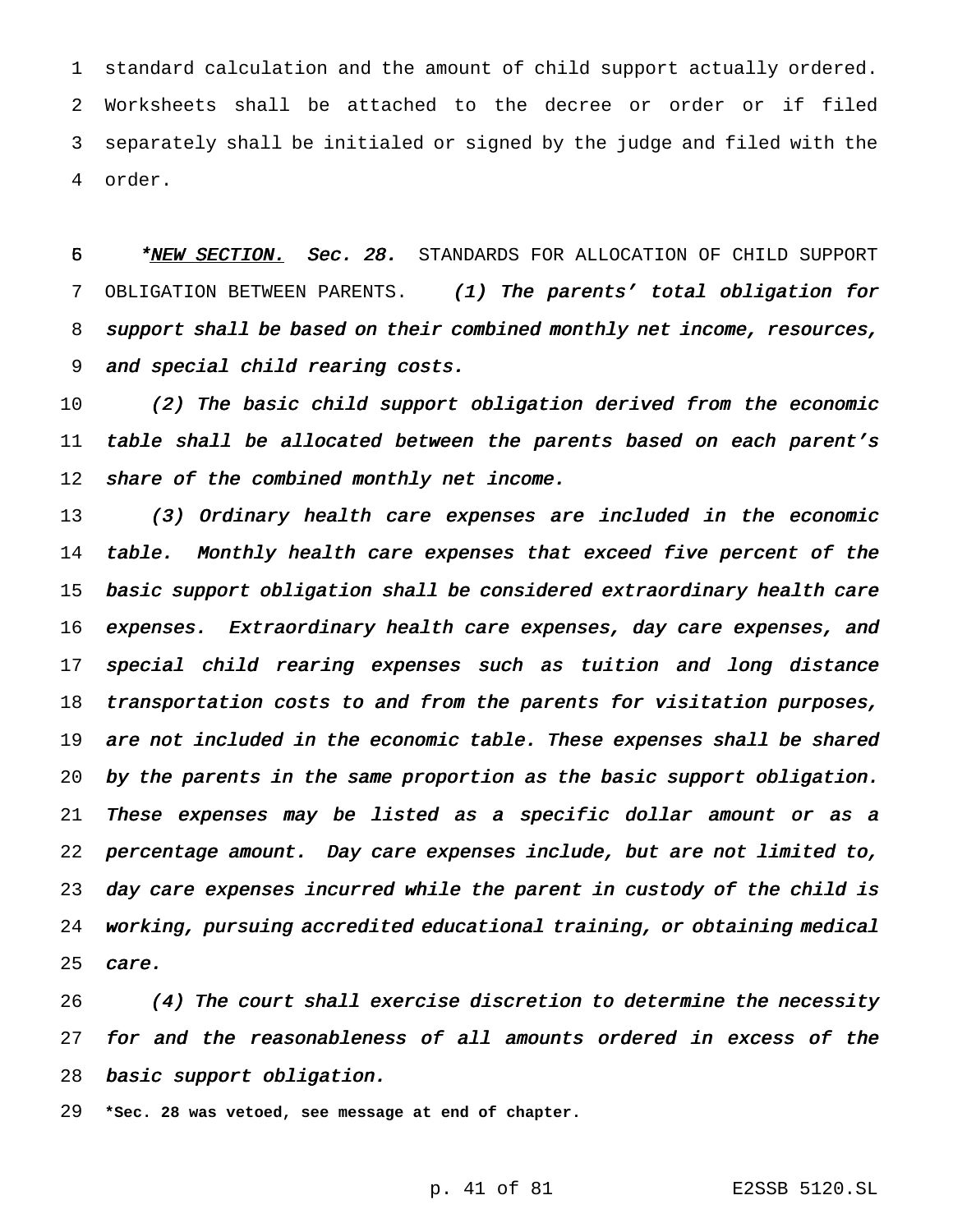\*

2 NEW SECTION. Sec. 29. STANDARDS FOR DETERMINATION OF INCOME. 3 (1) Consideration of all income. All income and resources of each parent's household shall be disclosed and considered by the court when the court determines the child support obligation of each parent as provided in sections <sup>29</sup> through <sup>33</sup> of this act. Only the income of the parents of the children whose support is at issue shall be calculated for purposes of calculating the basic support obligation. Income and resources of any other person shall not be included in calculating the basic support obligation.

11 (2) Verification of income. Tax returns for the preceding two years and current paystubs shall be provided to verify income and deductions. Other sufficient verification shall be required for income 14 and deductions which do not appear on tax returns or paystubs.

15 (3) Income sources included in gross monthly income. Except as specifically excluded in subsection (4) of this section, monthly gross income shall include income from any source, including:

- 18 (a) Salaries;
- 19 (b) Wages;
- 20 (c) Commissions;
- 21 (d) Deferred compensation;
- 22 (e) Recurring bonuses;
- (f) Dividends;
- (g) Interest;
- (h) Trust income;
- (i) Severance pay;
- (j) Annuities;
- (k) Capital gains;
- (l) Pension retirement benefits;

E2SSB 5120.SL p. 42 of 81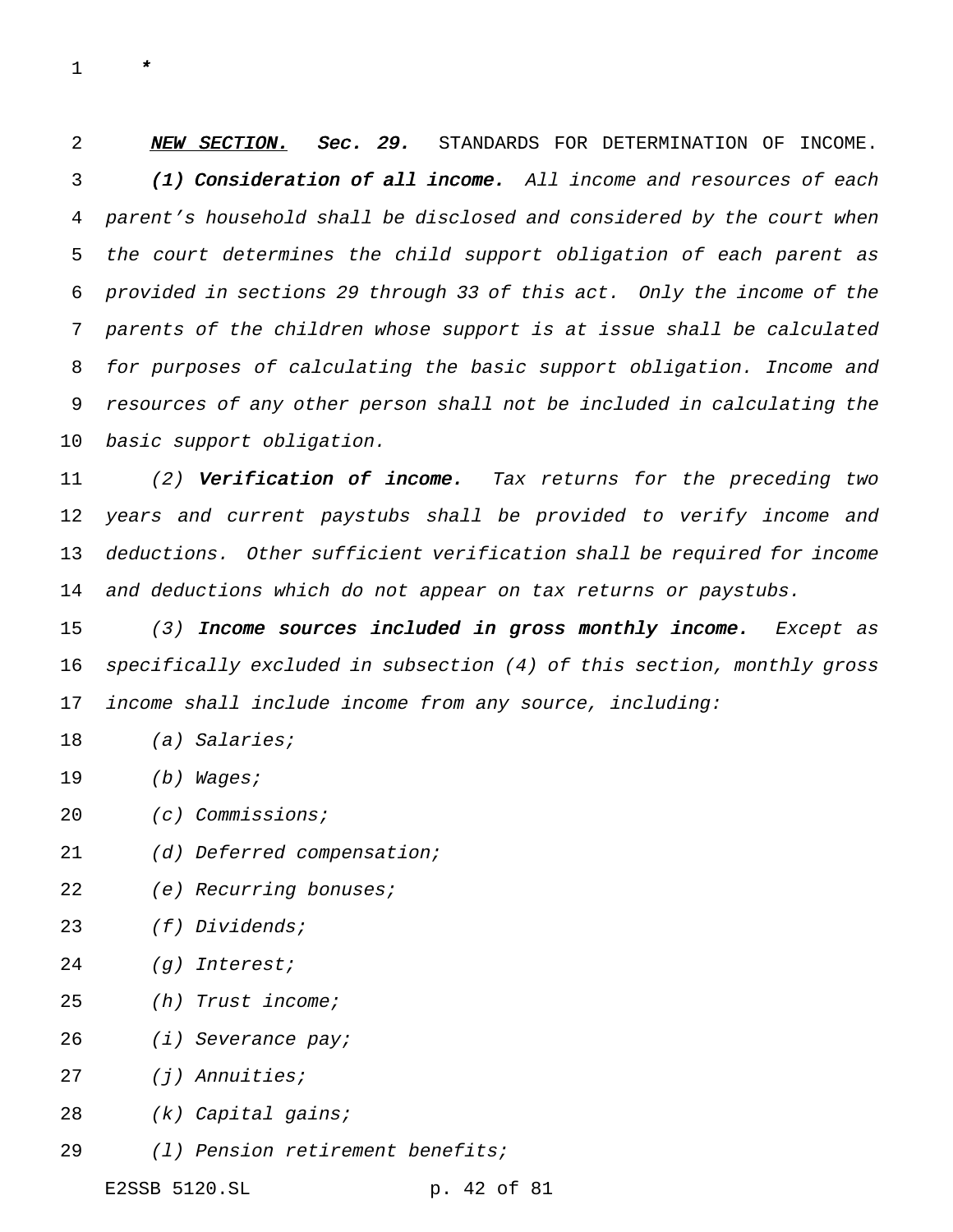(m) Workers' compensation;

(n) Unemployment benefits; and

(o) Spousal maintenance actually received.

 (4) Income sources excluded from gross monthly income. The following income and resources shall be disclosed but shall not be included in gross income:

 (a) Income of <sup>a</sup> new spouse or income of other adults in the household;

(b) Child support received from other relationships;

 (c) Nonrecurring income from bonuses, contract-related cash and noncash benefits, gifts, and prizes. The burden of proving that these sources of income are nonrecurring is on the parent seeking to exclude 13 them from gross income;

(d) Overtime, whether mandatory or voluntary;

 (e) If the parent has at least one full-time job that requires the parent to work <sup>a</sup> minimum of forty hours per week, income derived from <sup>a</sup> second job or additional jobs other than the full-time job;

18 (f) Aid to families with dependent children;

19 (g) Supplemental security income;

(h) General assistance; and

(i) Food stamps.

 Receipt of income and resources from aid to families with dependent children, supplemental security income, general assistance, and food stamps shall not be <sup>a</sup> reason to deviate from the standard calculation.

25 (5) Determination of net income. The following expenses shall be disclosed and deducted from gross monthly income to calculate net monthly income:

28 (a) Federal and state income taxes;

(b) Federal insurance contributions act deductions;

(c) Mandatory pension plan payments;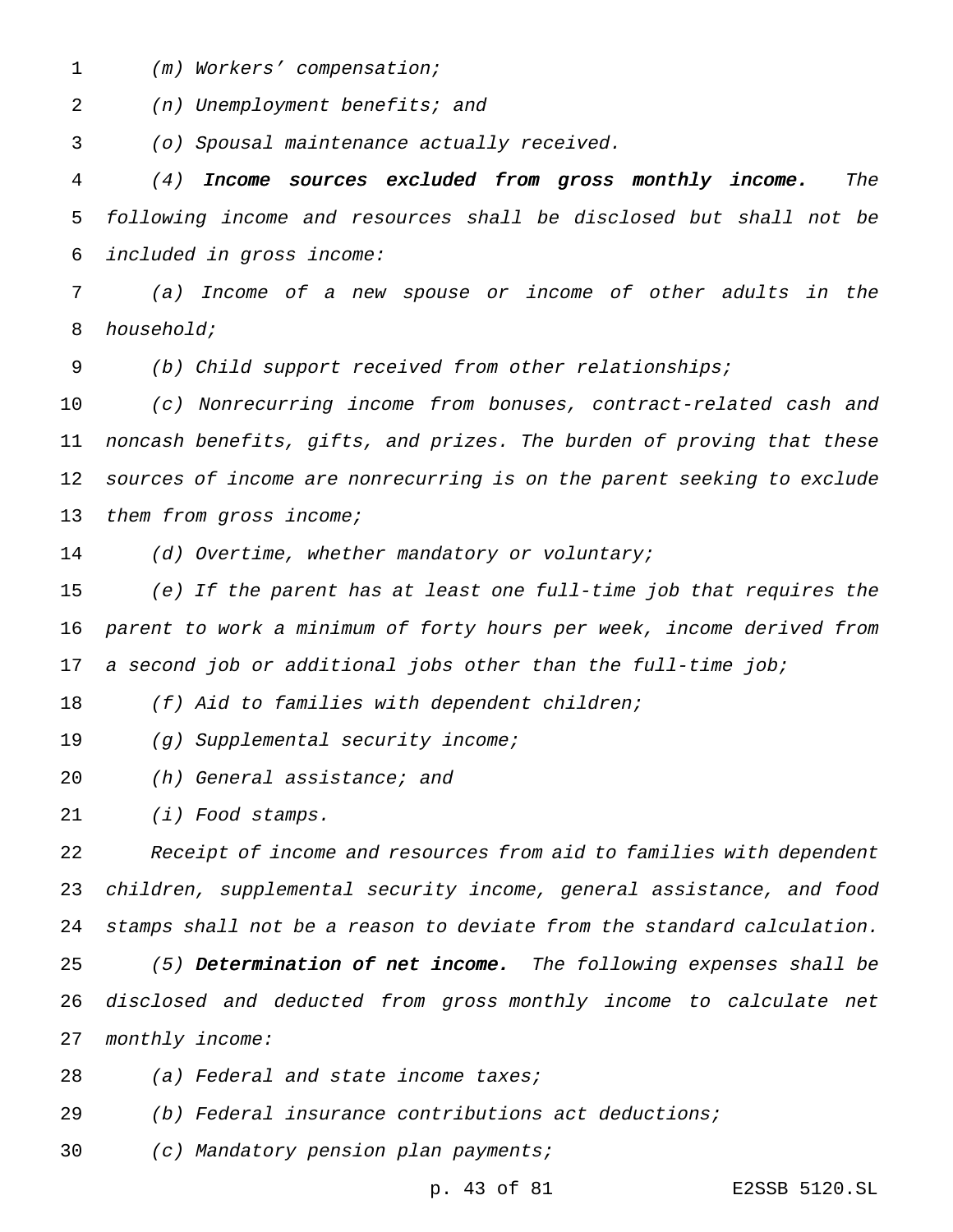1 (d) Mandatory union or professional dues;

(e) State industrial insurance premiums;

 (f) Court-ordered spousal maintenance to the extent actually paid; (g) Up to two thousand dollars per year in voluntary pension payments actually made if the contributions were made for the two tax years preceding the earlier of the (i) tax year in which the parties separated with intent to live separate and apart or (ii) tax year in which the parties filed for dissolution; and

 (h) Normal business expenses and self-employment taxes for self- employed persons. Justification shall be required for any business expense deduction about which there is disagreement.

 Items deducted from gross income under this subsection shall not be <sup>a</sup> reason to deviate from the standard calculation.

14 (6) Imputation of income. The court shall impute income to a parent when the parent is voluntarily unemployed or voluntarily underemployed. The court shall determine whether the parent is voluntarily underemployed or voluntarily unemployed based upon that parent's work history, education, health, age, and other relevant factors. <sup>A</sup> parent will not be deemed underemployed if that parent is gainfully employed on <sup>a</sup> full-time basis. Income shall not be imputed for an unemployable parent.

**\*Sec. 29 was vetoed, see message at end of chapter.**

 NEW SECTION. **Sec. 30.** Veterans' disability pensions or regular compensation for disability incurred in or aggravated by service in the United States armed forces paid by the veterans' administration shall be disclosed to the court. The court may consider either type of compensation as disposable income for purposes of calculating the child support obligation. Aid and attendant care payments to prevent hospitalization paid by the veterans' E2SSB 5120.SL p. 44 of 81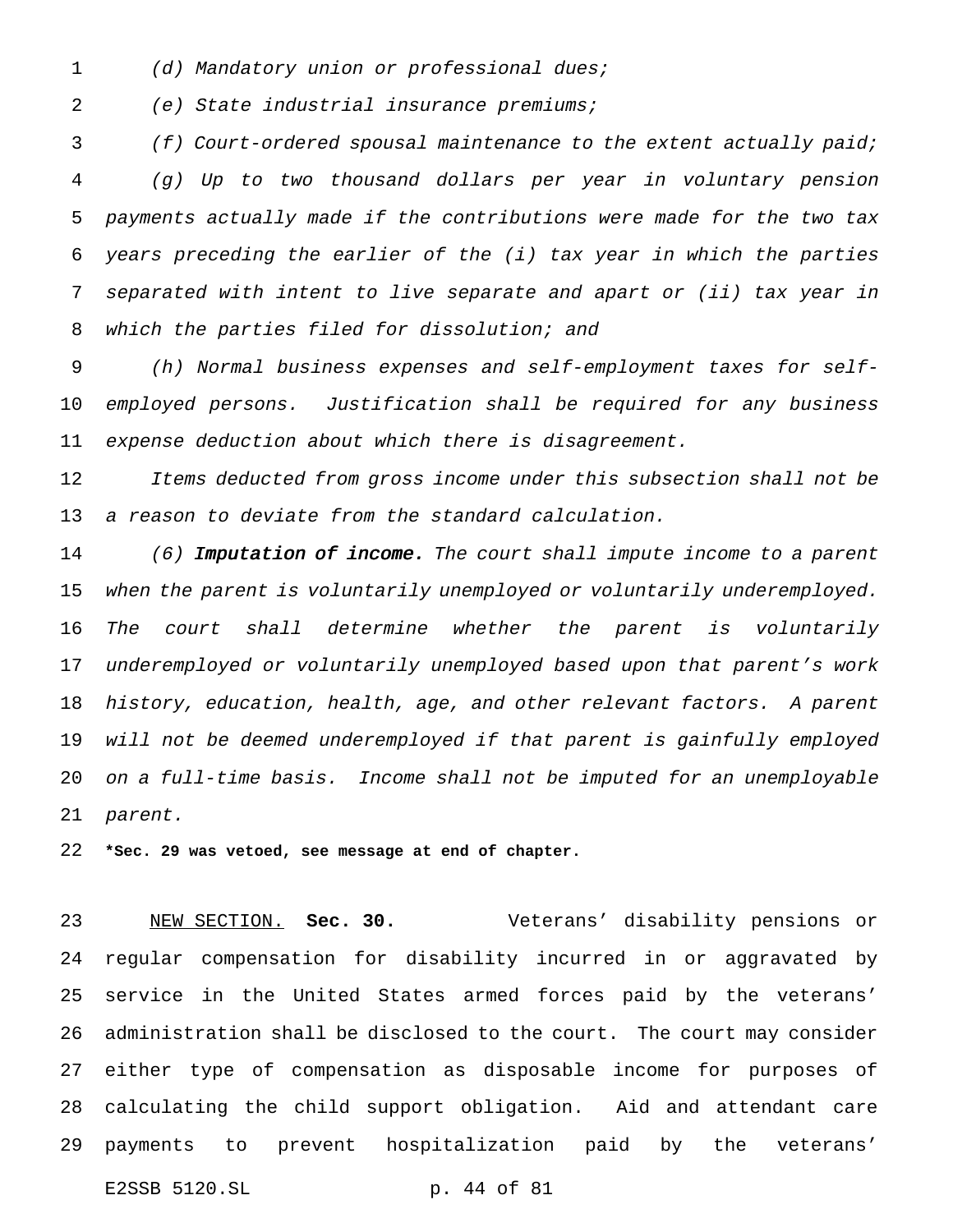administration solely to provide physical home care for a disabled veteran, and special medical compensation paid under 38 U.S.C. Sec. 314 (k) through (r) to provide either special care or special aids, or both, to assist with routine daily functions shall also be disclosed. The court may not include either aid and attendant care or special medical compensation payments in gross income for purposes of calculating the child support obligation or for purposes of deviating from the standard calculation.

 NEW SECTION. **Sec. 31.** Payments from any source, other than veterans' aid and attendance allowances or special medical compensation paid under 38 U.S.C. Sec. 314 (k) through (r), for services provided by an attendant in case of a disability when the disability necessitates the hiring of the services of an attendant shall be disclosed but shall not be included in gross income and shall not be a reason to deviate from the standard calculation.

16 \*<u>NEW SECTION.</u> Sec. 32. STANDARDS FOR DEVIATION FROM THE STANDARD 18 CALCULATION. (1) Reasons for deviation from the standard calculation include but are not limited to the following:

20 (a) Sources of income and tax planning. The court may deviate from the standard calculation after consideration of the following resources and income:

 (i) Income of <sup>a</sup> new spouse if the parent who is married to the new spouse is asking for <sup>a</sup> deviation based on any other reason. Income of <sup>a</sup> new spouse is not, by itself, <sup>a</sup> sufficient reason for deviation;

 (ii) Income of other adults in the household if the parent who is living with the other adult is asking for <sup>a</sup> deviation based on any other reason. Income of the other adults in the household is not, by itself, <sup>a</sup> sufficient reason for deviation;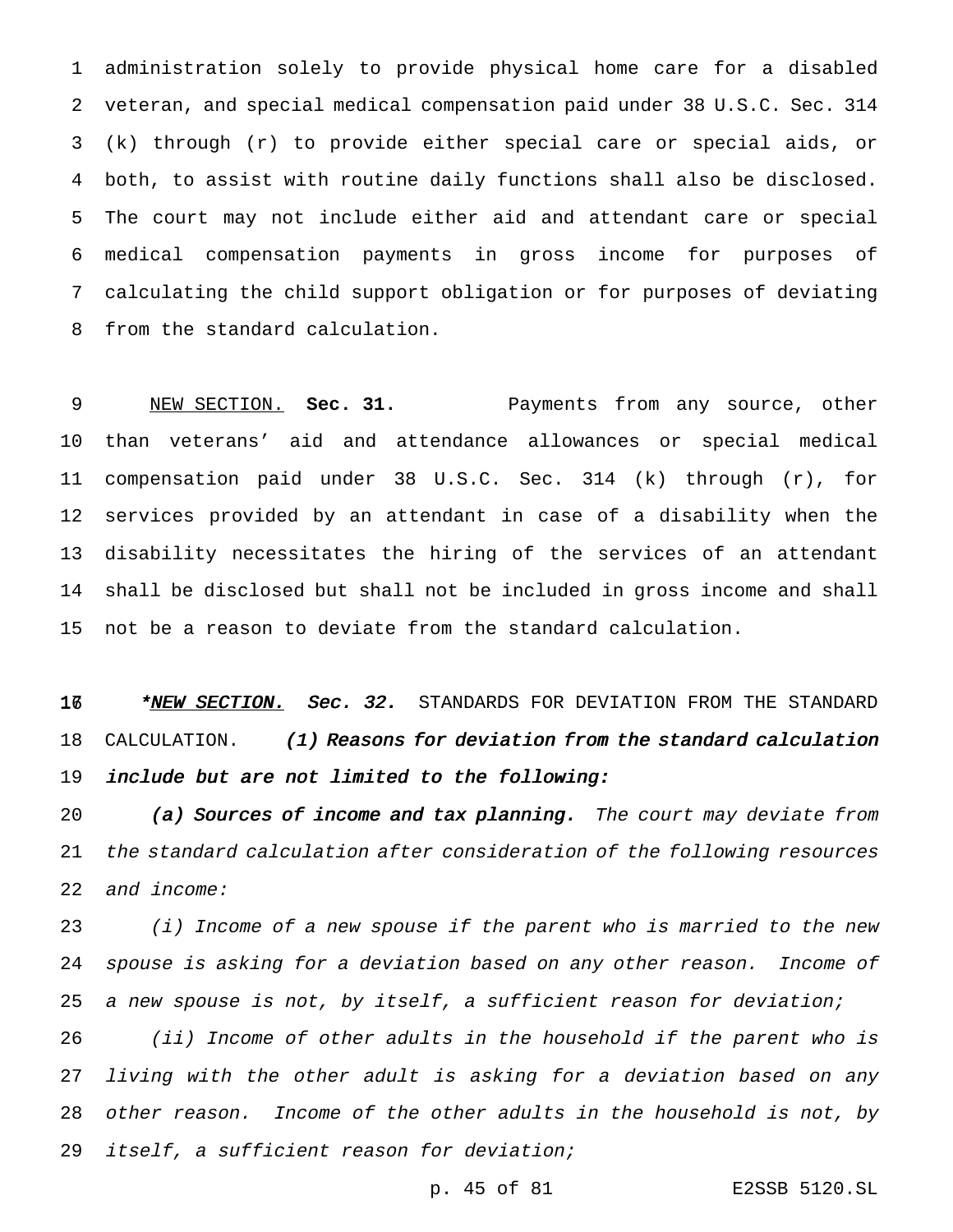(iii) Child support actually received from other relationships;

(iv) Overtime, whether mandatory or voluntary;

(v) Nonrecurring bonuses;

 (vi) Contract-related cash benefits and contract-related noncash 5 benefits that reduce living expenses;

(vii) Gifts;

(viii) Prizes;

 (ix) Income derived from <sup>a</sup> second job or additional jobs that was 9 excluded from gross income under section 29 of this act;

 (x) Possession of wealth, including but not limited to savings, investments, real estate holdings and business interests, vehicles, boats, pensions, bank accounts, insurance plans, or other assets;

(xi) Extraordinary income of <sup>a</sup> child; or

 (xii) Tax planning considerations. <sup>A</sup> deviation for tax planning may be granted only if the child would not receive <sup>a</sup> lesser economic benefit due to the tax planning.

17 (b) Debt and high expenses. The court may deviate from the standard calculation after consideration of the following expenses:

19 (i) Extraordinary debt not voluntarily incurred;

 (ii) <sup>A</sup> significant disparity in the living costs of the parents due to conditions beyond their control;

(iii) Special needs of disabled children; or

 (iv) Special medical, educational, or psychological needs of the children.

 $(c)$  Residential schedule. The court may deviate from the standard calculation if the child spends <sup>a</sup> significant amount of time with the parent who is obligated to make <sup>a</sup> support transfer payment. The court may not deviate on that basis if the deviation will result in insufficient funds in the house receiving the support to meet the basic needs of the child or if the child is receiving aid to families with E2SSB 5120.SL p. 46 of 81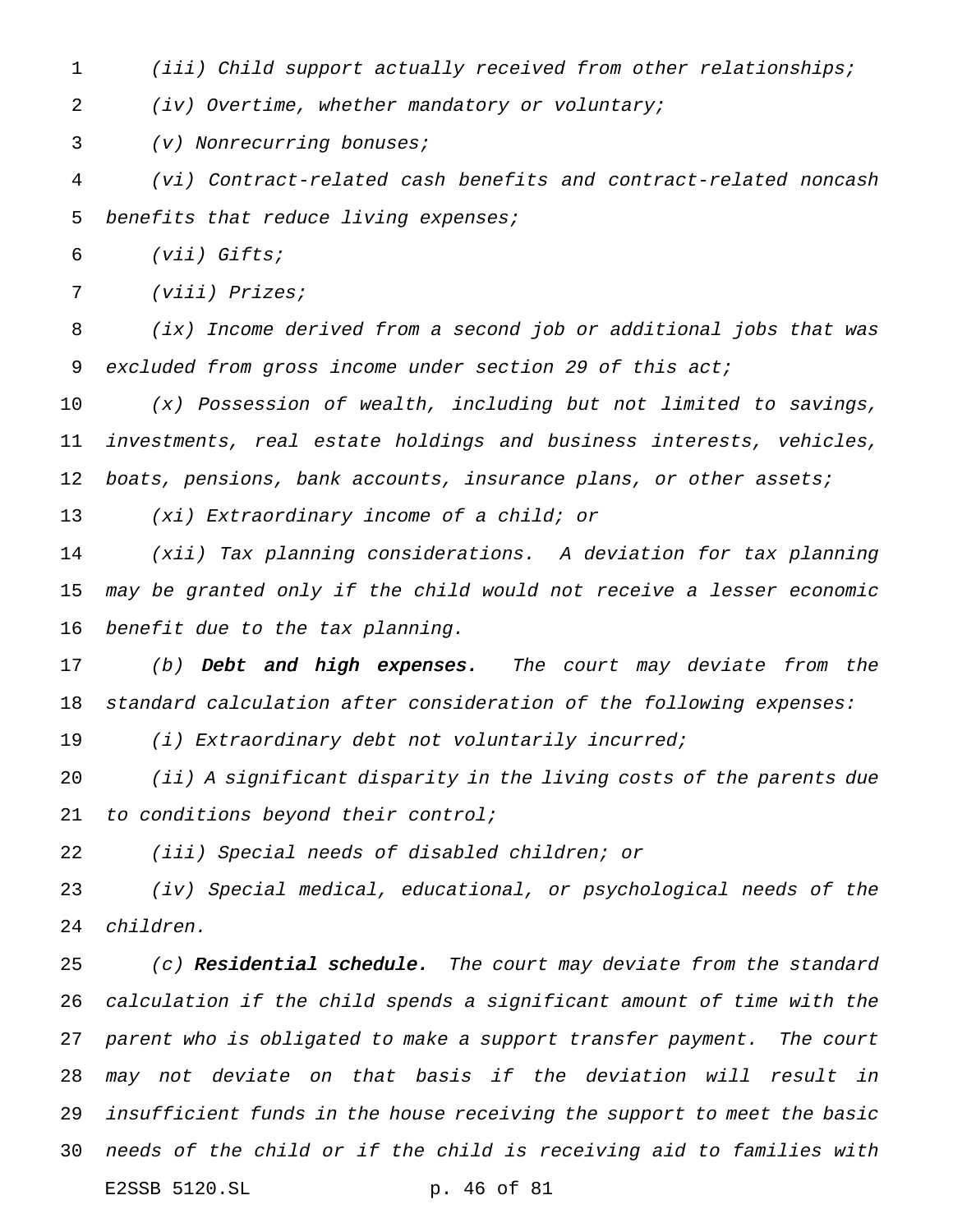dependent children. When determining the amount of the deviation, the court shall consider evidence concerning the increased expenses to <sup>a</sup> parent making support transfer payments resulting from the significant amount of time spent with that parent and shall consider the decreased expenses, if any, to the party receiving the support resulting from the significant amount of time the child spends with the parent making the support transfer payment.

8 (d) Multiple families. The court may deviate from the standard calculation when either or both of the parents before the court have children in multiple families to whom the parent owes <sup>a</sup> duty of support.

 (i) The child support schedule shall be applied to the mother, father, and children of the family before the court to determine the presumptive amount of support.

 (ii) Children from families other than the children of the parties before the court shall not be counted in the number of children for purposes of determining the basic support obligation and the standard calculation.

 (iii) When considering <sup>a</sup> deviation from the standard calculation for children in the family before the court, the court may consider only other children to whom the parent owes <sup>a</sup> duty of support. The court may consider court-ordered payments of child support for children from other families only to the extent that the support is actually paid.

 (iv) When the court has determined that either or both parents have multiple families, deviations under this section shall be based on consideration of the total circumstances of both households. All child support obligations paid, received, and owed for all children in the multiple families shall be disclosed and considered.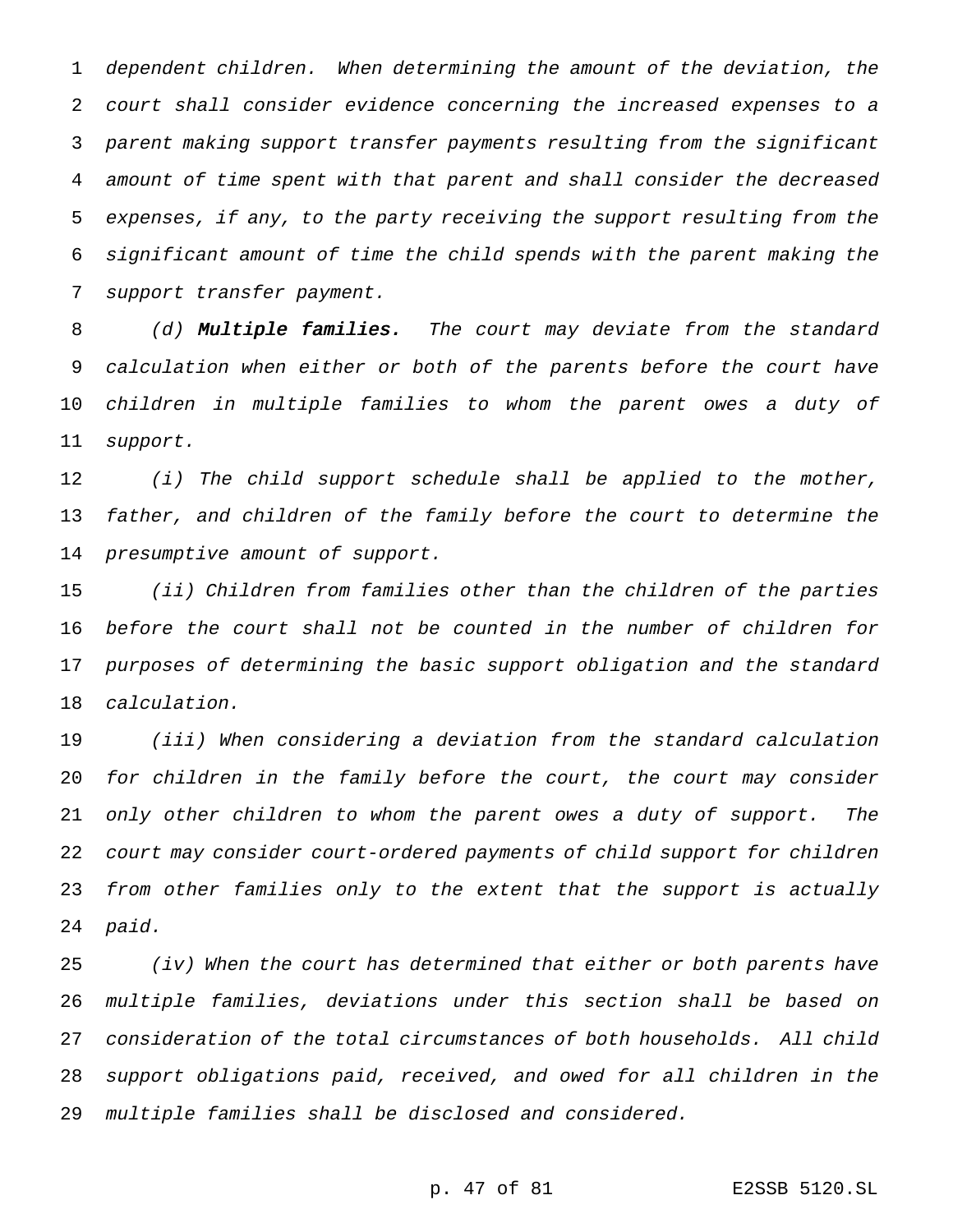(2) All income and resources of the parties before the court, new spouses, and other adults in the households shall be disclosed and considered as provided in this section. The presumptive amount of support shall be determined according to the child support schedule. Unless specific reasons for deviation are set forth in the written findings of fact and are supported by the evidence, the court shall order each parent to pay the amount of support determined by using the standard calculation.

 (3) The court shall enter findings that specify reasons for any deviation or any denial of <sup>a</sup> party's request for any deviation from the standard calculation made by the court. The court shall not consider reasons for deviation until the court determines the standard calculation for each parent.

 (4) When reasons exist for deviation, the court shall exercise discretion in considering the extent to which the factors would affect the support obligation.

 (5) Agreement of the parties is not by itself adequate reason for any deviations from the standard calculation.

**\*Sec. 32 was vetoed, see message at end of chapter.**

 NEW SECTION. **Sec. 33.** STANDARDS FOR ESTABLISHING LOWER AND UPPER LIMITS ON CHILD SUPPORT AMOUNTS. (1) **Limit at forty-five percent of a parent's net income.** Neither parent's total child support obligation may exceed forty-five percent of net income except for good cause shown. Good cause includes but is not limited to possession of substantial wealth, children with day care expenses, special medical need, educational need, psychological need, and larger families.

 (2) **Income below six hundred dollars.** When combined monthly net income is less than six hundred dollars, a support order of not less than twenty-five dollars per child per month shall be entered for each

E2SSB 5120.SL p. 48 of 81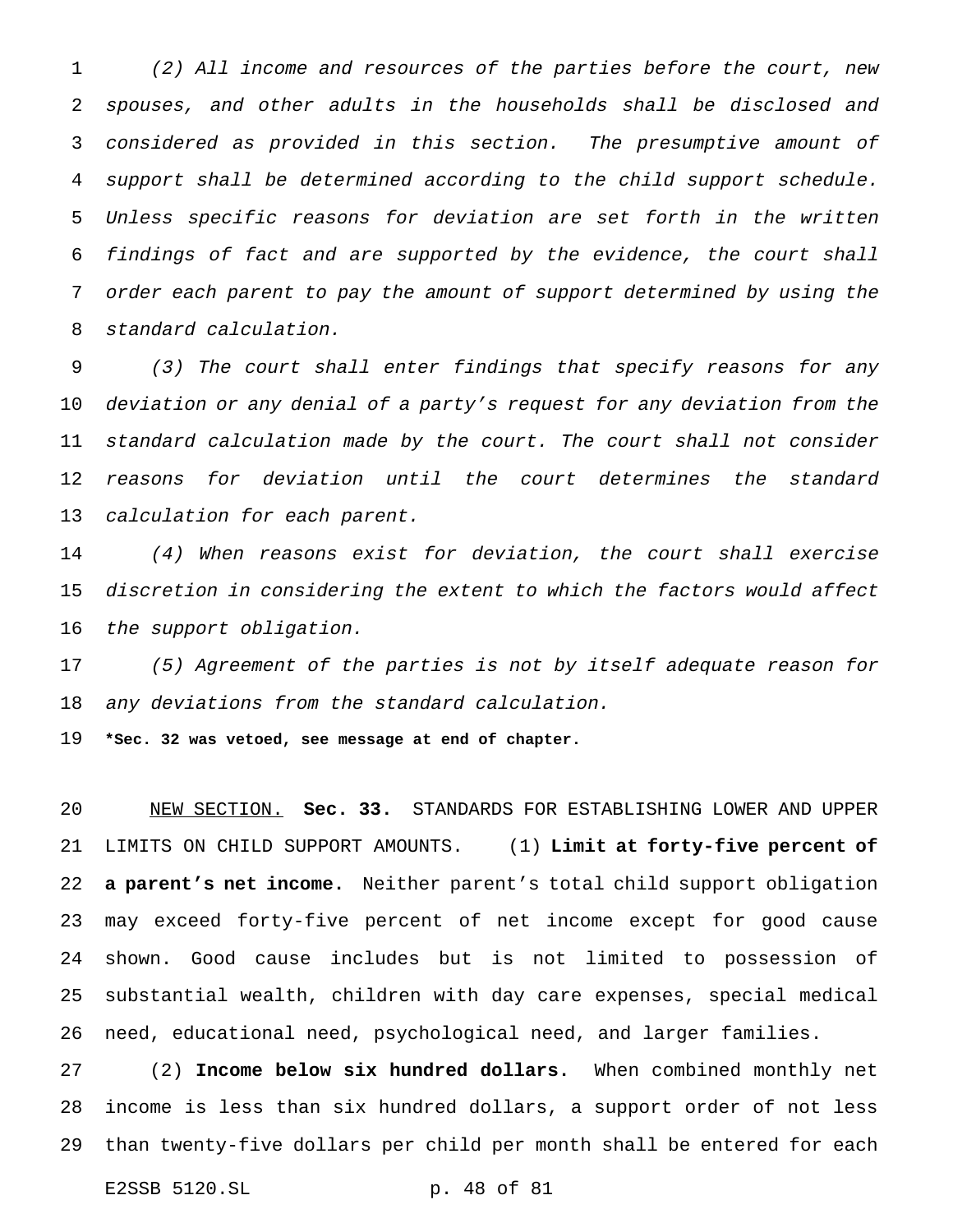parent. A parent's support obligation shall not reduce his or her net income below the need standard for one person established pursuant to RCW 74.04.770, except for the mandatory minimum payment of twenty-five dollars per child per month as required in this section or in cases where the court finds reasons for deviation under section 32 of this act. This section shall not be construed to require monthly substantiation of income.

 (3) **Income above five thousand and seven thousand dollars.** The economic table is presumptive for combined monthly net incomes up to and including five thousand dollars. When combined monthly net income exceeds five thousand dollars, support shall not be set at an amount lower than the presumptive amount of support set for combined monthly net incomes of five thousand dollars unless the court finds a reason to deviate below that amount. The economic table is advisory but not presumptive for combined monthly net incomes that exceed five thousand dollars. When combined monthly net income exceeds seven thousand dollars, the court may set support at an advisory amount of support set for combined monthly net incomes between five thousand and seven thousand dollars or the court may exceed the advisory amount of support set for combined monthly net incomes of seven thousand dollars upon written findings of fact.

22 \*Sec. 34. RCW 26.19.090 and 1990 1st ex.s. c 2 s 9 are each amended to read as follows:

 STANDARDS FOR POSTSECONDARY EDUCATIONAL SUPPORT AWARDS. (1) The child support schedule shall be advisory and not mandatory for 27 postsecondary educational support. The maximum amount of child support 28 the court may award to pay for the cost of tuition is the amount of 29 tuition set for students who are residents of the state of Washington 30 who attend a state-funded four-year university.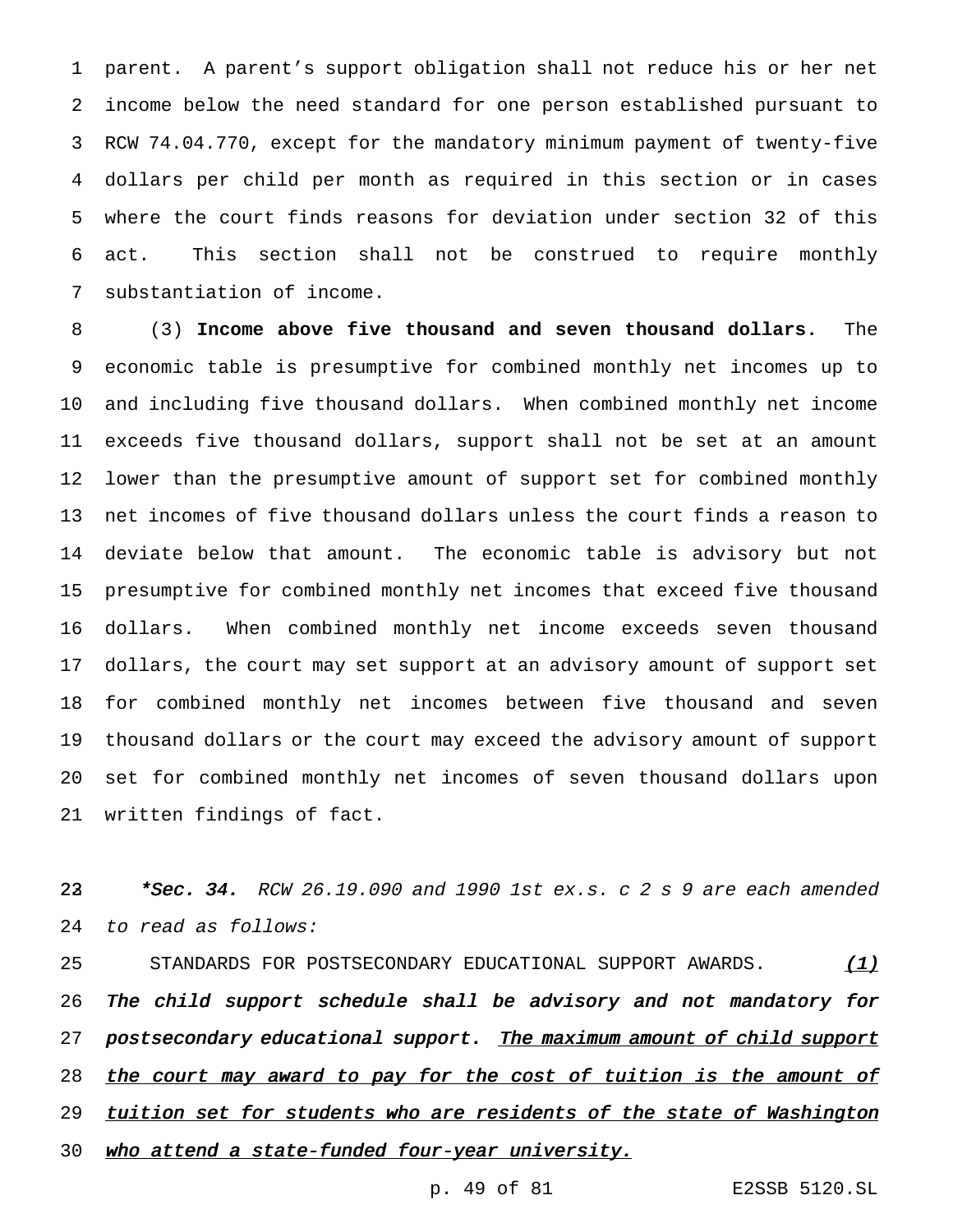1 (2) When considering whether to order support for postsecondary educational expenses, the court shall determine whether the child is in fact dependent and is relying upon the parents for the reasonable necessities of life. The court shall exercise its discretion when determining whether and for how long to award postsecondary educational support based upon consideration of factors that include but are not limited to the following: Age of the child; the child's needs; the expectations of the parties for their children when the parents were together; the child's prospects, desires, aptitudes, abilities or 10 disabilities; the nature of the postsecondary education sought; and the parents' level of education, standard of living, and current and future resources. Also to be considered are the amount and type of support 13 that the child would have been afforded if the parents had stayed 14 together.

15 (3) The child must be enrolled in an accredited academic or 16 vocational school, actively pursuing a course of study commensurate 17 with the child's vocational goals, and must be in good academic 18 standing as defined by the institution ((or)). The child shall also 19 <u>make available all academic records and grades to both parents as a</u> 20 condition of receiving postsecondary educational support. Each parent 21 shall have full and equal access to the postsecondary education records 22 as provided in RCW 26.09.225. The court-ordered postsecondary 23 educational support ((may)) shall be automatically suspended during the 24 period or periods the child fails to comply with these conditions. 25 ((The court in its discretion may order that the payment be made 26 directly to the parent who has been receiving the transfer payments, to 27 the educational institution if feasible, or to the child.)) The court 28 shall not order the payment of postsecondary educational expenses 29 beyond the child's twenty-third birthday, except for exceptional 30 circumstances, such as mental, physical, or emotional disabilities. E2SSB 5120.SL p. 50 of 81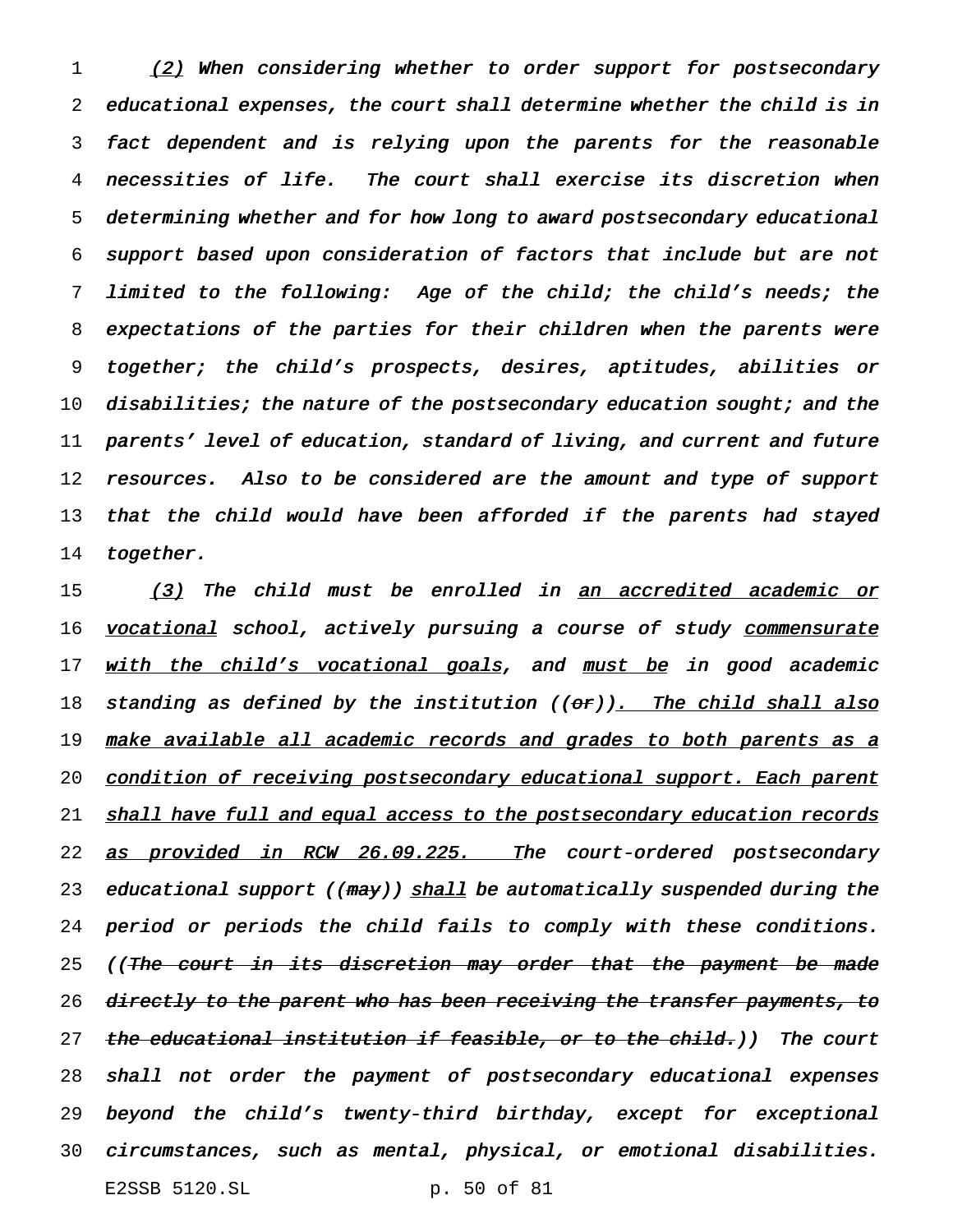1 (4) The court shall direct that either or both parents' payments 2 for postsecondary educational expenses be made directly to the 3 educational institution if feasible. If direct payments are not 4 feasible, then the court in its discretion may order that either or 5 both parents' payments be made directly to the child if the child does 6 not reside with either parent. If the child resides with one of the 7 parents the court may direct that the parent making the support 8 transfer payments make the payments to the child or to the parent who 9 has been receiving the support transfer payments.

10 **\*Sec. 34 was vetoed, see message at end of chapter.**

12 **\*NEW SECTION. Sec. 35.** REIMBURSEMENT AND VERIFICATION OF 13 EXTRAORDINARY EXPENSES.  $(1)(a)$  If sum certain amounts are established 14 for day care, transportation costs, extraordinary health care, or other 15 extraordinary expenses, and are set forth in the decree, those sums 16 shall be payable as part of the regularly paid support transfer payment 17 ordered by the court. The parent making the support transfer payment is 18 entitled to proof of the amount paid for those expenses.

 (b) If an amount for those expenses is not specified in the decree or those amounts fluctuate and are not part of the support transfer payment, the parent paying these expenses shall be entitled to prompt 22 reimbursement of the other parent's share of those expenses. Reimbursement must be made promptly but not later than thirty days after receipt of proof of payment of these expenditures. The parent paying those expenses is entitled to proof of the amount paid for those expenses.

27 (2)(a) If reimbursement is not made within the thirty-day period or is incomplete due to <sup>a</sup> nonsufficient fund check or other failure to pay, the parent seeking reimbursement may by motion obtain an order compelling payment with statutory interest. If <sup>a</sup> parent requests proof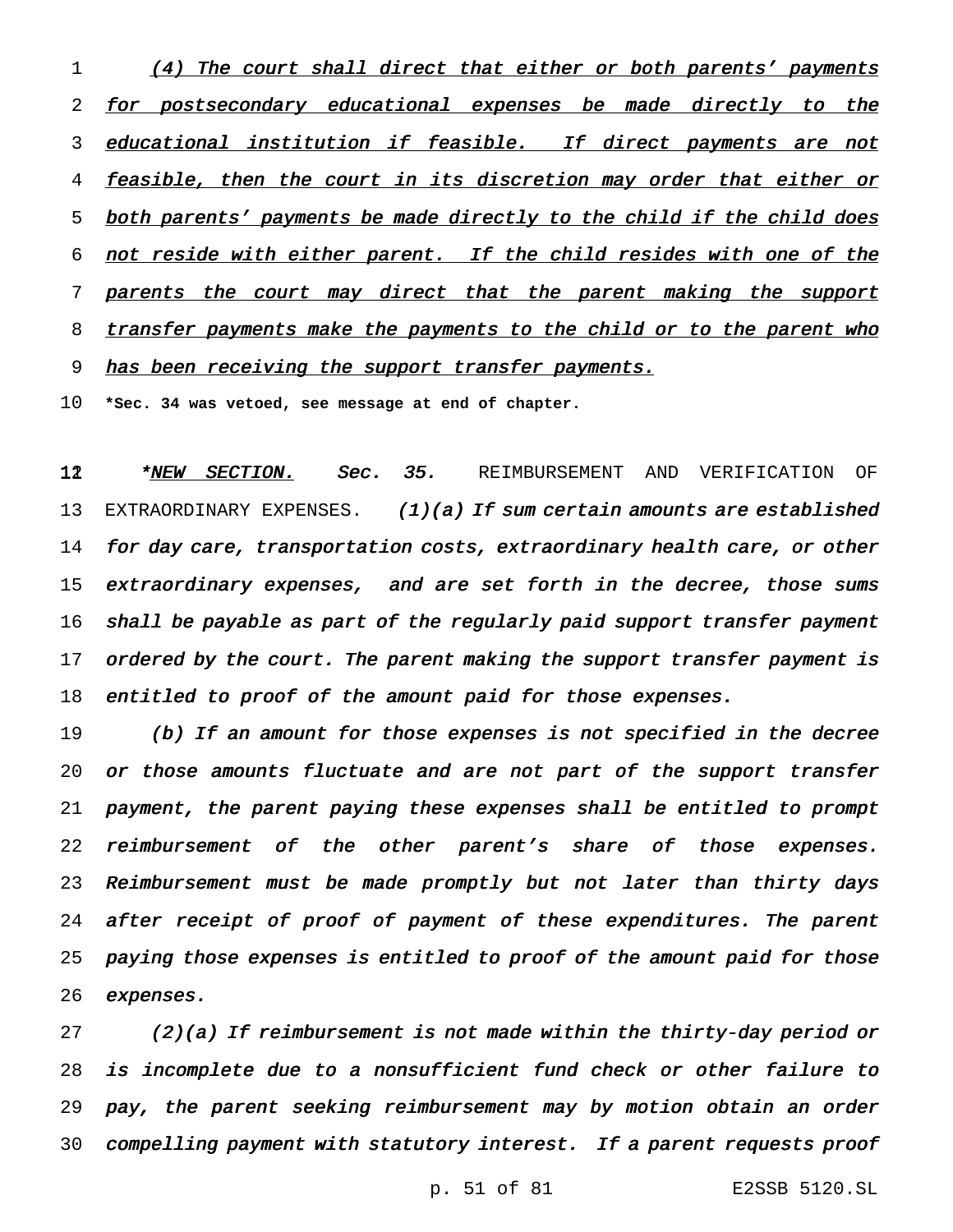of payment and it is not provided within thirty days, the party may move to compel production of the documents. The court shall award actual court costs and reasonable attorneys' fees to the prevailing party in every motion filed under this section except upon <sup>a</sup> showing of good cause for nonpayment.

 (b) Wage assignment orders may be obtained pursuant to chapter 26.18 RCW to collect court-ordered basic child support, day care, health care, long-distance transportation costs, or other extraordinary expenses, attorneys' fees, court costs, or any other item ordered by 10 the court. A parent to whom basic child support, day care, health care, long-distance transportation costs, or other extraordinary expenses are to be paid based on <sup>a</sup> percentage share of the costs, may by motion obtain <sup>a</sup> court order reducing the amounts owed to <sup>a</sup> sum 14 certain and then enforce collection of that amount by a wage assignment 15 order. The office of support enforcement shall not request a wage assignment in any case of purported nonsupport without obtaining 17 documentation from both parents, except that the office of support enforcement may request <sup>a</sup> wage assignment after receipt of documentation from the party seeking payment of the extraordinary expenses, if the parent obligated to make the payment fails to comply with the request for documentation within thirty days of the date 22 requested.

**\*Sec. 35 was vetoed, see message at end of chapter.**

25 \*NEW SECTION. Sec. 36. A new section is added to chapter 26.23 RCW to read as follows:

27 If a support order does not state the current and future support obligation for extraordinary expenses such as day care, extraordinary health care, long-distance transportation costs, other extraordinary expenses or other variable costs in <sup>a</sup> fixed dollar amount but states

E2SSB 5120.SL p. 52 of 81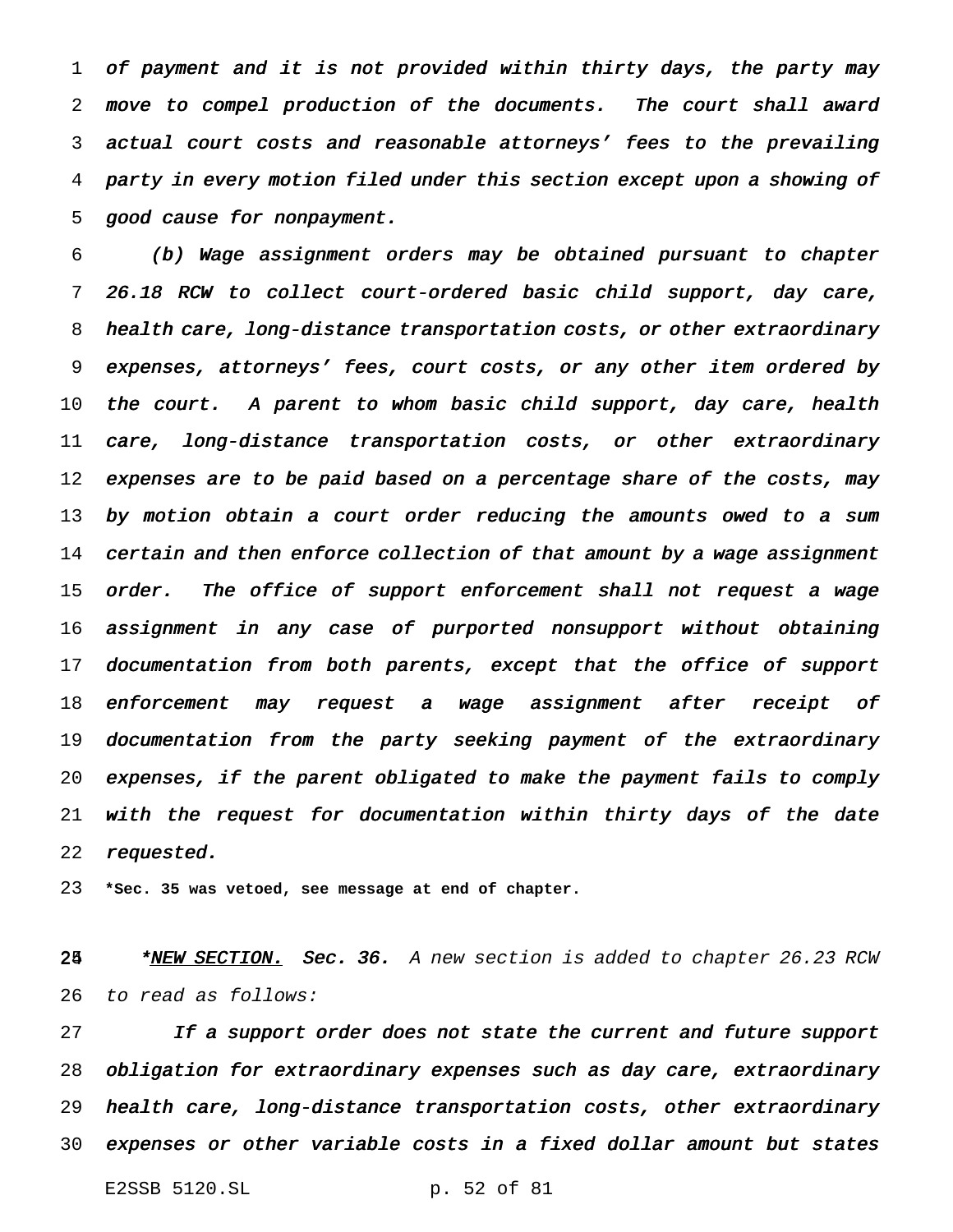them as <sup>a</sup> percentage share of the costs or as variable expenses subject to collection as those expenses are incurred as provided in section <sup>35</sup> of this act, then the office of support enforcement must obtain documentation as required in this section prior to issuing <sup>a</sup> notice of support owed pursuant to RCW 26.23.110. The office of support enforcement must obtain documentation from the payee which verifies the actual expenditure of any variable expense or extraordinary expense that the office of support enforcement seeks to collect as part of the support debt. In addition, prior to issuing <sup>a</sup> notice of support owed under RCW 26.23.100, the office of support enforcement must request documentation from the payor to determine whether the payor has paid 12 all or a portion of the variable or extraordinary expenses or has any documentation regarding the amount of any variable or extraordinary 14 expense the office of support enforcement seeks to collect. If the payor fails to respond to the request for documentation within thirty 16 days from the date of the request, and the office of support 17 enforcement has obtained documentation from the payee, the office of support enforcement may issue the notice of support owed pursuant to RCW 26.23.110.

**\*Sec. 36 was vetoed, see message at end of chapter.**

 **Sec. 37.** RCW 26.21.230 and 1963 c 45 s 30 are each amended to read as follows:

23 The obligee<u>, the prosecuting attorney, or the attorney general</u> may register the foreign support order in a court of this state in the 25 manner((, with the effect and for the purposes herein)) provided for in 26 this chapter for the purpose of modification and enforcement of the 27 support provisions. The court shall only have jurisdiction to consider 28 the child support provisions of the order. The modification shall be pursuant to RCW 26.09.170 and 26.09.175.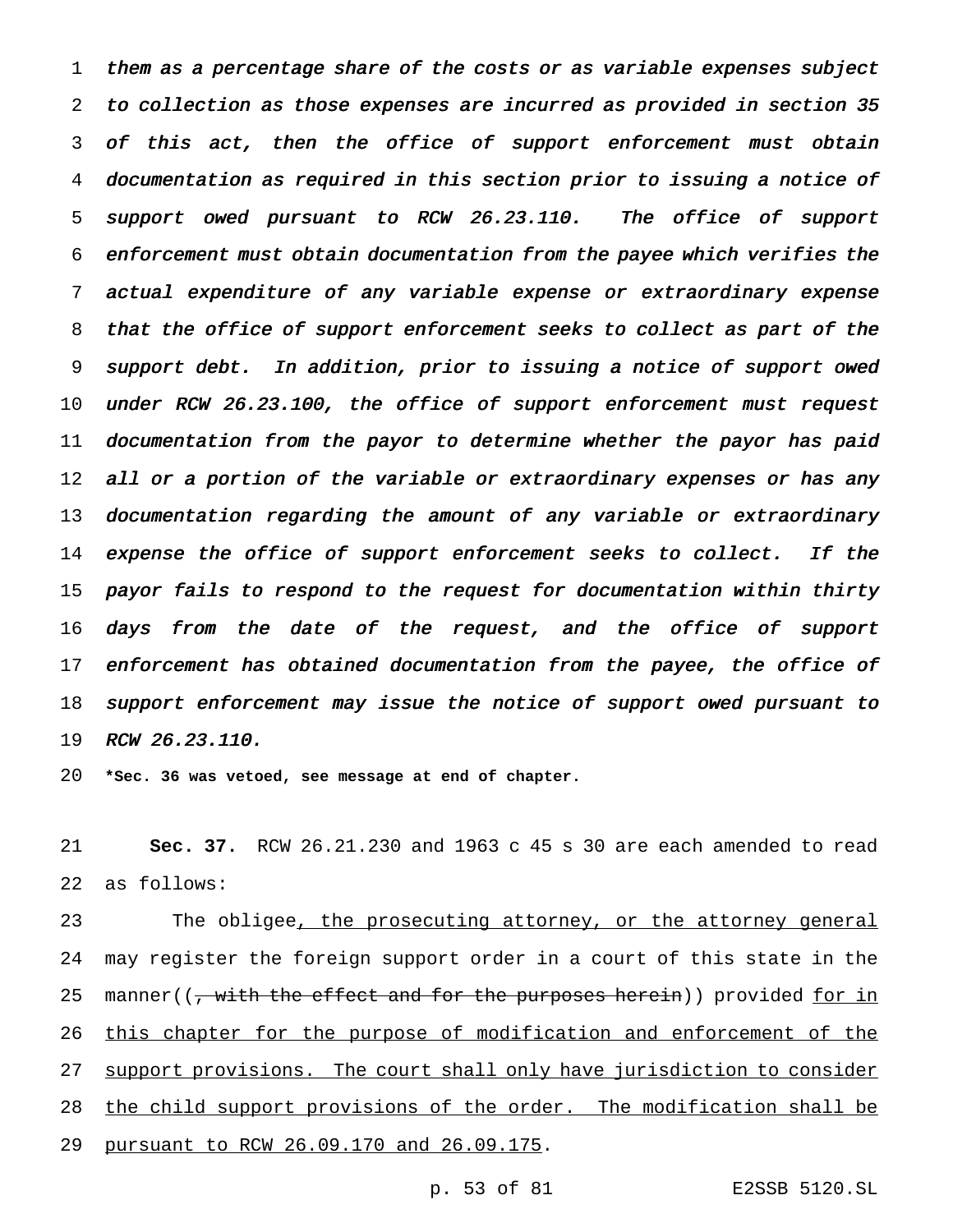1 **Sec. 38.** RCW 26.23.035 and 1989 c 360 s 34 are each amended to 2 read as follows:

3 (1) ((The child support registry shall distribute all moneys 4 received in compliance with 42 U.S.C. Sec. 657. Support received by 5 the office of support enforcement shall be distributed promptly but not 6 later than eight days from the date of receipt unless circumstances 7 exist which make such distribution impossible. Such circumstances 8 include when: (a) The location of the custodial parent is unknown; (b) 9 the child support debt is in litigation; or (c) the responsible parent 10 or custodial parent cannot be identified. When, following termination 11 of public assistance, the office of support enforcement collects 12 support, all moneys collected up to the maximum of the support due for 13 the period following termination from public assistance shall, to the 14 extent permitted by federal law, be paid to the custodial parent before 15 any distribution to the office of support enforcement under federal 16 <del>law. This section shall not apply to support collected through</del> 17 intercepting federal tax refunds under 42 U.S.C. Sec. 664. When a 18 responsible parent has more than one support obligation, or a support 19 debt is owed to more than one party, moneys received will be 20 distributed between the parties proportionally, based upon the amount 21 of the support obligation and/or support debt owed.)) The department 22 of social and health services shall adopt rules for the distribution of 23 support money collected by the office of support enforcement. These 24 rules shall:

## 25 (a) Comply with 42 U.S.C. Sec. 657;

 (b) Direct the office of support enforcement to distribute support money within eight days of receipt, unless one of the following circumstances, or similar circumstances specified in the rules, prevents prompt distribution: (i) The location of the custodial parent is unknown;

E2SSB 5120.SL p. 54 of 81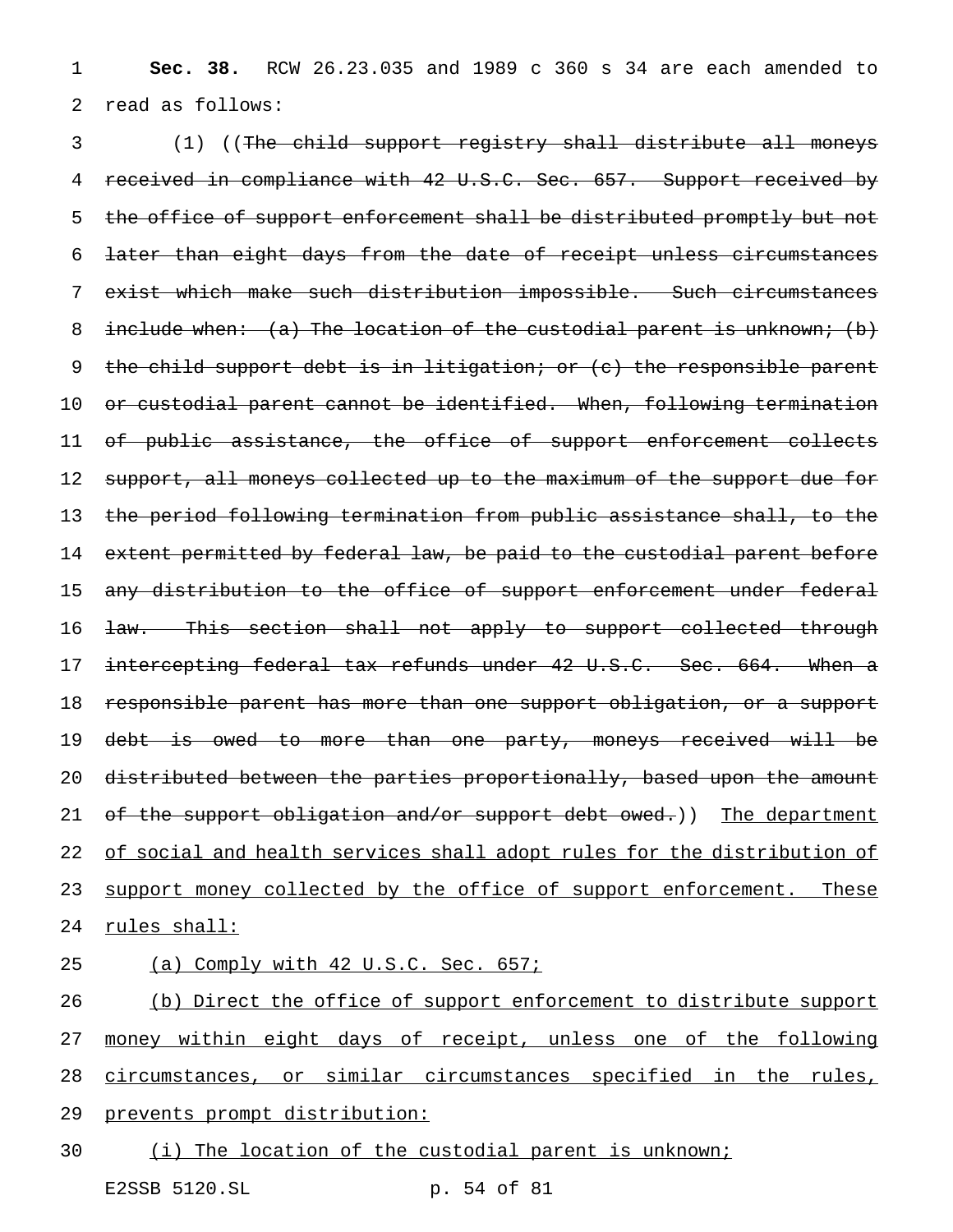1 (ii) The support debt is in litigation;

## (iii) The office of support enforcement cannot identify the responsible parent or the custodian;

 (c) Provide for proportionate distribution of support payments if the responsible parent owes a support obligation or a support debt for 6 two or more Title IV-D cases; and

 (d) Authorize the distribution of support money, except money collected under 42 U.S.C. Sec. 664, to satisfy a support debt owed to 9 the IV-D custodian before the debt owed to the state when the custodian stops receiving a public assistance grant.

11 (2) The office of support enforcement may distribute support payments to the payee under the support order or to another person who has lawful physical custody of the child or custody with the payee's consent. The payee may file an application for an adjudicative proceeding to challenge distribution to such other person. Prior to distributing support payments to any person other than the payee, the registry shall:

 (a) Obtain a written statement from the child's physical custodian, under penalty of perjury, that the custodian has lawful custody of the 20 child or custody with the payee's consent;

 (b) Mail to the responsible parent and to the payee at the payee's last known address a copy of the physical custodian's statement and a notice which states that support payments will be sent to the physical custodian; and

 (c) File a copy of the notice with the clerk of the court that entered the original support order.

 (3) If the Washington state support registry distributes a support payment to a person in error, the registry may obtain restitution by means of a set-off against future payments received on behalf of the person receiving the erroneous payment, or may act according to RCW

p. 55 of 81 E2SSB 5120.SL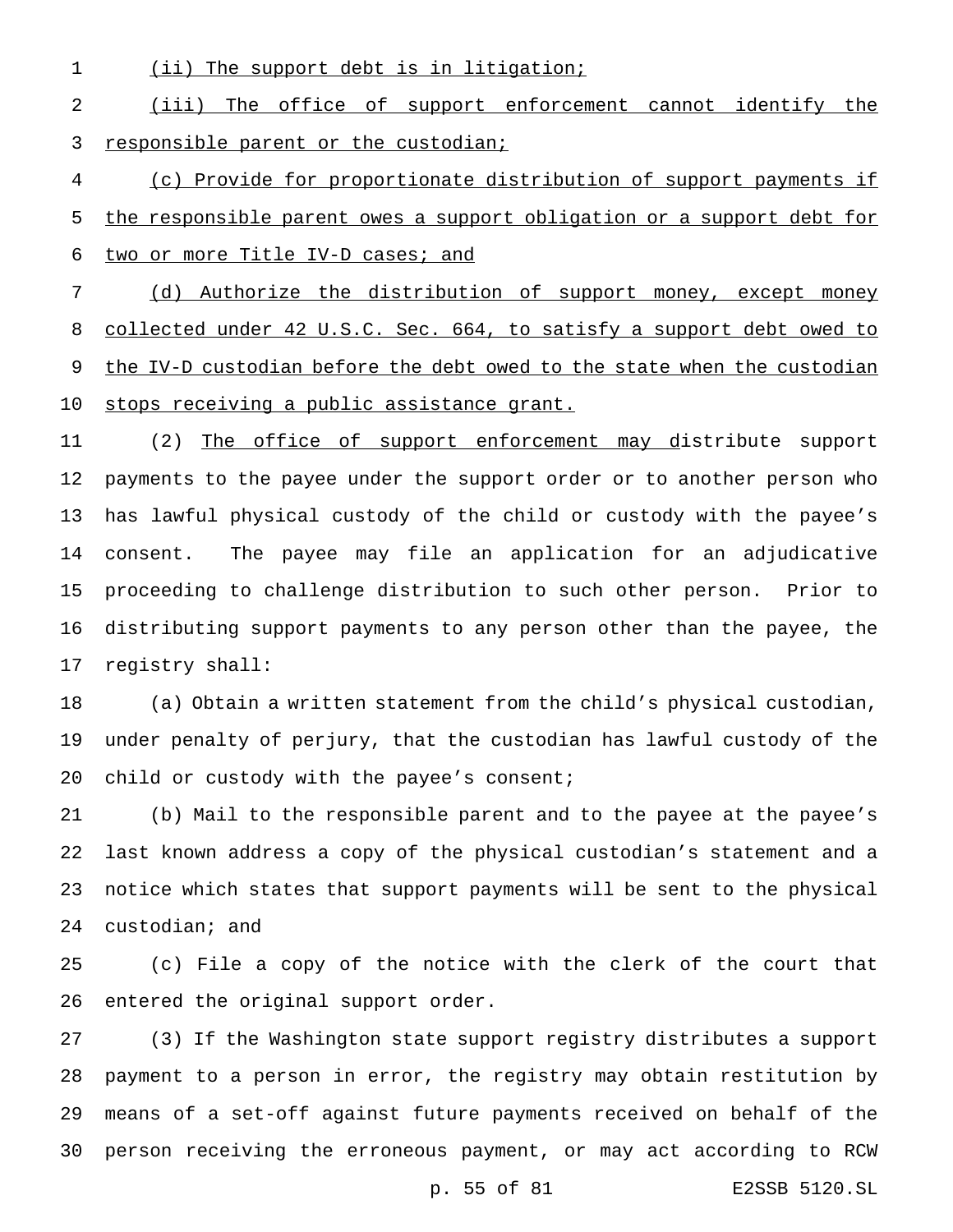74.20A.270 as deemed appropriate. Any set-off against future support payments shall be limited to amounts collected on the support debt and ten percent of amounts collected as current support.

 **Sec. 39.** RCW 26.23.050 and 1989 c 360 s 15 are each amended to read as follows:

 (1) Except as provided in subsection (2) of this section, the superior court shall include in all superior court orders which establish or modify a support obligation:

 (a) A provision which orders and directs that the responsible parent make all support payments to the Washington state support registry;

 (b) A statement that a notice of payroll deduction may be issued or other income withholding action under chapter 26.18 RCW or chapter 74.20A RCW may be taken, without further notice to the responsible 15 parent( $\div$ 

 $(i)$  If a support payment is not paid when due, and an amount equal 17 to or greater than the support payable for one month is owed under an 18 order entered prior to July 1, 1990; or

19  $(iii)$ ) at any time after entry of the court order ((for orders 20 entered by the court on or after July 1, 1990)), unless:

21 (i) One of the parties demonstrates, and the court finds, that there is good cause not to require immediate income withholding; or

23 (ii) The parties reach a written agreement that is approved by the 24 court that provides for an alternate arrangement; and

 (c) A statement that the receiving parent may be required to submit an accounting of how the support is being spent to benefit the child. (2) The court may order the responsible parent to make payments directly to the person entitled to receive the payments or, for orders entered on or after July 1, 1990, direct that the issuance of a notice E2SSB 5120.SL p. 56 of 81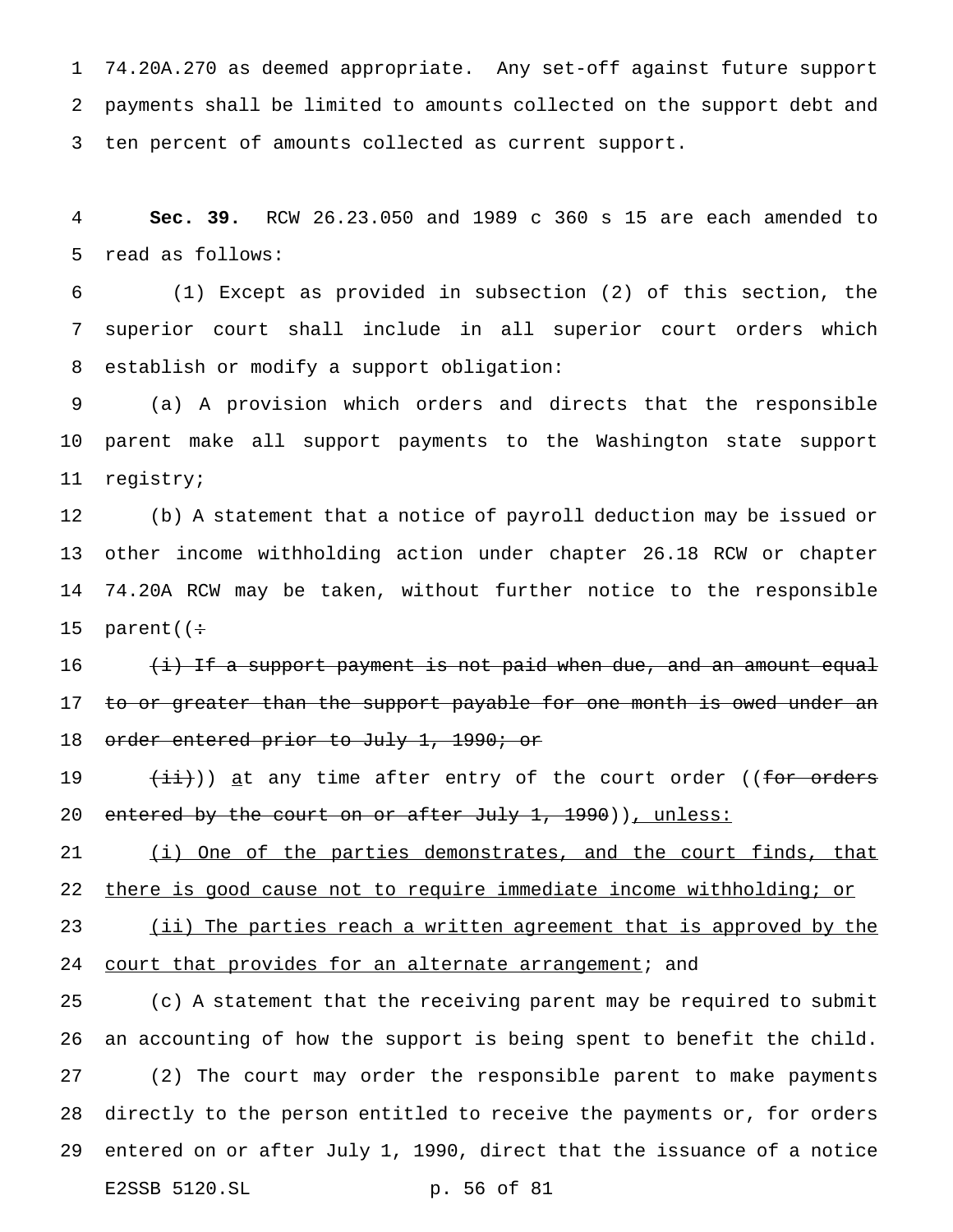of payroll deduction or other income withholding actions be delayed until a support payment is past due if the court approves an alternate payment plan. The parties to the order must agree to such a plan and the plan must contain reasonable assurances that payments will be made 5 in a regular and timely manner. The court may approve such a plan and modify or terminate the payroll deduction or other income withholding action at the time of entry of the order or at a later date upon motion 8 and agreement of the parties. If the order directs payment to the person entitled to receive the payments instead of to the Washington state support registry, the order shall include a statement that the order may be submitted to the registry if a support payment is past due. If the order directs delayed issuance of the notice of payroll deduction or other income withholding action, the order shall include a statement that such action may be taken, without further notice, at any time after a support payment is past due. The provisions of this subsection do not apply if the department is providing public assistance under Title 74 RCW.

 (3) The office of administrative hearings and the department of social and health services shall require that all support obligations established as administrative orders include a provision which orders and directs that the responsible parent shall make all support payments to the Washington state support registry. All administrative orders shall also state that a notice of payroll deduction may be issued, or other income withholding action taken without further notice to the 25 responsible parent( $($ :

26 (a) If a support payment is not paid when due and an amount equal 27 to or greater than the support payable for one month is owed under an 28 order entered prior to July 1, 1990; or

 $(29 \t (b))$  at any time after entry of the order ((for administrative 30 orders entered on or after July 1, 1990)), unless: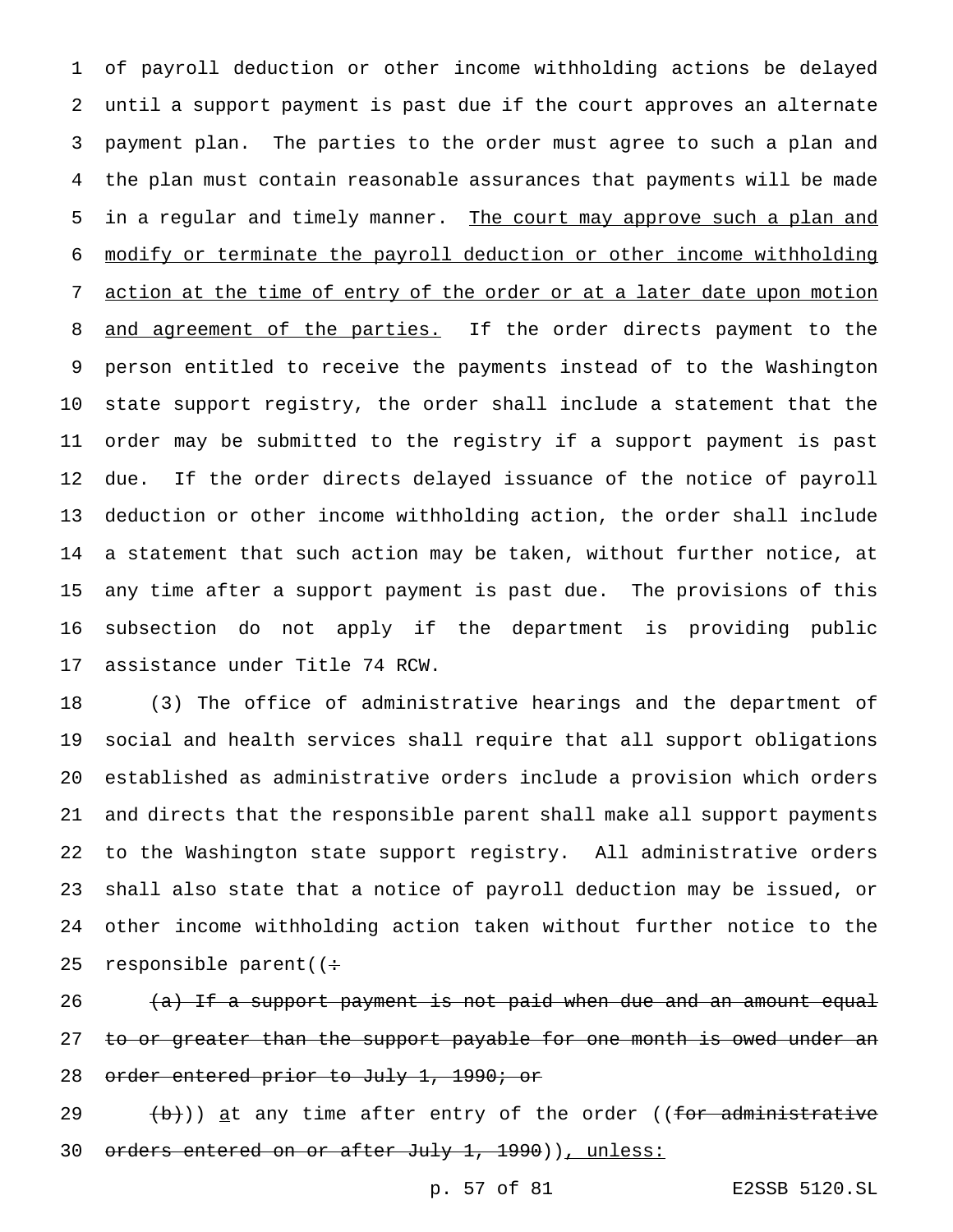(a) One of the parties demonstrates, and the presiding officer finds, that there is good cause not to require immediate income withholding; or

 (b) The parties reach a written agreement that is approved by the presiding officer that provides for an alternate agreement.

 (4) If the support order does not include the provision ordering and directing that all payments be made to the Washington state support registry and a statement that a notice of payroll deduction may be issued if a support payment is past due or at any time after the entry of the order, the office of support enforcement may serve a notice on the responsible parent stating such requirements and authorizations. Service may be by personal service or any form of mail requiring a return receipt.

(5) Every support order shall state:

 (a) That payment shall be made to the Washington state support registry or in accordance with the alternate payment plan approved by the court;

 (b) That a notice of payroll deduction may be issued or other income withholding action under chapter 26.18 RCW or chapter 74.20A RCW 20 may be taken, without further notice to the responsible parent( $($ :

21 (i) If a support payment is not paid when due and an amount equal 22 to or greater than the support payable for one month is owed under an 23 order entered prior to July 1, 1990; or

 $(\pm i)$ ) <u>a</u>t any time after entry of an order by the court (( $\theta$ <del>n or</del> 25 after July 1, 1990)), unless:

26 (i) The court approves an alternate payment plan under subsection (2) of this section;

28 (ii) One of the parties demonstrates, and the court finds, that there is good cause not to require immediate income withholding; or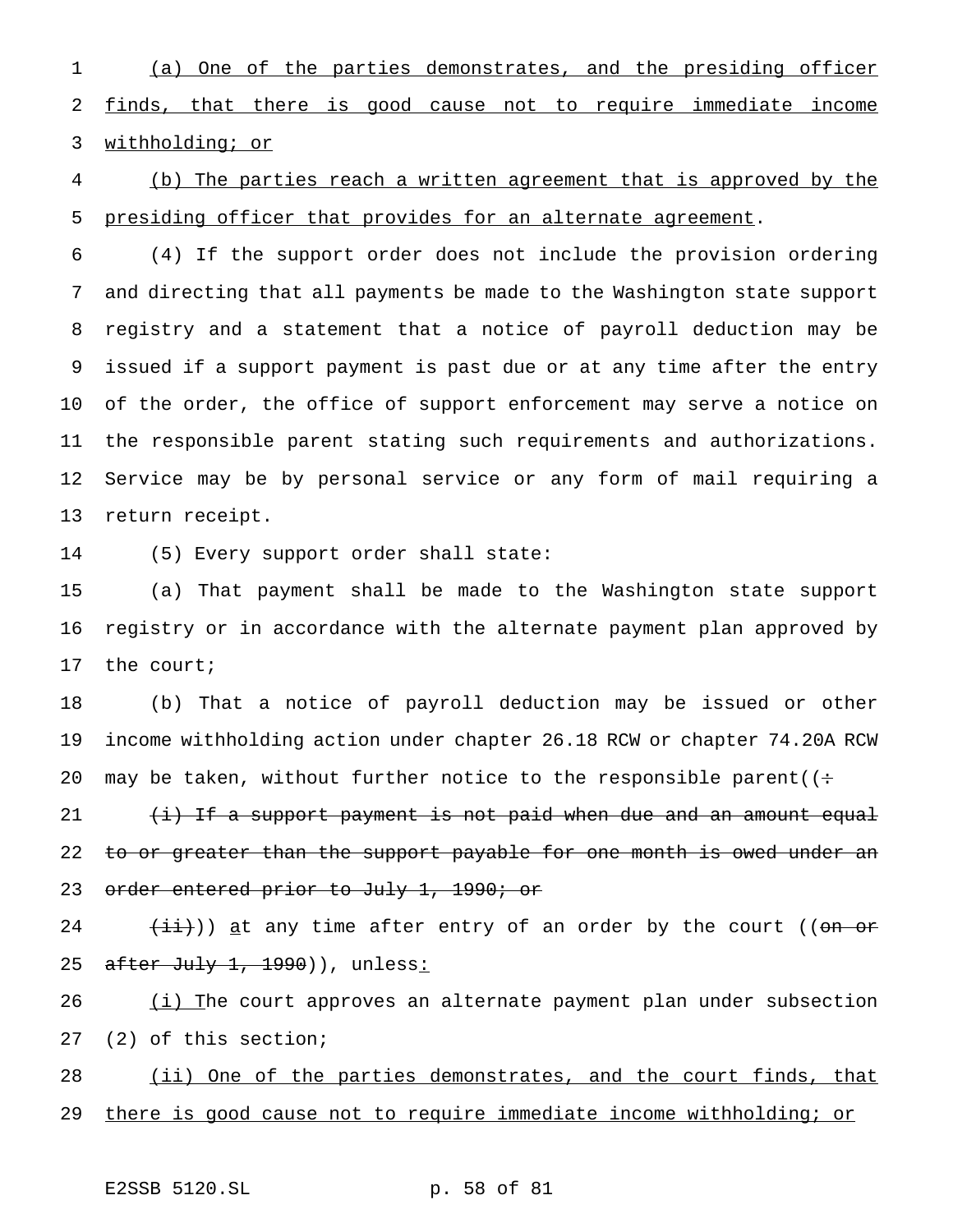(iii) The parties reach an alternate agreement that is approved by 2 the court that provides for an alternate arrangement;

 (c) The income of the parties, if known, or that their income is unknown and the income upon which the support award is based;

(d) The support award as a sum certain amount;

 (e) The specific day or date on which the support payment is due; (f) The social security number, residence address, and name of 8 employer of the responsible parent;

 (g) The social security number and residence address of the physical custodian except as provided in subsection (6) of this section;

 (h) The names, dates of birth, and social security numbers, if any, of the dependent children;

 (i) That the parties are to notify the Washington state support 15 registry of any change in residence address;

 (j) That any parent owing a duty of child support shall be obligated to provide health insurance coverage for his or her child if coverage that can be extended to cover the child is or becomes available to that parent through employment or is union-related as provided under RCW 26.09.105;

 (k) That if proof of health insurance coverage is not provided within twenty days, the obligee or the department may seek direct enforcement of the coverage through the obligor's employer or union without further notice to the obligor as provided under chapter 26.18 RCW; and

 (l) The reasons for not ordering health insurance coverage if the order fails to require such coverage.

 (6) The physical custodian's address shall be omitted from an order entered under the administrative procedure act. A responsible parent whose support obligation has been determined by such administrative

p. 59 of 81 E2SSB 5120.SL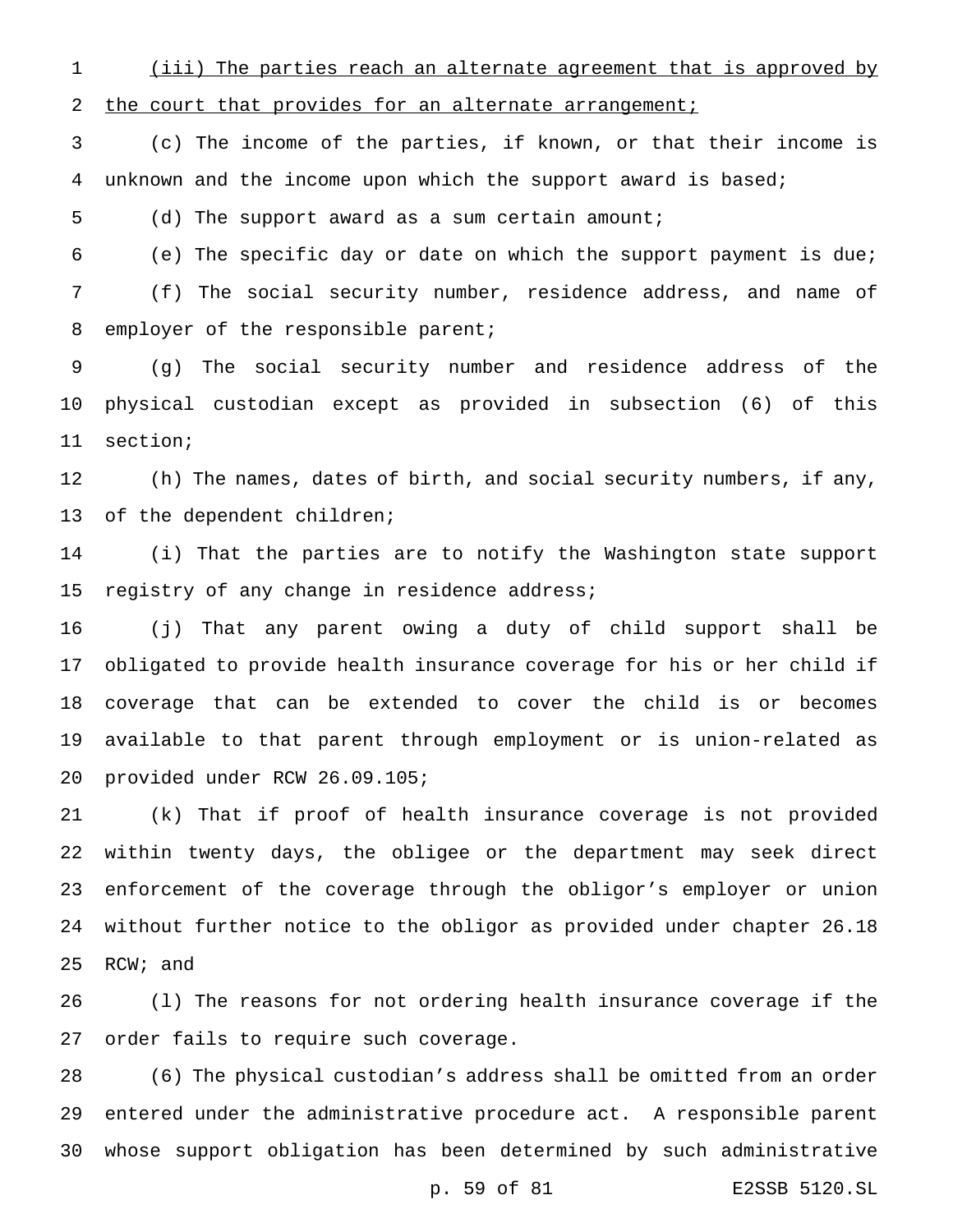order may request the physical custodian's residence address by submission of a request for disclosure under RCW 26.23.120.

 (7) The superior court clerk, the office of administrative hearings, and the department of social and health services shall, within five days of entry, forward to the Washington state support registry, a true and correct copy of all superior court orders or administrative orders establishing or modifying a support obligation which provide that support payments shall be made to the support registry. If a superior court order entered prior to January 1, 1988, directs the responsible parent to make support payments to the clerk, the clerk shall send a true and correct copy of the support order and the payment record to the registry for enforcement action when the clerk identifies that a payment is more than fifteen days past due. The office of support enforcement shall reimburse the clerk for the reasonable costs of copying and sending copies of court orders to the registry at the reimbursement rate provided in Title IV-D of the social security act.

 (8) Receipt of a support order by the registry or other action under this section on behalf of a person or persons who are not recipients of public assistance is deemed to be a request for support 21 enforcement services under RCW 74.20.040 to the fullest extent permitted under federal law.

 (9) After the responsible parent has been ordered or notified to make payments to the Washington state support registry in accordance 25 with subsection  $(1)$ ,  $((+2)$ , or))  $(3)$ , or  $(4)$  of this section, the responsible parent shall be fully responsible for making all payments to the Washington state support registry and shall be subject to payroll deduction or other income withholding action. The responsible parent shall not be entitled to credit against a support obligation for any payments made to a person or agency other than to the Washington E2SSB 5120.SL p. 60 of 81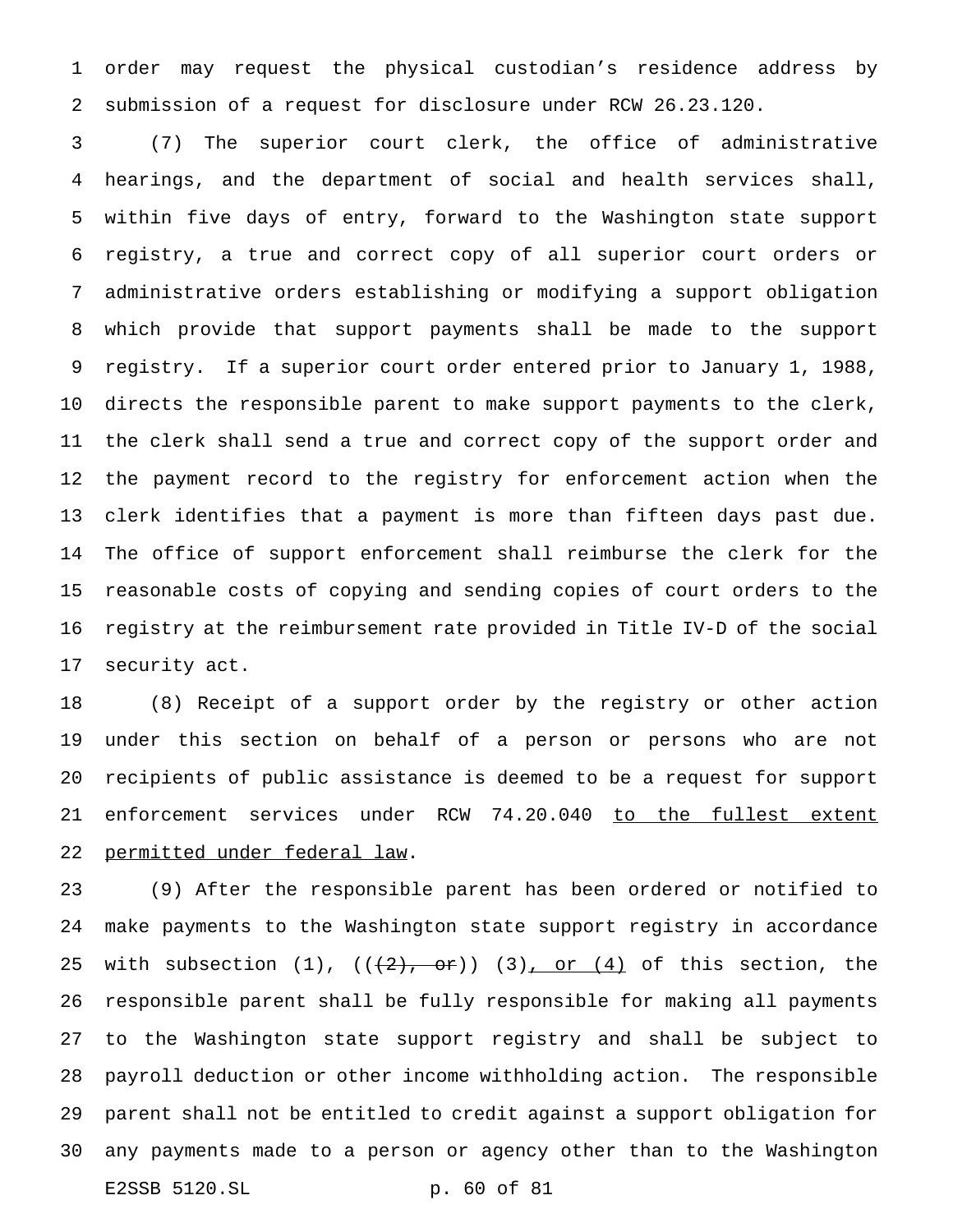state support registry. A civil action may be brought by the payor to recover payments made to persons or agencies who have received and retained support moneys paid contrary to the provisions of this 4 section.

5 **Sec. 40.** RCW 26.23.060 and 1989 c 360 s 32 are each amended to 6 read as follows:

7 (1) The office of support enforcement may issue a notice of 8 payroll deduction:

9 (a) As authorized by a support order that contains the income 10 withholding notice provisions in RCW 26.23.050 or a substantially 11 similar notice; or

12 (b) After service of a notice containing an income withholding 13 provision under this chapter or chapter 74.20A RCW.

14 (2) The ((department may)) office of support enforcement shall 15 serve a notice of payroll deduction upon a responsible parent's 16 employer ((for child support obligations if the responsible parent 17 f<del>ails to pay child support as due in an amount equal to or greater than</del> 18 the support payable for one month. Service shall be)) or upon the 19 employment security department for the state in possession of or owing 20 any benefits from the unemployment compensation fund to the responsible 21 parent pursuant to Title 50 RCM by personal service or by any form of 22 mail requiring a return receipt.

23  $((+2))$   $(3)$  Service of a notice of payroll deduction upon an 24 employer or employment security department requires ((an)) the employer 25 or employment security department to immediately make a mandatory 26 payroll deduction from the responsible ((parent/employee's)) parent's 27 unpaid disposable earnings or unemployment compensation benefits. The 28 employer or employment security department shall thereafter deduct each 29 pay period the amount stated in the notice divided by the number of pay

p. 61 of 81 E2SSB 5120.SL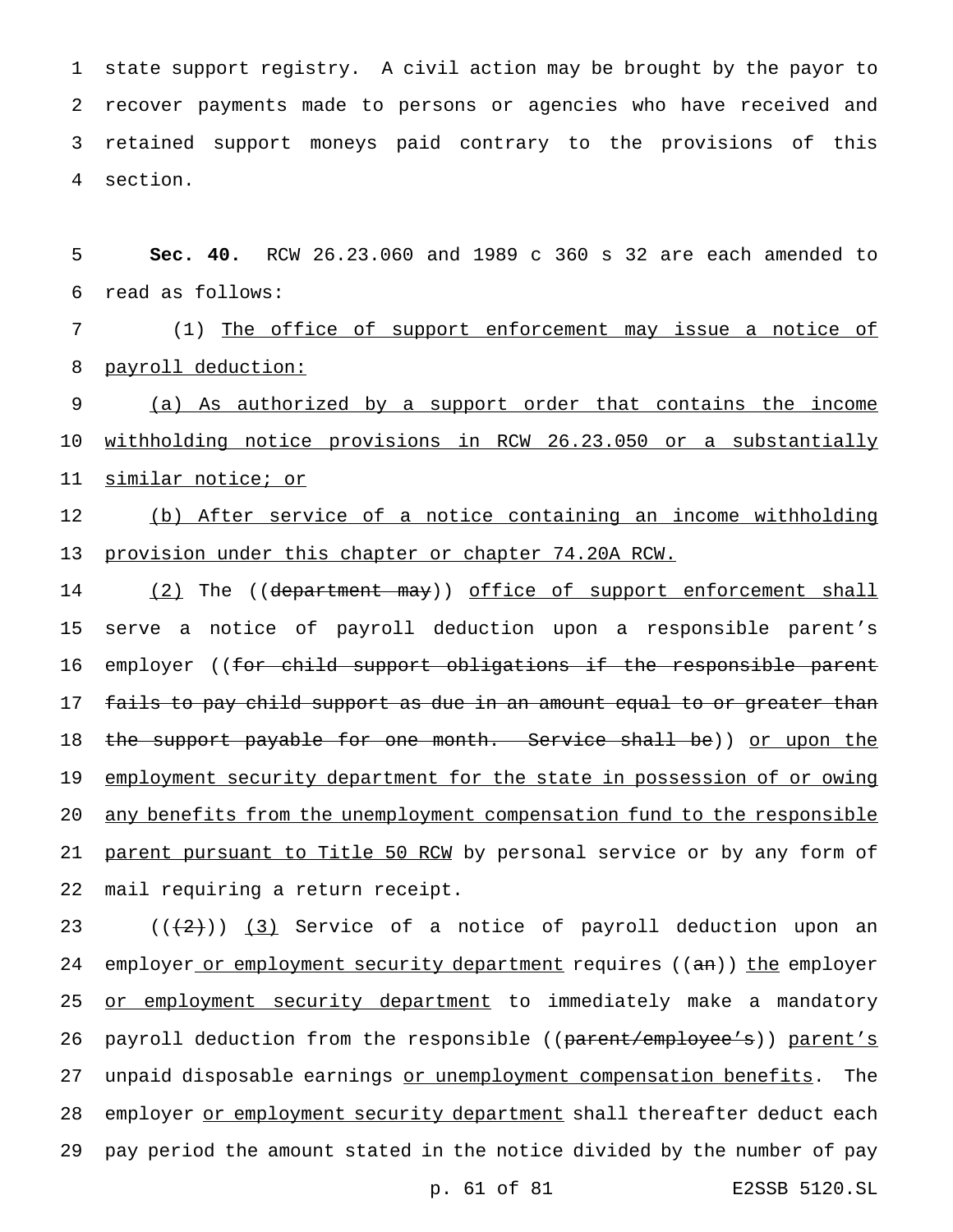1 periods per month. The payroll deduction each pay period shall not 2 exceed fifty percent of the responsible ((parent/employee's)) parent's 3 disposable earnings.

 $4$  (( $\left(\frac{4}{3}\right)$ ) (4) A notice of payroll deduction for support shall have 5 priority over any wage assignment  $((\theta \cdot \tau))_T$  garnishment, attachment, or 6 other legal process.

7 ( $($  $($  $($  $+4$  $)$  $)$   $($   $5$  $)$  The notice of payroll deduction shall be in writing and 8 include:

9 (a) The name and social security number of the ((employee)) 10 responsible parent;

11 (b) The amount to be deducted from the responsible parent's 12 disposable earnings each month, or alternate amounts and frequencies as 13 may be necessary to facilitate processing of the payroll deduction (( $b<sub>y</sub>$ 14 the employer));

 (c) A statement that the total amount withheld shall not exceed fifty percent of the responsible parent's disposable earnings; and (d) The address to which the payments are to be mailed or delivered.

19 ((<del>(5)</del>)) <u>(6)</u> An informational copy of the notice of payroll 20 deduction shall be mailed to the last known address of the responsible 21 parent by regular mail.

22  $((+6))$   $(7)$  An employer  $((\text{who}))$  or employment security department 23 that receives a notice of payroll deduction shall make immediate 24 deductions from the ((employee's)) responsible parent's unpaid 25 disposable earnings and remit proper amounts to the Washington state 26 support registry on each date the ((employee)) responsible parent is 27 due to be paid.

28  $((+7))$   $(8)$  An employer, or the employment security department, 29 upon whom a notice of payroll deduction is served, shall make an answer 30 to the ((Washington state)) office of support ((registry)) enforcement E2SSB 5120.SL p. 62 of 81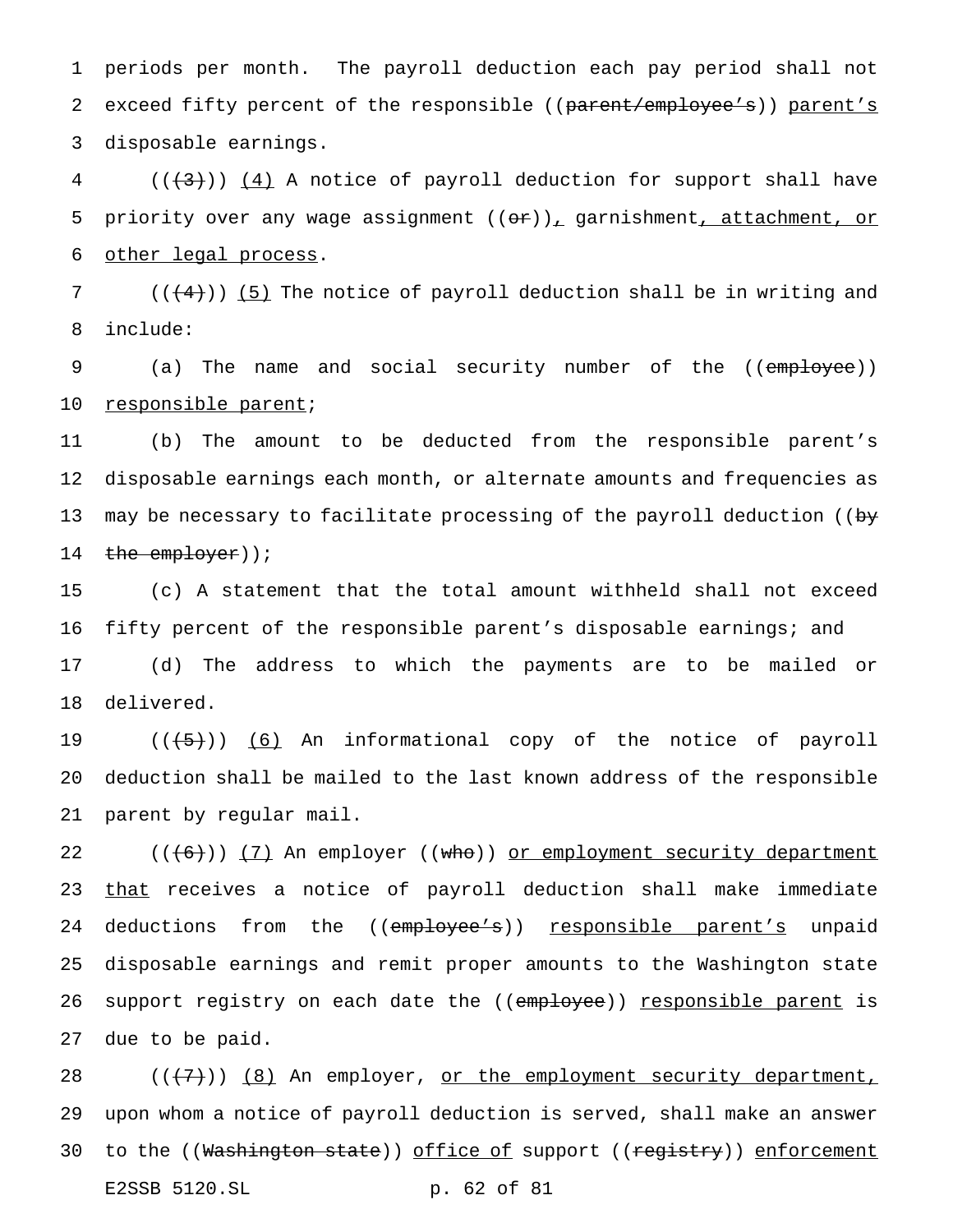1 within twenty days after the date of service. The answer shall confirm 2 compliance and institution of the payroll deduction or explain the 3 circumstances if no payroll deduction is in effect. The answer shall 4 also state whether the responsible parent is employed by or receives 5 earnings from the employer or receives unemployment compensation 6 benefits from the employment security department, whether the employer 7 or employment security department anticipates paying earnings or 8 employment compensation benefits and the amount of earnings. If the 9 responsible parent is no longer employed, or receiving earnings from 10 the employer, the answer shall state the present employer's name and 11 address, if known. If the responsible parent is no longer receiving 12 unemployment compensation benefits from the employment security 13 department, the answer shall state the present employer's name and 14 address, if known.

15 ((<del>(8)</del>)) <u>(9)</u> The employer <u>or employment security department</u> may 16 deduct a processing fee from the remainder of the ((employee's)) 17 responsible parent's earnings after withholding under the notice of 18 payroll deduction, even if the remainder is exempt under RCW 26.18.090. 19 The processing fee may not exceed: (a) Ten dollars for the first 20 disbursement made ((by the employer)) to the Washington state support 21 registry; and (b) one dollar for each subsequent disbursement to the 22 registry.

23  $((+9))$   $(10)$  The notice of payroll deduction shall remain in effect 24 until released by the office of support enforcement  $((\Theta \cdot \mathbf{r}))$ , the court 25 enters an order terminating the notice and approving an alternate 26 payment plan under RCW 26.23.050(2), or one year has expired since the 27 employer has employed the responsible parent or has been in possession 28 of or owing any earnings to the responsible parent or the employment 29 security department has been in possession of or owing any unemployment 30 compensation benefits to the responsible parent.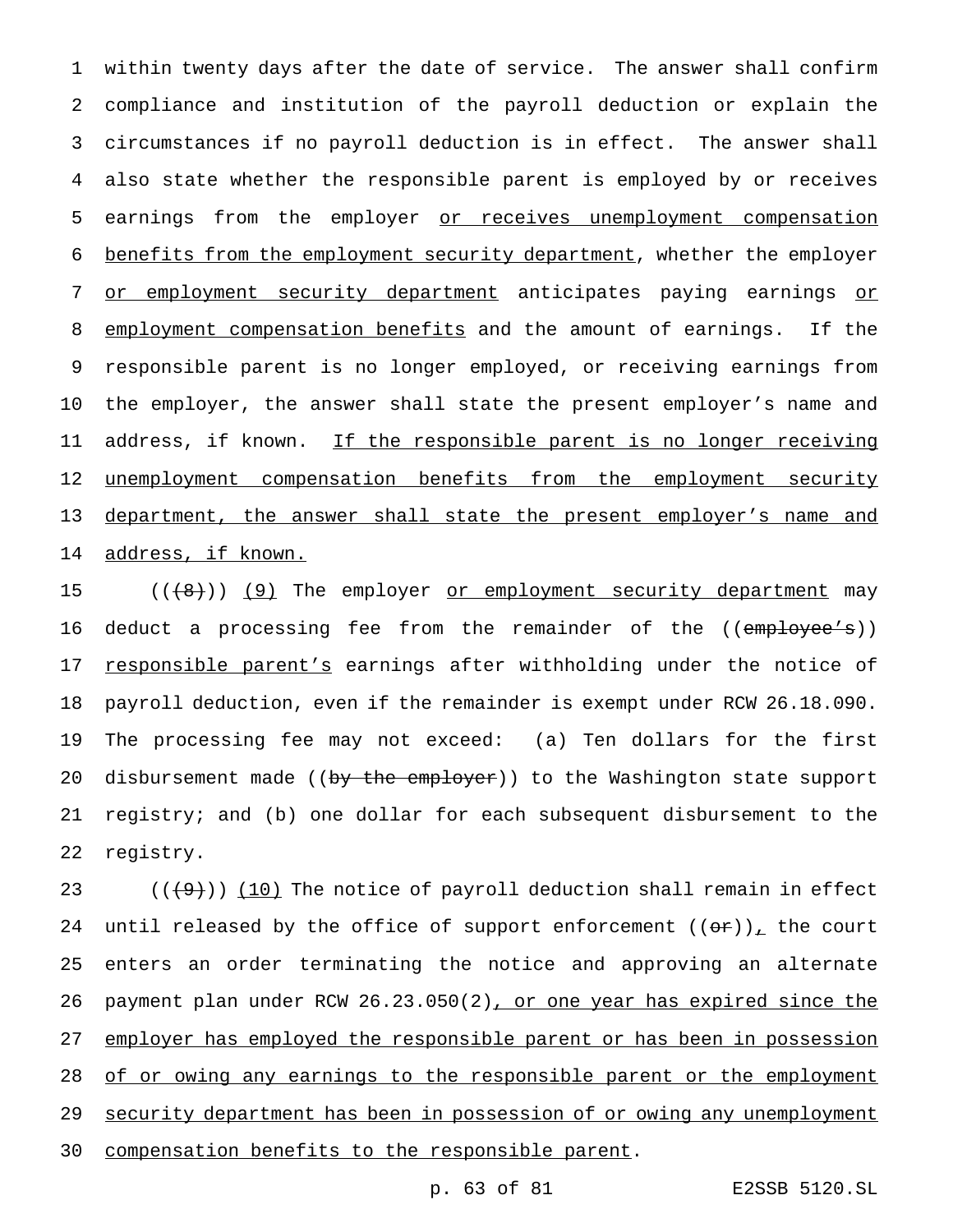**Sec. 41.** RCW 26.23.070 and 1987 c 435 s 7 are each amended to read as follows:

 (1) The employer or the employment security department may combine amounts withheld from the earnings of more than one 5 ((employee)) responsible parent in a single payment to the Washington state support registry, listing separately the amount of the payment 7 which is attributable to each individual ((employee)).

8 (2) No employer ((who)) nor employment security department that complies with a notice of payroll deduction under this chapter shall be 10 civilly liable to the ((employee)) responsible parent for complying with a notice of payroll deduction under this chapter.

 **Sec. 42.** RCW 26.23.100 and 1989 c 360 s 31 are each amended to read as follows:

 (1) The responsible parent subject to a payroll deduction pursuant to this chapter, may file a motion in superior court to quash, modify, or terminate the payroll deduction.

 (2) Except as provided in subsections (4) and (5) of this section, 18 the court may grant relief only upon a showing: (a) That the payroll 19 deduction causes extreme hardship or substantial injustice; or (b) that 20 the support payment was not past due ((in an amount equal to or greater 21 than the support payable for one month)) under the terms of the order when the notice of payroll deduction was served on the employer.

 (3) Satisfaction by the obligor of all past due payments subsequent to the issuance of the notice of payroll deduction is not grounds to quash, modify, or terminate the notice of payroll deduction.

 (4) If a notice of payroll deduction has been in operation for 27 twelve consecutive months and the ((obliger's)) obligor's support obligation is current, upon motion of the obligor, the court may order 29 the ((<del>Washington state</del>)) <u>office of</u> support ((<del>registry</del>)) enforcement to E2SSB 5120.SL p. 64 of 81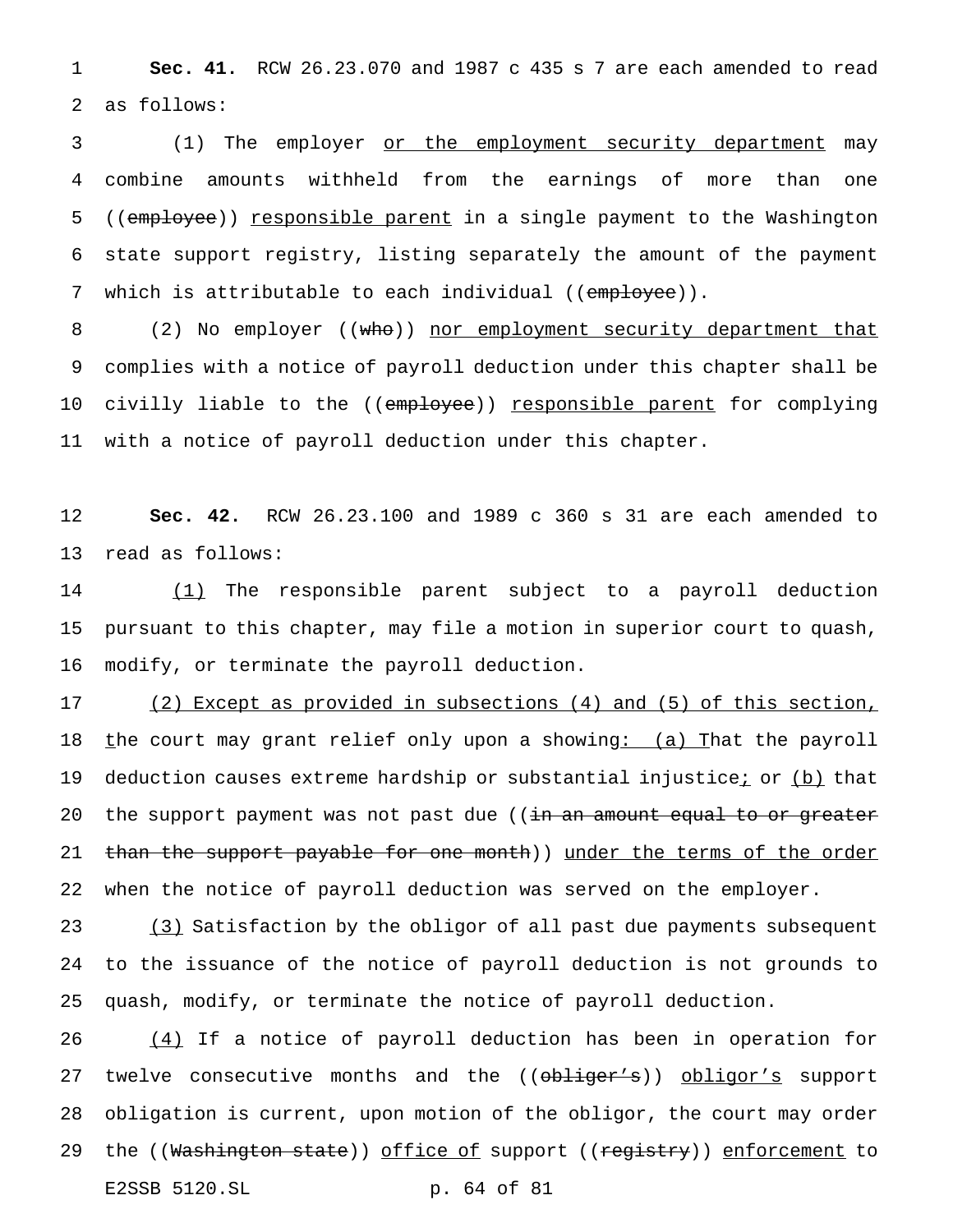terminate the payroll deduction, unless the obligee can show good cause as to why the payroll deduction should remain in effect.

 (5) Subsection (2) of this section shall not prevent the court from ordering an alternative payment plan as provided under RCW  $5 \quad 26.23.050(2)$ .

 NEW SECTION. **Sec. 43.** A new section is added to chapter 26.23 RCW to read as follows:

 The department shall be given twenty calendar days prior notice of the entry of any final order and five days prior notice of the entry of any temporary order in any proceeding involving child support or maintenance if the department has a financial interest based on an assignment of support rights under RCW 74.20.330 or the state has a subrogated interest under RCW 74.20A.030. Service of this notice upon the department shall be by personal service on, or mailing by any form of mail requiring a return receipt to, the office of the attorney general. The department shall not be entitled to terms for a party's failure to serve the department within the time requirements for this section, unless the department proves that the party knew that the department had an assignment of support rights or a subrogated interest and that the failure to serve the department was intentional.

 **Sec. 44.** RCW 74.20.220 and 1979 c 141 s 367 are each amended to read as follows:

 In order to carry out its responsibilities imposed under this 24 chapter and as required by federal law, the state department of social 25 and health services, through the attorney general or prosecuting 26 attorney, is hereby authorized to:

27 (1) ((Represent)) Initiate an action in superior court to obtain a 28 support order or obtain other relief related to support for a dependent

p. 65 of 81 E2SSB 5120.SL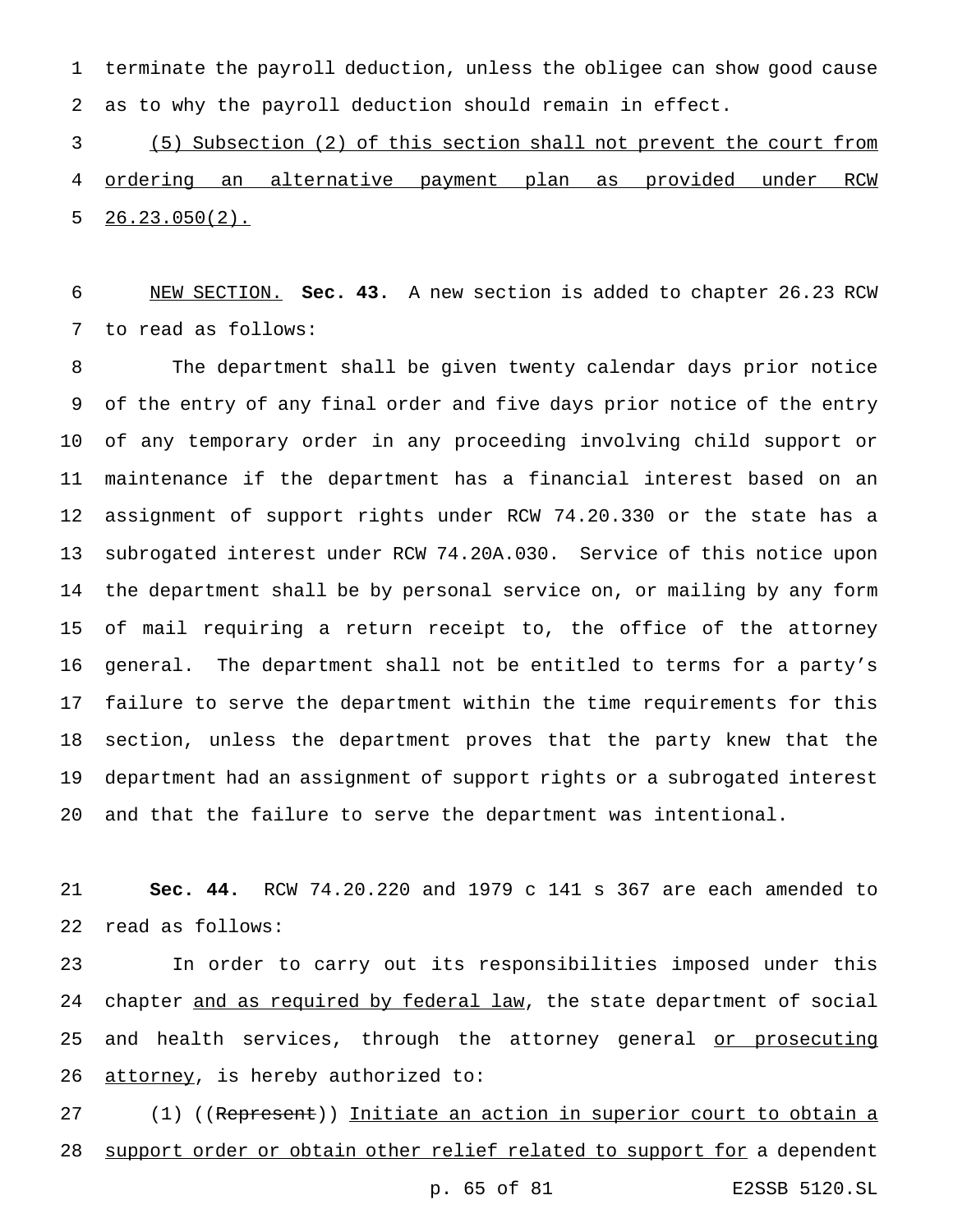1 child ((or dependent children)) on whose behalf the department is 2 providing public assistance ((<del>is being provided in obtaining any</del> 3 support order necessary to provide for his or their needs)) or support 4 enforcement services under RCW 74.20.040, or to enforce ((any such 5 order previously entered)) a superior court order.

6 (2) ((Appear as a friend of the court in divorce and separate 7 maintenance suits, or proceedings supplemental thereto, when either or 8 both of the parties thereto are receiving public assistance, for the 9 purpose of advising the court as to the financial interest of the state 10 of Washington therein.

11 (3) Appear on behalf of the custodial parent of a dependent child 12 o<del>r children on whose behalf public assistance is being provided, when</del> 13 so requested by such parent, for the purpose of assisting such parent 14 in securing a modification of a divorce or separate maintenance decree 15 wherein no support, or inadequate support, was given for such child or 16 children: PROVIDED, That the attorney general shall be authorized to 17 so appear only where it appears to the satisfaction of the court that 18 the parent is without funds to employ private counsel. If the parent 19 does not request such assistance, or refuses it when offered, the 20 attorney general may nevertheless appear as a friend of the court at 21 any supplemental proceeding, and may advise the court of such facts as 22 will show the financial interest of the state of Washington therein; 23 but the attorney general shall not otherwise participate in the 24 proceeding)) Appear as a party in dissolution, child support, 25 parentage, maintenance suits, or other proceedings, for the purpose of 26 representing the financial interest and actions of the state of 27 Washington therein.

28 (3) Petition the court for modification of a superior court order 29 when the office of support enforcement is providing support enforcement 30 services under RCW 74.20.040.

E2SSB 5120.SL p. 66 of 81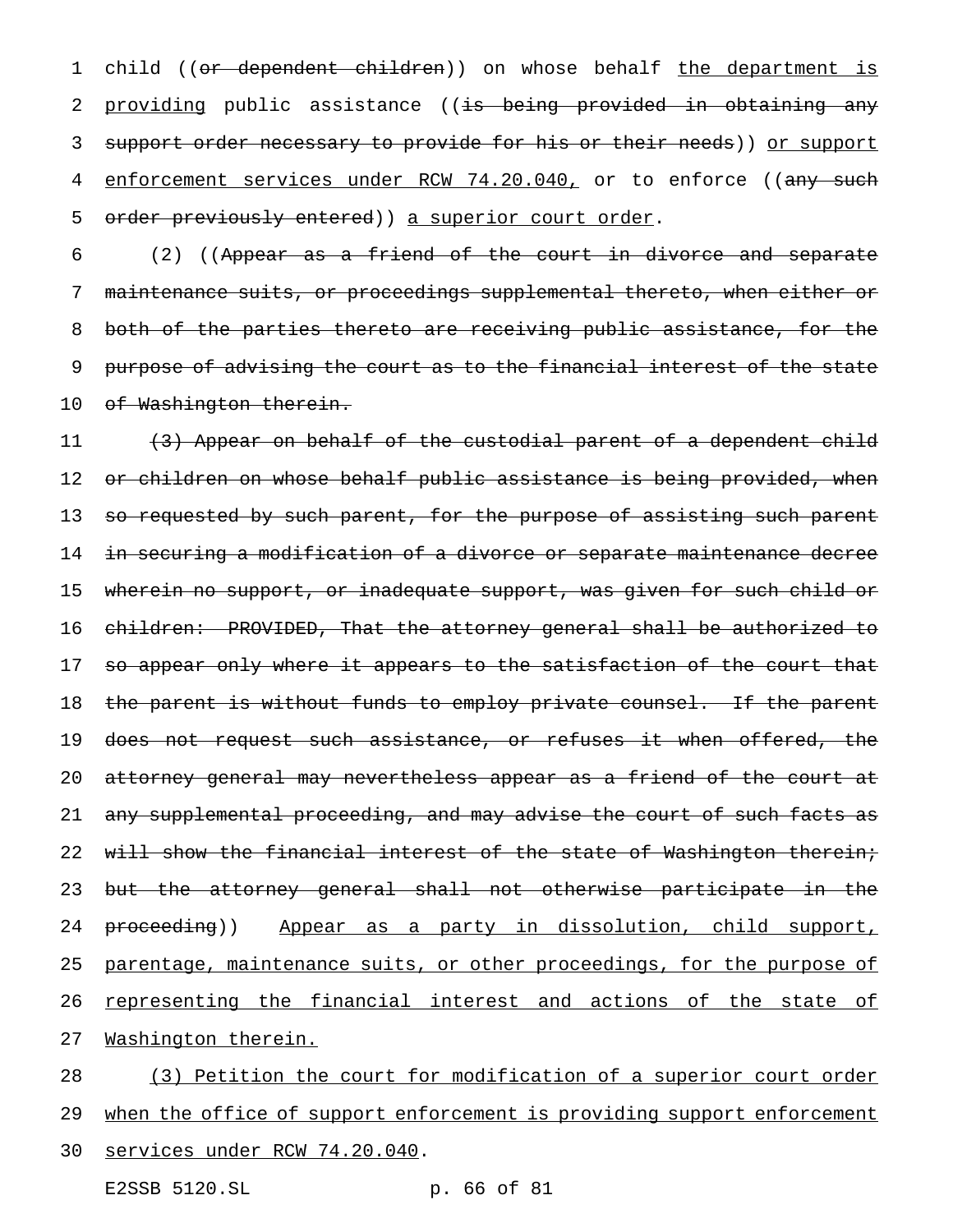(4) When the attorney general or prosecuting attorney appears in, 2 defends, or initiates actions to establish, modify, or enforce child 3 support obligations he or she represents the state, the best interests of the child relating to parentage, and the best interests of the 5 children of the state, but does not represent the interests of any other individual.

 (5) If public assistance has been applied for or granted on behalf of a child of parents who are divorced or legally separated, the 9 attorney general or prosecuting attorney may apply to the superior court in such action for an order directing either parent or both to show cause:

 (a) Why an order of support for the child should not be entered, or (b) Why the amount of support previously ordered should not be increased, or

15 (c) Why the parent should not be held in contempt for his or her failure to comply with any order of support previously entered.

 $((+5))$   $(6)$  Initiate any civil proceedings deemed necessary by the department to secure reimbursement from the parent or parents of minor dependent children for all moneys expended by the state in providing assistance or services to said children.

 (7) Nothing in this section limits the authority of the attorney general or prosecuting attorney to use any and all civil and criminal 23 remedies to enforce, establish, or modify child support obligations whether or not the custodial parent receives public assistance.

 **Sec. 45.** RCW 74.20.310 and 1979 ex.s. c 171 s 15 are each amended to read as follows:

 (1) The provisions of RCW 26.26.090 requiring appointment of a general guardian or guardian ad litem to represent the child in an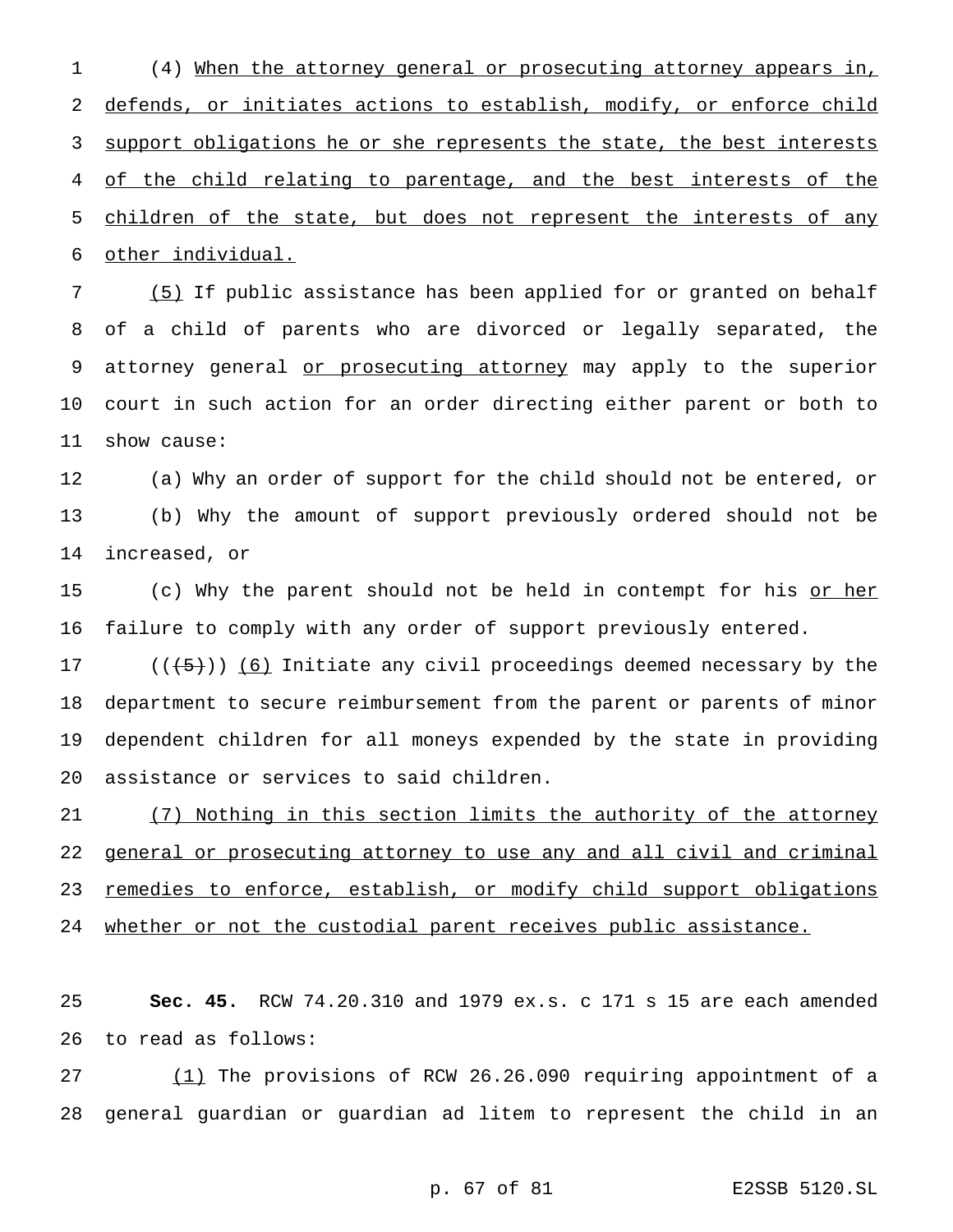action brought to determine the parent and child relationship do not apply to actions brought under chapter 26.26 RCW if:

3  $((+1))$  (a) The action is brought by the attorney general on behalf 4 of the department of social and health services( $(\tau)$ ) and the child( $(\tau)$ 5 or the natural mother) ; or

 $((+2))$  (b) The action is brought by any prosecuting attorney on 7 behalf of the state( $(\tau)$ ) and the child( $(\tau)$  or the natural mother)) when referral has been made to the prosecuting attorney by the department of social and health services requesting such action.

10 (2) On the issue of parentage, the attorney general or prosecuting 11 attorney functions as the child's guardian ad litem provided the 12 <u>interests of the state and the child are not in conflict.</u>

 (3) The court, on its own motion or on motion of a party, may appoint a guardian ad litem when necessary.

 (4) The summons shall contain a notice to the parents that the parents have a right to move the court for a guardian ad litem for the 17 child other than the prosecuting attorney or the attorney general subject to subsection (2) of this section.

 **Sec. 46.** RCW 74.20A.055 and 1990 1st ex.s. c 2 s 21 are each amended to read as follows:

 (1) The secretary may, in the absence of a superior court order, serve on the responsible parent or parents a notice and finding of financial responsibility requiring a responsible parent or parents to appear and show cause in an adjudicative proceeding why the finding of responsibility and/or the amount thereof is incorrect, should not be finally ordered, but should be rescinded or modified. This notice and finding shall relate to the support debt accrued and/or accruing under this chapter and/or RCW 26.16.205, including periodic payments to be 29 made in the future ((<del>for such period of time as the child or children</del> E2SSB 5120.SL p. 68 of 81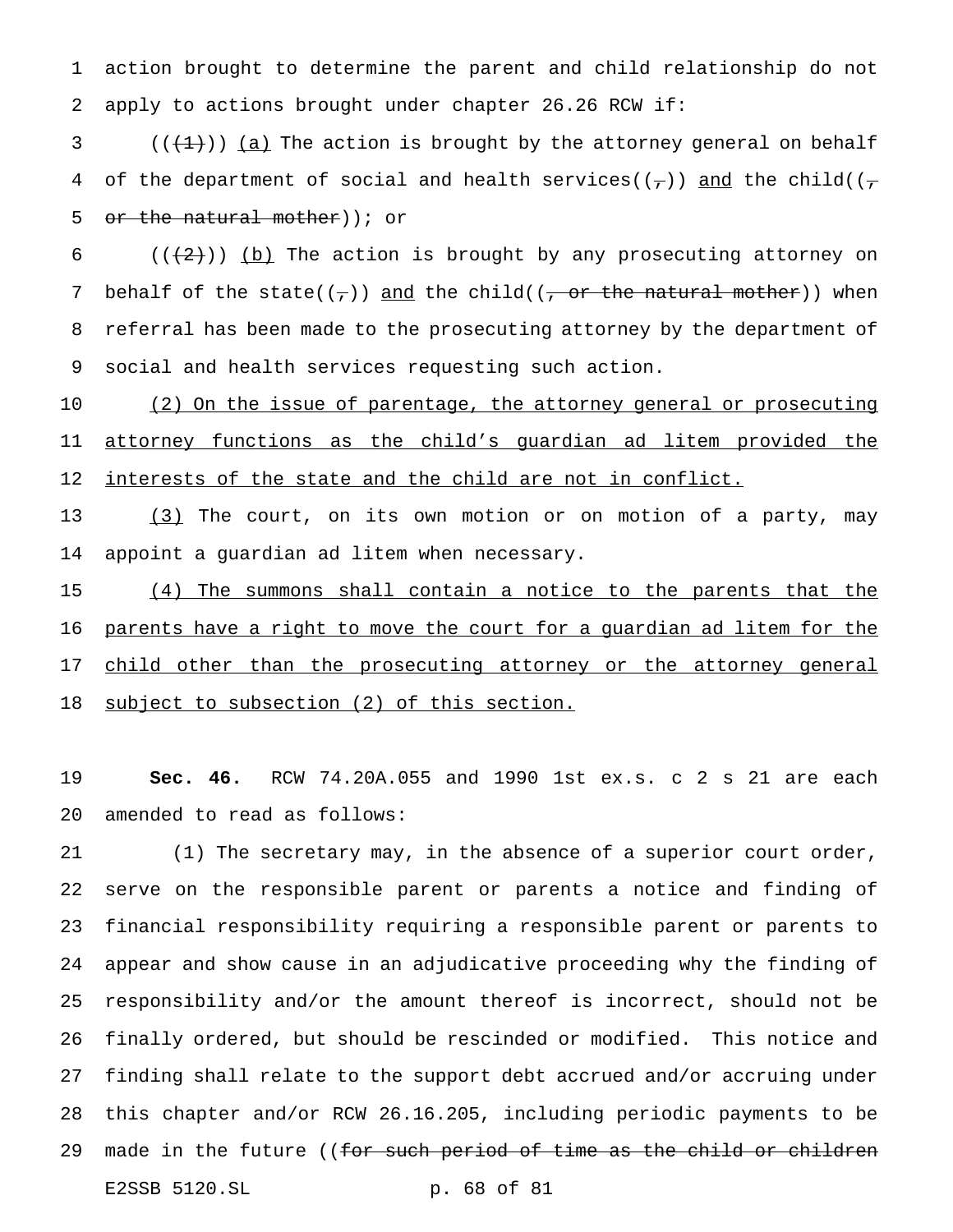1 of said responsible parent or parents are in need)). The hearing shall 2 be held pursuant to ((RCW 74.20A.055)) this section, chapter 34.05 RCW, the Administrative Procedure Act, and the rules of the department.

 (2) The notice and finding of financial responsibility shall be served in the same manner prescribed for the service of a summons in a civil action or may be served on the responsible parent by certified mail, return receipt requested. The receipt shall be prima facie evidence of service. The notice shall be served upon the debtor within sixty days from the date the state assumes responsibility for the support of the dependent child or children on whose behalf support is sought. If the notice is not served within sixty days from such date, the department shall lose the right to reimbursement of payments made after the sixty-day period and before the date of notification: PROVIDED, That if the department exercises reasonable efforts to locate the debtor and is unable to do so the entire sixty-day period is tolled 16 until such time as the debtor can be located. ((Any responsible parent who objects to all or any part of the notice and finding shall have the 18 right for not more than twenty days from the date of service to file an application for an adjudicative proceeding. The application shall be served upon the department by registered or certified mail or 21 personally. If no such application is made, the notice and finding of 22 responsibility shall become final, and the debt created therein shall 23 be subject to collection action as authorized under this chapter. If 24 a timely application is made, the execution of notice and finding of responsibility shall be stayed pending the entry of the final administrative order. If no timely written application has previously 27 been made, the responsible parent may petition the secretary or the 28 secretary's designee at any time for an adjudicative proceeding as provided for in this section upon a showing of good cause for the failure to make a timely application. The filing of the petition for an

p. 69 of 81 E2SSB 5120.SL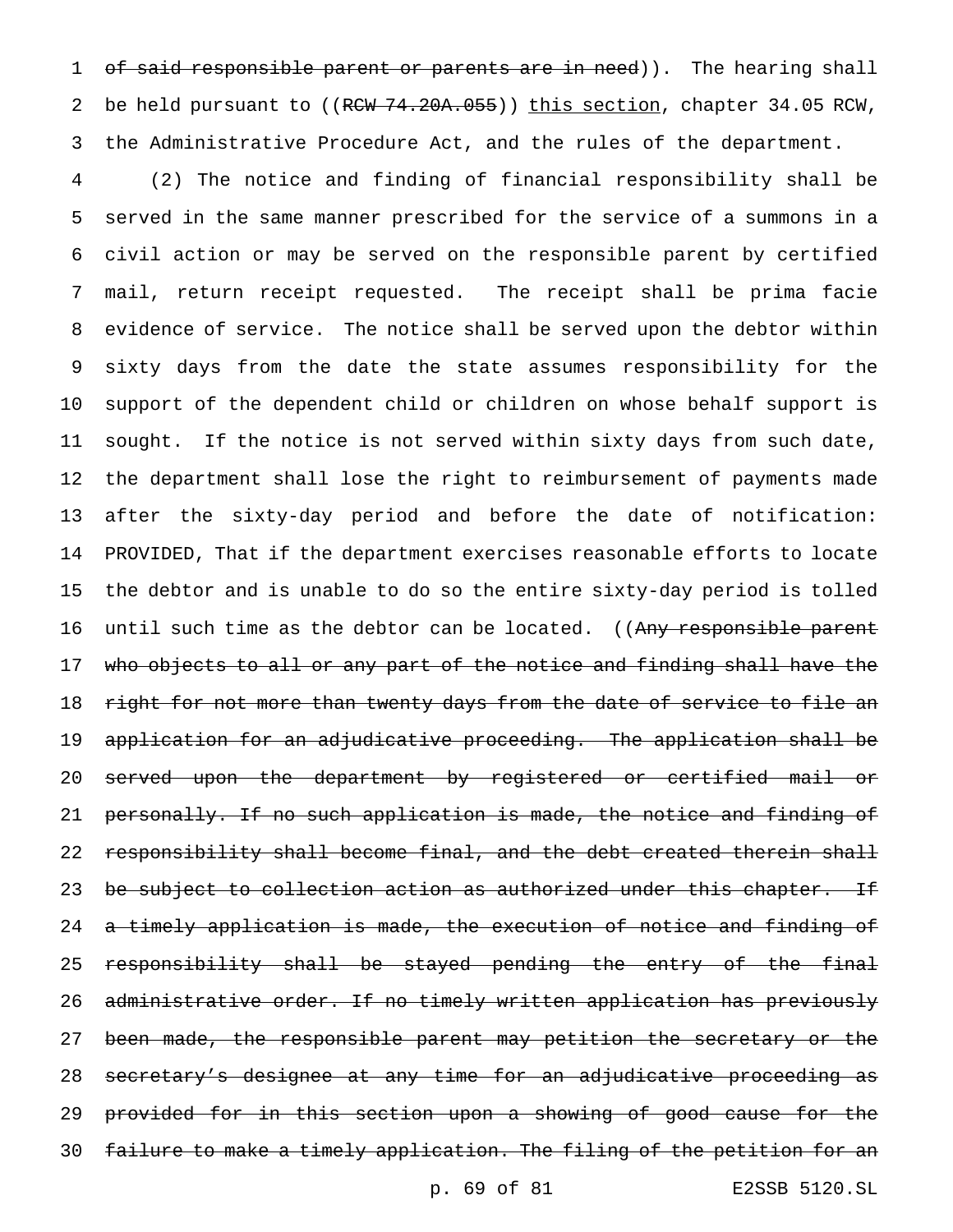1 adjudicative proceeding after the twenty-day period shall not affect 2 any collection action previously taken under this chapter. The 3 granting of an application after the twenty-day period operates as a 4 stay on any future collection action, pending entry of the final 5 administrative order. Moneys withheld as a result of collection action 6 in effect at the time of the granting of the application after the 7 twenty-day period shall be delivered to the department and shall be 8 held in trust by the department pending entry of the final 9 administrative order. The department may petition the presiding or 10 reviewing officer to set temporary current and future support to be 11 paid beginning with the month in which the application after the 12 twenty-day period is granted. The presiding or reviewing officer shall 13 order payment of temporary current and future support if appropriate in 14 an amount determined pursuant to the child support schedule adopted 15 under RCW 26.19.040. In the event the responsible parent does not make 16 payment of the temporary current and future support as ordered by the 17 presiding or reviewing officer, the department may take collection 18 action pursuant to chapter 74.20A RCW during the pendency of the 19 adjudicative proceeding or thereafter to collect any amounts owing 20 under the order. Temporary current and future support paid, or 21 collected, during the pendency of the adjudicative proceeding shall be 22 disbursed to the custodial parent or as otherwise appropriate when 23 received by the department. If the final administrative order is that 24 the department has collected from the responsible parent other than 25 temporary current or future support, an amount greater than such 26 parent's past support debt, the department shall promptly refund any 27 such excess amount to such parent.

28 (3) Hearings may be held in the county of residence or other place 29 convenient to the responsible parent.)) (3) The notice and finding of 30 financial responsibility shall set forth the amount the department has E2SSB 5120.SL p. 70 of 81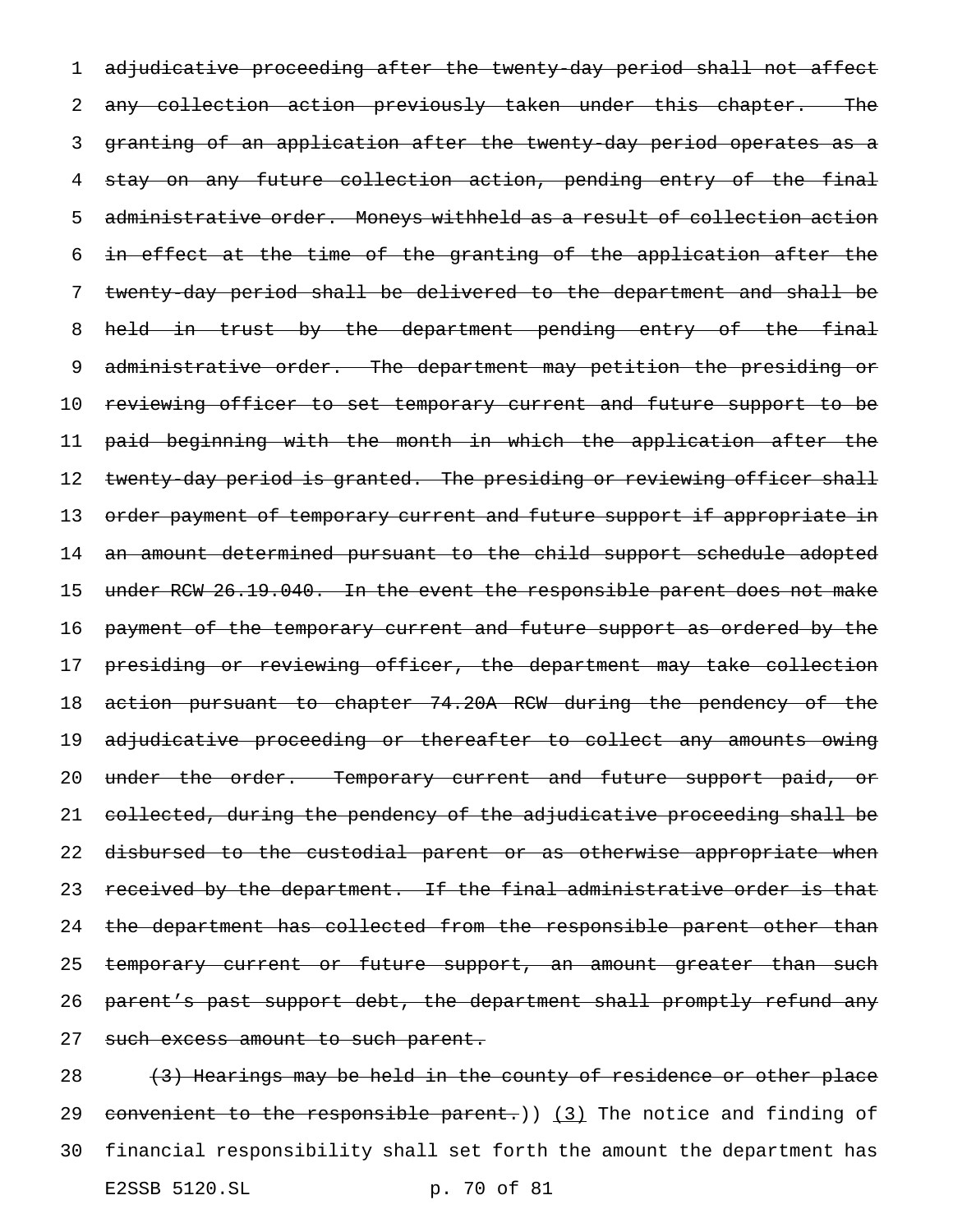1 determined the responsible parent owes, the support debt accrued and/or 2 accruing, and periodic payments to be made in the future ((for such 3 period of time as the child or children of the responsible parent are 4 in need, all computable on the basis of the need alleged)). The notice 5 and finding shall also include:

 $6$  (a)  $A$  statement of the name of the recipient or custodian and the 7 name of the child or children for whom ((need)) support is ((alleged)) 8 sought;  $((and/or))$ 

9 (b) A statement of the amount of periodic future support payments 10 as to which financial responsibility is alleged( $(-)$ );

 $((4)$  The notice and finding shall include)) (c) A statement that the responsible parent may object to all or any part of the notice and finding, and file an application for an adjudicative proceeding to show cause why said responsible parent should not be determined to be liable 15 for any or all of the debt, past and future $((-))$  *i* 

16 ((The notice and finding shall include))

17 (d) A statement that, if the responsible parent fails in timely 18 fashion to file an application for an adjudicative proceeding, the 19 support debt and payments stated in the notice and finding, including 20 periodic support payments in the future, shall be assessed and 21 determined and ordered by the department and that this debt and amounts 22 due under the notice shall be subject to collection action;

23 (e) A statement that the property of the debtor, without further 24 advance notice or hearing, will be subject to lien and foreclosure, 25 distraint, seizure and sale,  $($   $(\theta \cdot \hat{r})$  order to withhold and deliver, 26 notice of payroll deduction or other collection action to satisfy the 27 debt and enforce the support obligation established under the notice. 28 (4) A responsible parent who objects to the notice and finding of 29 financial responsibility may file an application for an adjudicative 30 proceeding within twenty days of the date of service of the notice or

p. 71 of 81 E2SSB 5120.SL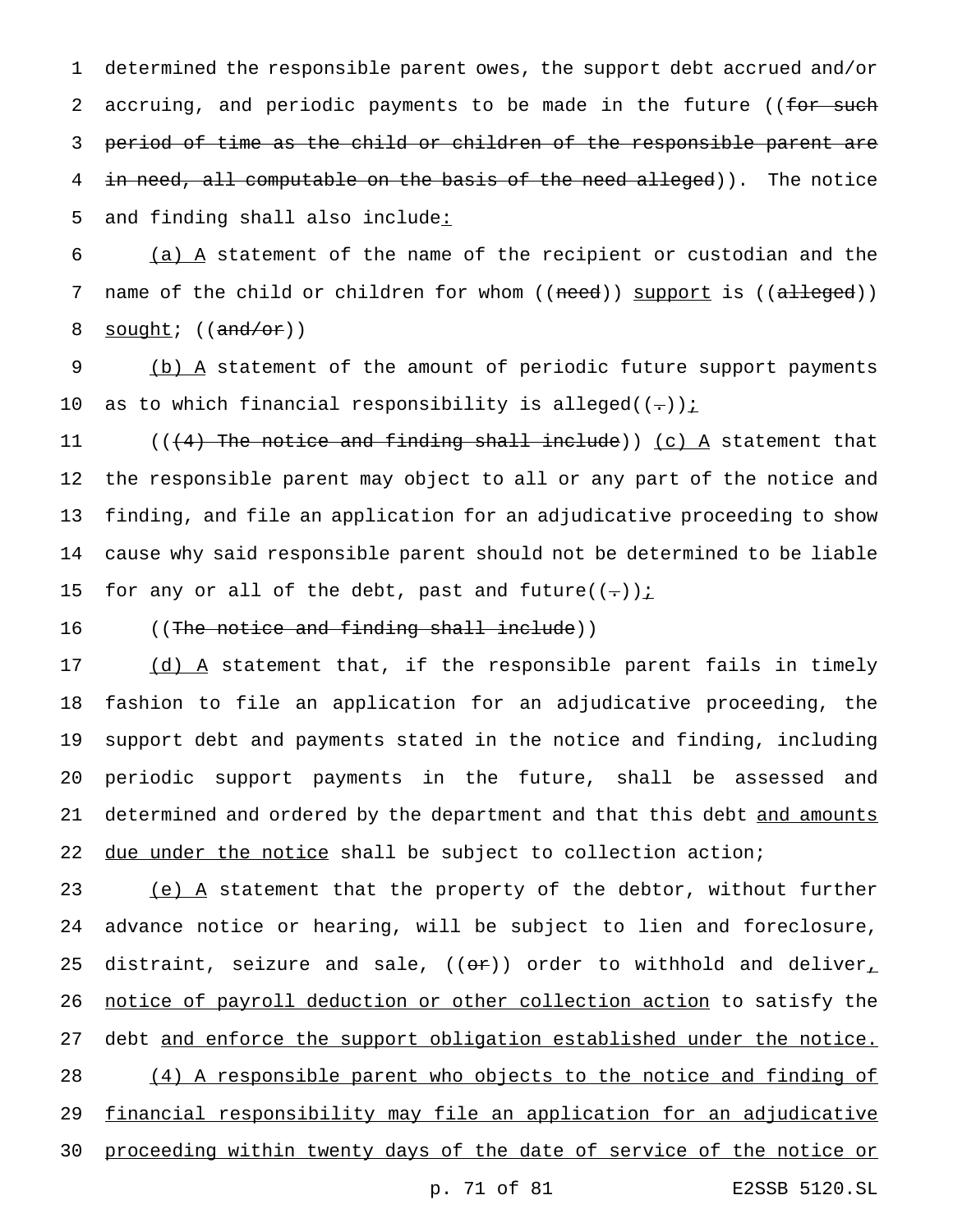1 thereafter as provided under this subsection. An adjudicative proceeding shall be held in the county of residence or other place convenient to the responsible parent.

 (a) If the responsible parent files the application within twenty days, the department shall schedule an adjudicative proceeding to hear the parent's objection and determine the parents' support obligation for the entire period covered by the notice and finding of financial responsibility. The filing of the application stays collection action pending the entry of a final administrative order;

 (b) If the responsible parent fails to file an application within twenty days, the notice and finding shall become a final administrative 12 order. The amounts for current and future support and the support debt 13 stated in the notice are final and subject to collection, except as provided under (c) and (d) of this subsection;

 (c) If the responsible parent files the application more than twenty days after, but within one year of the date of service, the 17 department shall schedule an adjudicative proceeding to hear the parents' objection and determine the parent's support obligation for the entire period covered by the notice and finding of financial 20 responsibility. The filing of the application does not stay further collection action, pending the entry of a final administrative order, 22 and does not affect any prior collection action;

23 (d) If the responsible parent files the application more than one year after the date of service, the department shall schedule an adjudicative proceeding at which the responsible parent must show good 26 cause for failure to file a timely application. The filing of the application does not stay future collection action and does not affect prior collection action: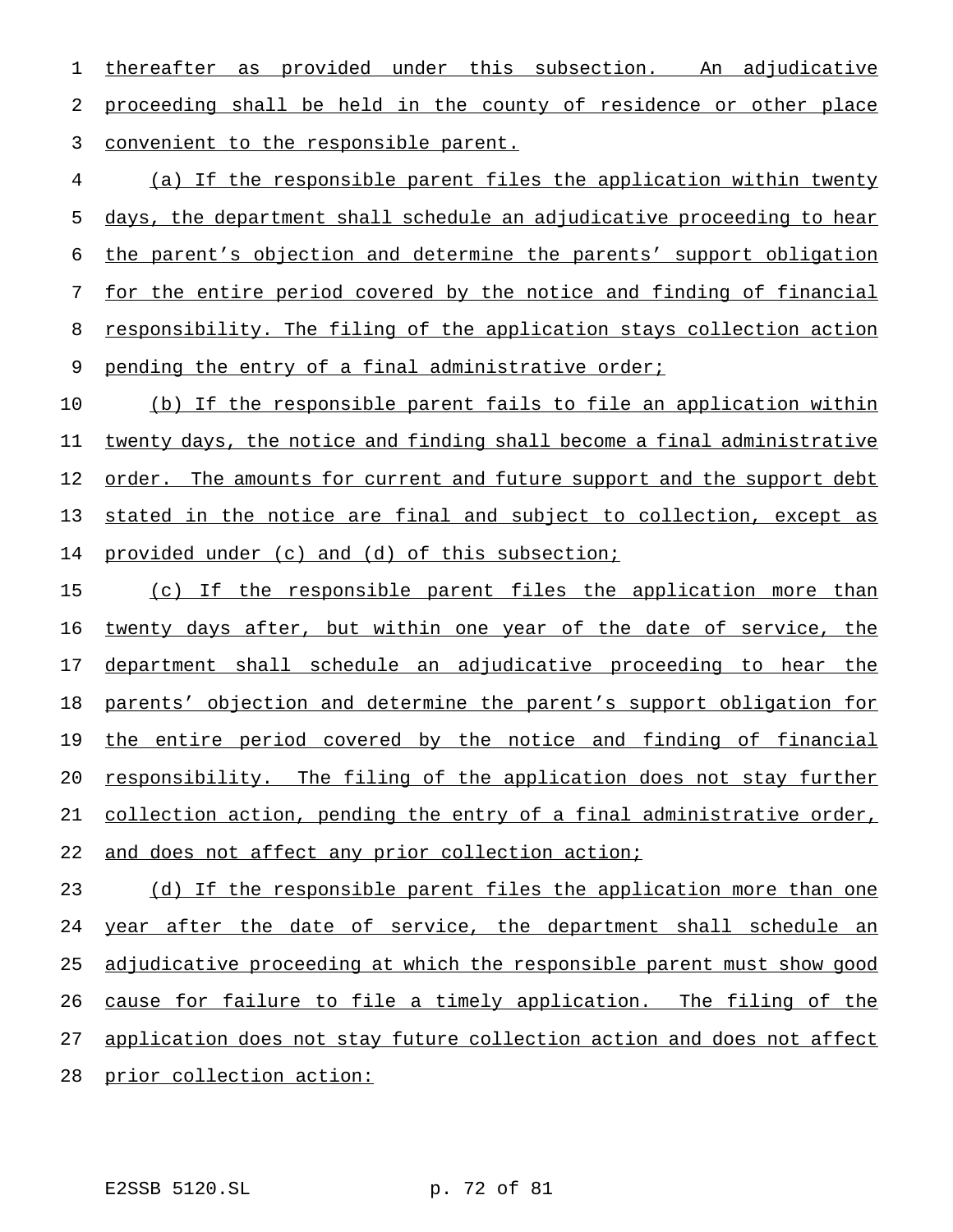(i) If the presiding officer finds that good cause exists, the presiding officer shall proceed to hear the parent's objection to the 3 notice and determine the parent's support obligation;

 (ii) If the presiding officer finds that good cause does not exist, the presiding officer shall treat the application as a petition for prospective modification of the amount for current and future support established under the notice and finding. In the modification 8 proceeding, the presiding officer shall set current and future support under chapter 26.19 RCW. The responsible parent need show neither good cause nor a substantial change of circumstances to justify modification 11 of current and future support;

12 (e) The department shall retain and/or shall not refund support money collected more than twenty days after the date of service of the notice. Money withheld as the result of collection action shall be 15 delivered to the department. The department shall distribute such 16 money, as provided in published rules.

 (5) If an application for an adjudicative proceeding is filed, the presiding or reviewing officer shall determine the past liability and responsibility, if any, of the alleged responsible parent and shall also determine the amount of periodic payments to be made in the future, which amount is not limited by the amount of any public assistance payment made to or for the benefit of the child. If 23 deviating from the child support schedule ((adopted under RCW 24 26.19.040)) in making these determinations, the presiding or reviewing 25 officer shall ((comply with the provisions set forth in chapter 26.19 26 RCW)) apply the standards contained in the child support schedule and enter written findings of fact supporting the deviation.

 (6) If the responsible parent fails to attend or participate in the hearing or other stage of an adjudicative proceeding, upon a showing of 30 valid service, the presiding officer shall enter an ((<del>initial decision</del>

p. 73 of 81 E2SSB 5120.SL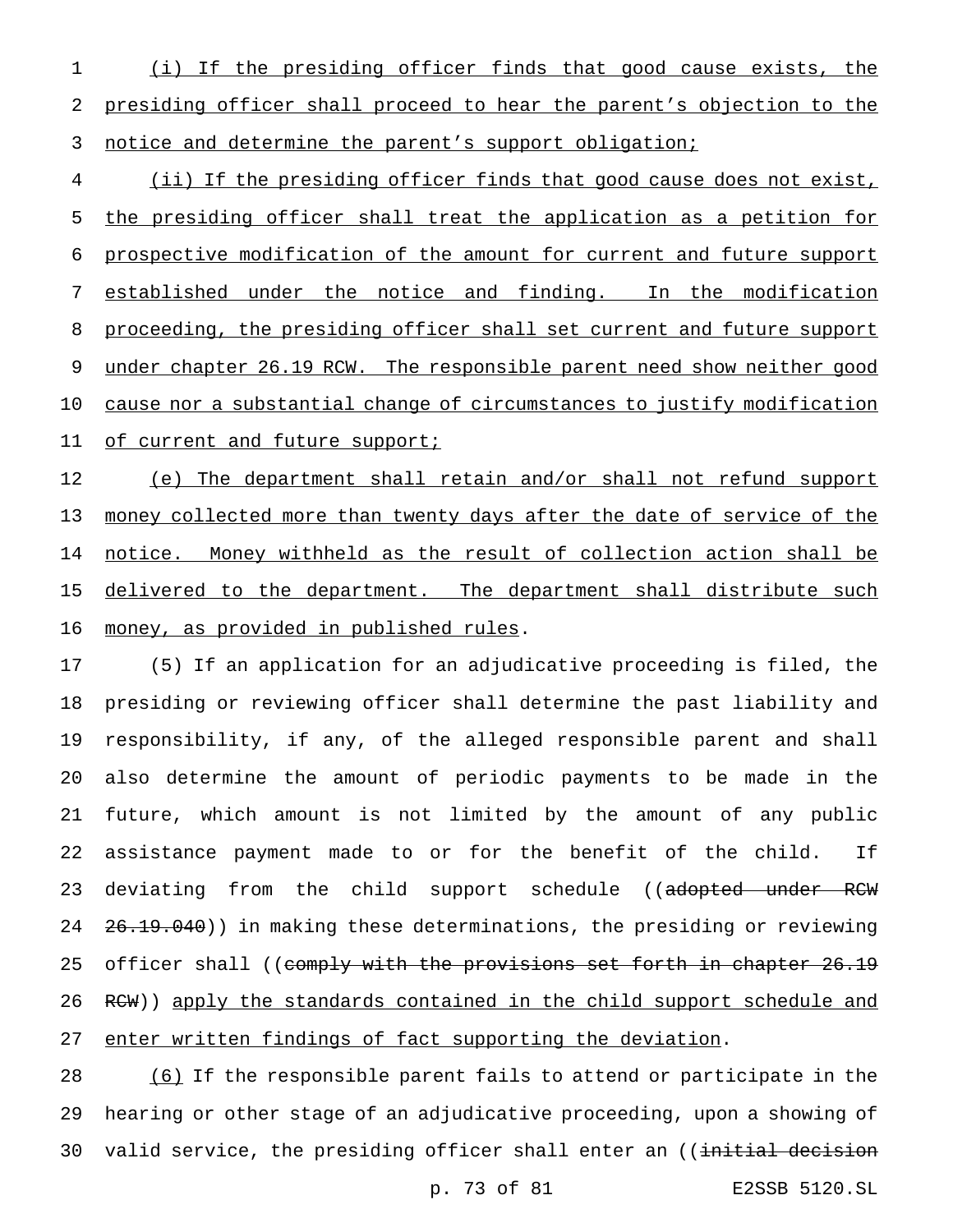1 and)) administrative order declaring the support debt and payment 2 provisions stated in the notice and finding of financial responsibility 3 to be assessed and determined and subject to collection action.

 $4$  (( $(6)$ )) (7) The final administrative order establishing liability 5 and/or future periodic support payments shall be superseded upon entry 6 of a superior court order for support to the extent the superior court 7 order is inconsistent with the administrative order( $\left( \div \text{ PROVIDED, That} \right)$ 8 in the absence of a superior court order, either the responsible parent 9 or the department may petition the secretary or his designee for 10 <del>issuance of an order to appear and show cause based on a showing of</del> 11 good cause and material change of circumstances, to require the other 12 party to appear and show cause why the order previously entered should 13 not be prospectively modified. Said order to appear and show cause 14 together with a copy of the petition and affidavit upon which the order 15 is based shall be served in the manner of a summons in a civil action 16 o<del>r by certified mail, return receipt requested, on the other party by</del> 17 the petitioning party. Prospective modification may be ordered, but 18 only upon a showing of good cause and material change of circumstances. 19 (<del>7) The presiding or reviewing officer shall order support payments</del> 20 under the child support schedule adopted under RCW 26.19.040)).

21 (8) Debts determined pursuant to this section, accrued and not 22 paid, are subject to collection action under this chapter without 23 further necessity of action by a presiding or reviewing officer.

 $($   $($   $\{$   $\}$   $)$  "Need" as used in this section shall mean the necessary costs 25 of food, clothing, shelter, and medical attendance for the support of a dependent child or children. The amount determined by reference to the child support schedule adopted under RCW 26.19.040, shall be a rebuttable presumption of the alleged responsible parent's ability to 29 pay and the need of the family: PROVIDED, That such responsible parent shall be presumed to have no ability to pay child support under this E2SSB 5120.SL p. 74 of 81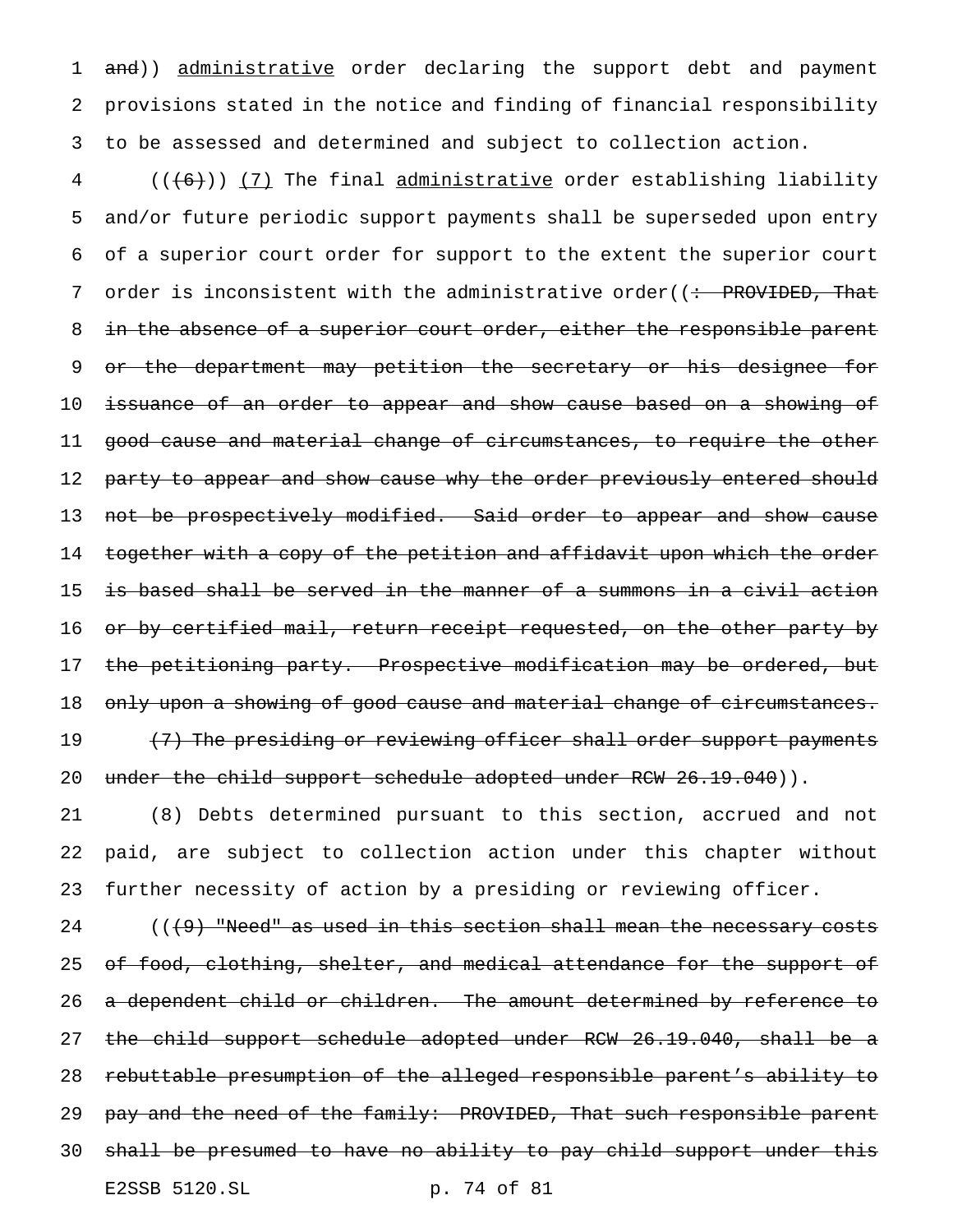chapter from any income received from aid to families with dependent children, supplemental security income, or continuing general 3 assistance.))

 NEW SECTION. **Sec. 47.** A new section is added to chapter 74.20A RCW to read as follows:

 (1) The department, the physical custodian, or the responsible parent may petition for a prospective modification of a final administrative order if:

 (a) The administrative order has not been superseded by a superior court order; and

 (b) There has been a substantial change of circumstances, except as provided under RCW 74.20A.055(4)(d).

 (2) An order of child support may be modified one year or more after it has been entered without showing a substantial change of circumstances:

 (a) If the order in practice works a severe economic hardship on either party or the child; or

 (b) If a party requests an adjustment in an order for child support that was based on guidelines which determined the amount of support according to the child's age, and the child is no longer in the age category on which the current support amount was based; or

 (c) If a child is a full-time student and reasonably expected to complete secondary school or the equivalent level of vocational or technical training before the child becomes nineteen years of age upon a finding that there is a need to extend support beyond the eighteenth birthday.

 (3) An order may be modified without showing a substantial change of circumstances if the requested modification is to:

p. 75 of 81 E2SSB 5120.SL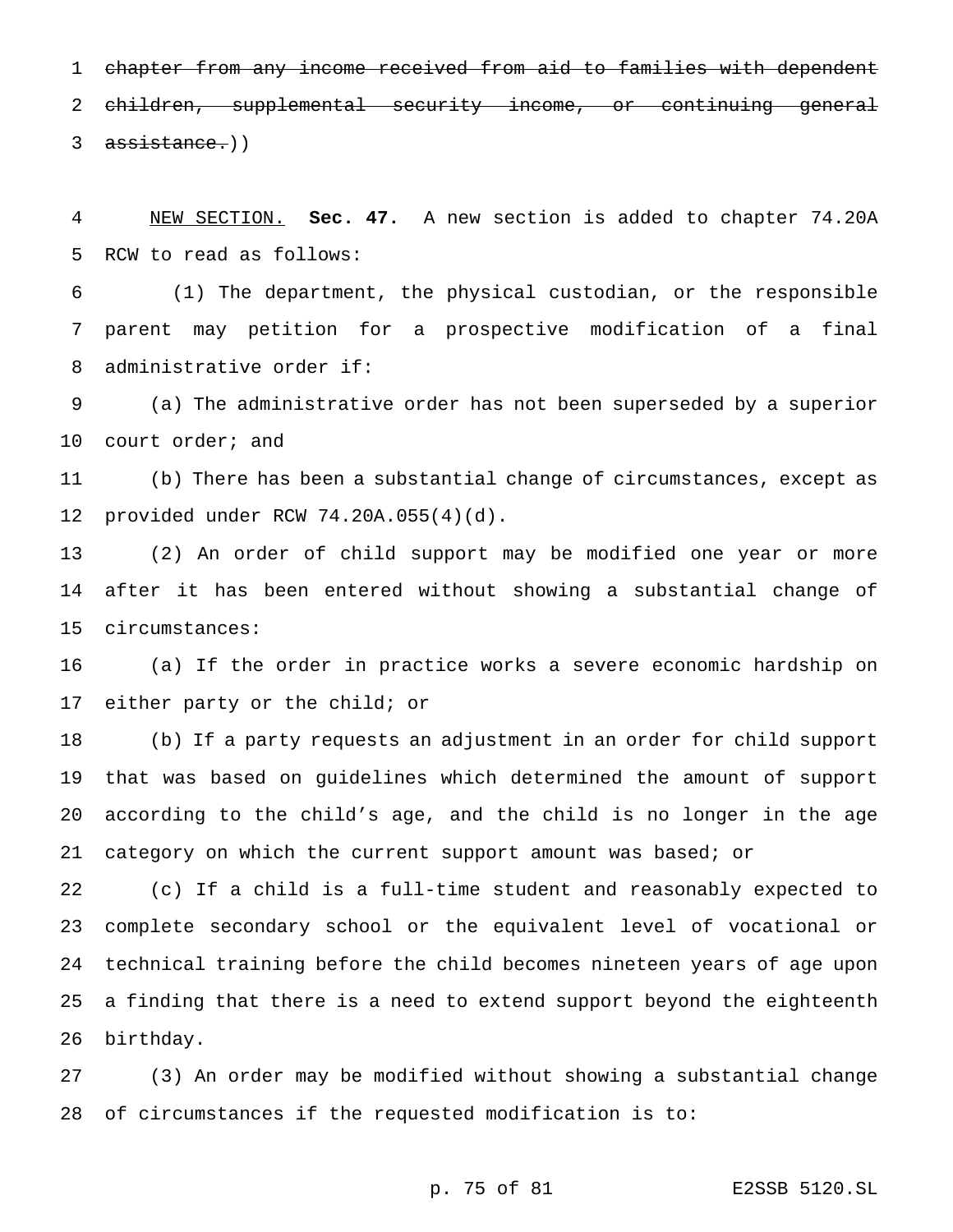(a) Require health insurance coverage for a child covered by the order; or

(b) Modify an existing order for health insurance coverage.

 (4) Support orders may be adjusted once every twenty-four months based upon changes in the income of the parents without a showing of substantially changed circumstances.

 (5)(a) All administrative orders entered on, before, or after September 1, 1991, may be modified based upon changes in the child support schedule established in chapter 26.19 RCW without a substantial change of circumstances. The petition may be filed based on changes in the child support schedule after twelve months has expired from the entry of the administrative order or the most recent modification order setting child support, whichever is later. However, if a party is granted relief under this provision, twenty-four months must pass before another petition for modification may be filed pursuant to subsection (4) of this section.

 (b) If, pursuant to subsection (4) of this section or (a) of this subsection, the order modifies a child support obligation by more than thirty percent and the change would cause significant hardship, the change may be implemented in two equal increments, one at the time of the entry of the order and the second six months from the entry of the order. Twenty-four months must pass following the second change before a petition for modification under subsection (4) of this section may be filed.

 (6) An increase in the wage or salary of the parent or custodian who is receiving the support transfer payments as defined in section 24 of this act is not a substantial change in circumstances for purposes of modification under subsection (1)(b) of this section. An obligor's voluntary unemployment or voluntary underemployment, by itself, is not a substantial change of circumstances.

E2SSB 5120.SL p. 76 of 81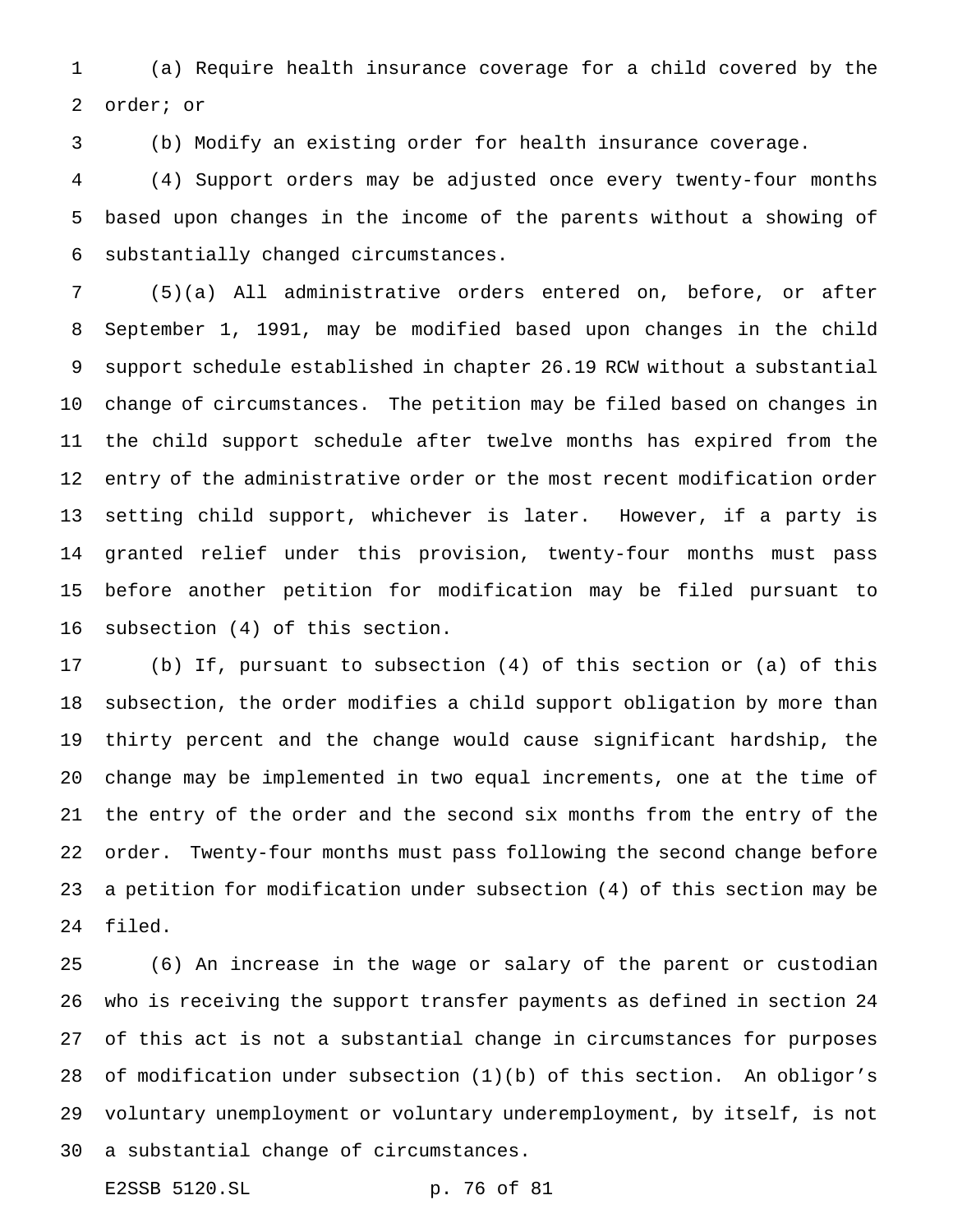(7) The department shall file the petition and a supporting affidavit with the secretary or the secretary's designee when the department petitions for modification.

 (8) The responsible parent or the physical custodian shall follow the procedures in this chapter for filing an application for an adjudicative proceeding to petition for modification.

 (9) Upon the filing of a proper petition or application, the secretary or the secretary's designee shall issue an order directing each party to appear and show cause why the order should not be modified.

 (10) If the presiding or reviewing officer finds a modification is appropriate, the officer shall modify the order and set current and future support under chapter 26.19 RCW.

 NEW SECTION. **Sec. 48.** A new section is added to chapter 74.20A RCW to read as follows:

 When providing support enforcement services, the office of support enforcement may take action, under this chapter and chapter 26.23 RCW, against a responsible parent's earnings, located in, or subject to the jurisdiction of, the state of Washington regardless of the presence or residence of the responsible parent. If the responsible parent resides in another state or country, the office of support enforcement shall serve a notice under RCW 74.20A.040 more than sixty days before taking collection action.

 NEW SECTION. **Sec. 49.** The following acts or parts of acts are each repealed:

 (1) RCW 26.12.090 and 1983 c 219s2& 1949 c 50 s 9; (2) RCW 26.12.100 and 1983 c 219s3& 1949 c 50 s 10; (3) RCW 26.12.110 and 1949 c 50 s 11;

p. 77 of 81 E2SSB 5120.SL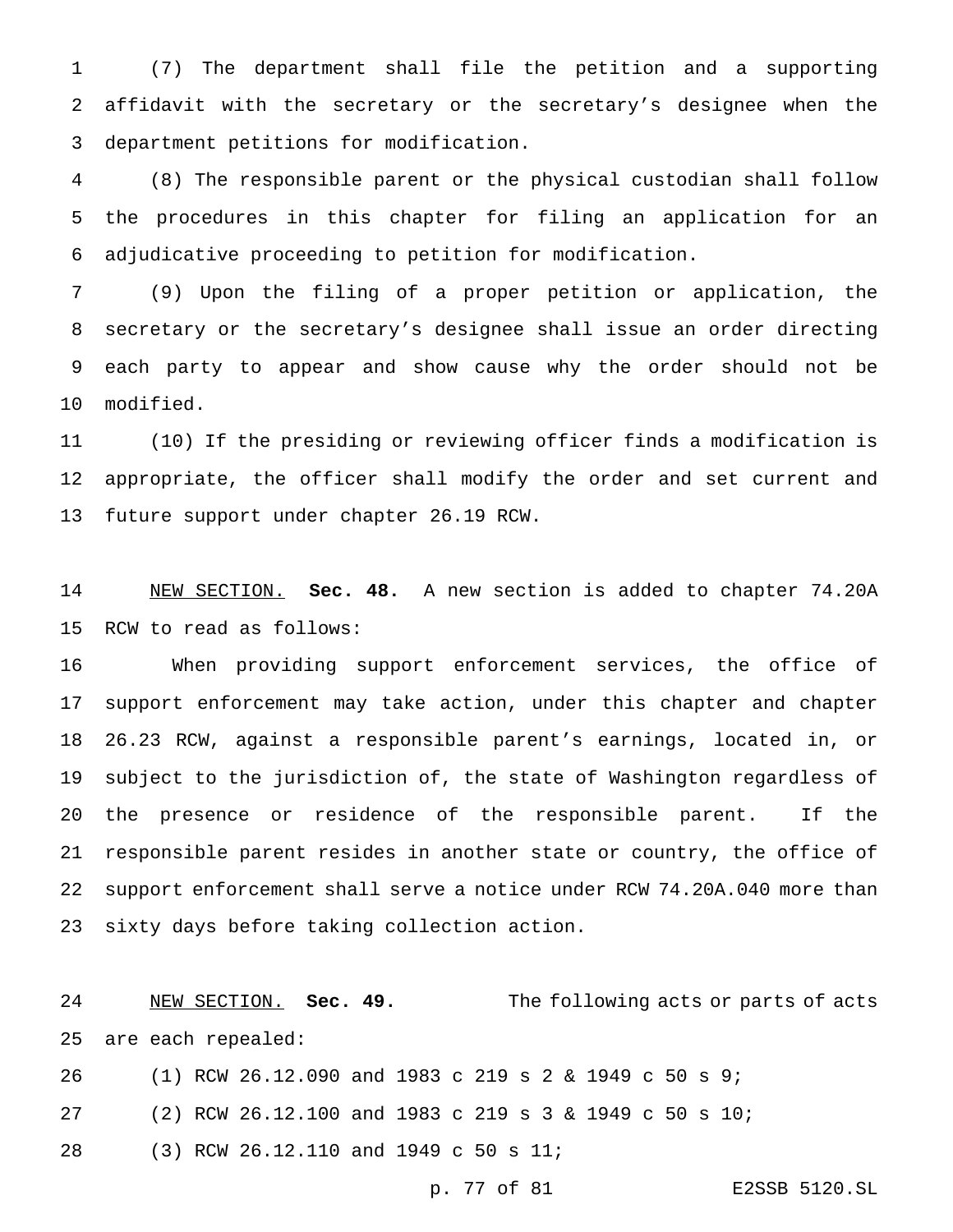| $\mathbf 1$ | (4) RCW 26.12.120 and 1983 c 219 s 4 & 1949 c 50 s 12;                |
|-------------|-----------------------------------------------------------------------|
| 2           | (5) RCW 26.12.130 and 1949 c 50 s 13;                                 |
| 3           | (6) RCW 26.12.140 and 1980 c 124 s 2, 1971 ex.s. c 151 s 1, & 1949    |
| 4           | $C$ 50 s 14;                                                          |
| 5           | (7) RCW 26.12.150 and 1949 c 50 s 15;                                 |
| 6           | (8) RCW 26.12.180 and 1983 c 219 s 6 & 1949 c 50 s 18;                |
| 7           | (9) RCW 26.12.200 and 1983 c 219 s 8 & 1949 c 50 s 20; and            |
| 8           | (10) RCW 26.12.210 and 1983 c 219 s 9 & 1949 c 50 s 21.               |
|             |                                                                       |
| 19          | * <u>NEW SECTION.</u> Sec. 50.<br>The following acts or parts of acts |
| 11          | are each repealed:                                                    |
| 12          | $(1)$ RCW 26.19.010 and 1988 c 275 s 2;                               |
| 13          | (2) RCW 26.19.040 and 1990 1st ex.s. c 2 s 20, 1988 c 275 s 5, &      |
| 14          | 1987 c 440 s 2;                                                       |
| 15          | $(3)$ RCW 26.19.060 and 1988 c 275 s 7;                               |
| 16          | (4) RCW 26.19.070 and 1990 1st ex.s. c 2 s 6;                         |
| 17          | (5) RCW 26.19.080 and 1990 1st ex.s. c 2 s 7; and                     |
| 18          | (6) RCW 26.19.110 and 1990 1st ex.s. $c$ 2 s 12.                      |
| 19          | *Sec. 50 was vetoed, see message at end of chapter.                   |
|             |                                                                       |

are each added to chapter 26.12 RCW.

 NEW SECTION. **Sec. 52.** If by June 30, 1991, the omnibus operating budget appropriations act for the 1991-93 biennium does not provide specific funding for section 19 of this act, referencing this act by bill number, section 19 of this act is null and void.

26 \*NEW SECTION. Sec. 53. If specific funding for the purposes of section <sup>35</sup> of this act, referencing section <sup>35</sup> of this act E2SSB 5120.SL p. 78 of 81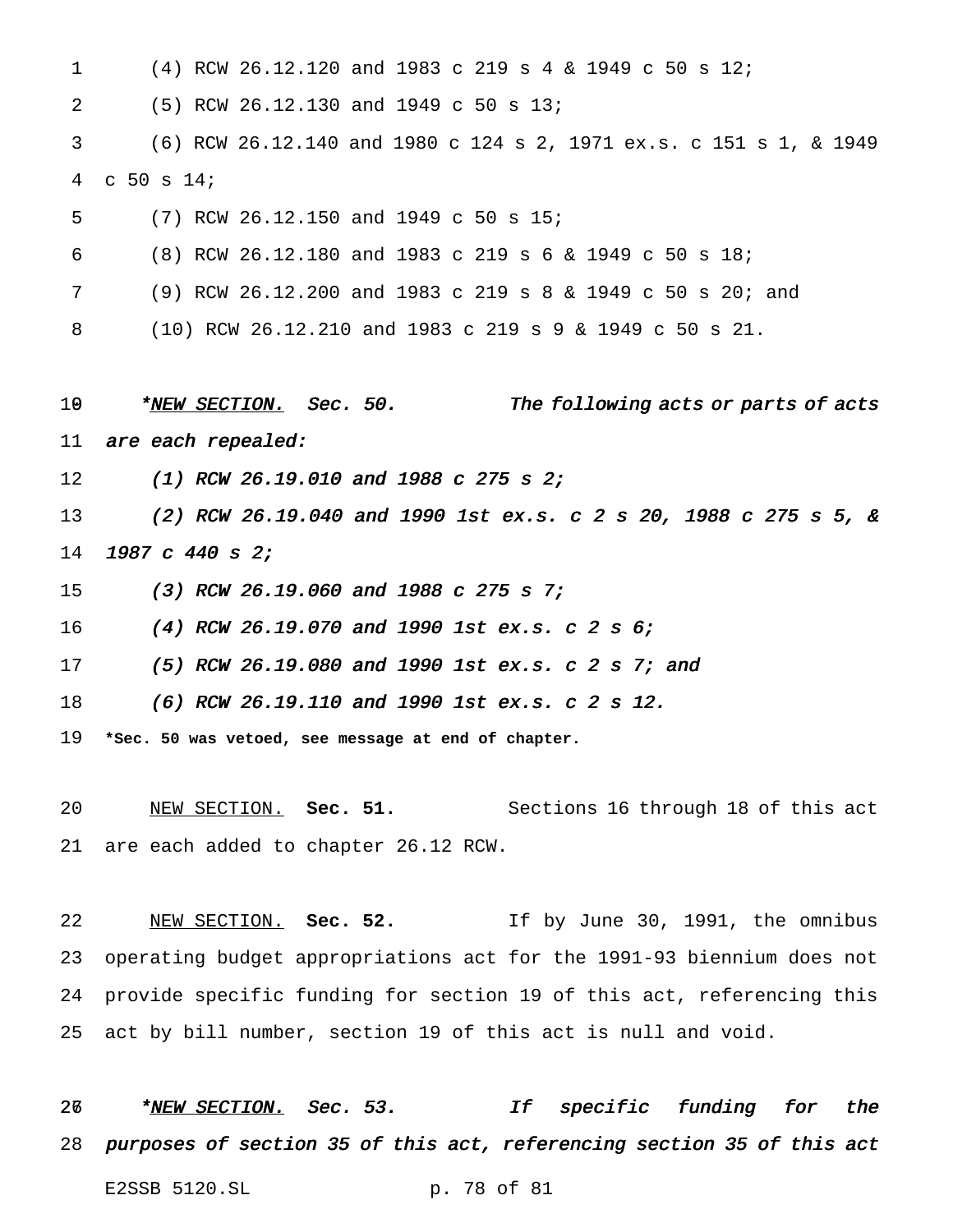by bill and section number, is not provided by June 30, 1991, in the omnibus appropriations act, section <sup>35</sup> of this act shall be null and void.

**\*Sec. 53 was vetoed, see message at end of chapter.**

 NEW SECTION. **Sec. 54.** If any provision of this act or its application to any person or circumstance is held invalid, the remainder of the act or the application of the provision to other persons or circumstances is not affected.

 NEW SECTION. **Sec. 55.** This act shall take effect September 1, 1991.

11 NEW SECTION. **Sec. 56.** Sections 24, 26 through 33, and 35 of this act are each added to chapter 26.19 RCW.

 NEW SECTION. **Sec. 57.** Captions as used in this act do not constitute any part of the law.

> Passed the Senate April 23, 1991. Passed the House April 18, 1991. Approved by the Governor May 21, 1991, with the exception of certain items which were vetoed. Filed in Office of Secretary of State May 21, 1991.

Note: Governor's explanation of partial veto is as follows:

 "I am returning herewith, without my approval as to sections 1, 3, 5, 8, 23, 24, 28, 29, 32, 34, 35, 36, 50, and 53, Engrossed Second Substitute Senate Bill No. 5120 entitled:

"AN ACT Relating to child support."

 Any changes in the law affecting child support must focus on one issue -- the well-being of the children. This was my overriding 8 concern in the actions I have taken today; I used every means possible to maintain financial support for children.

 Before 1988, our child support system was haphazard and many children received little or no financial support from the noncustodial parent. These families often ended up on public assistance, experiencing all of the pitfalls of poverty.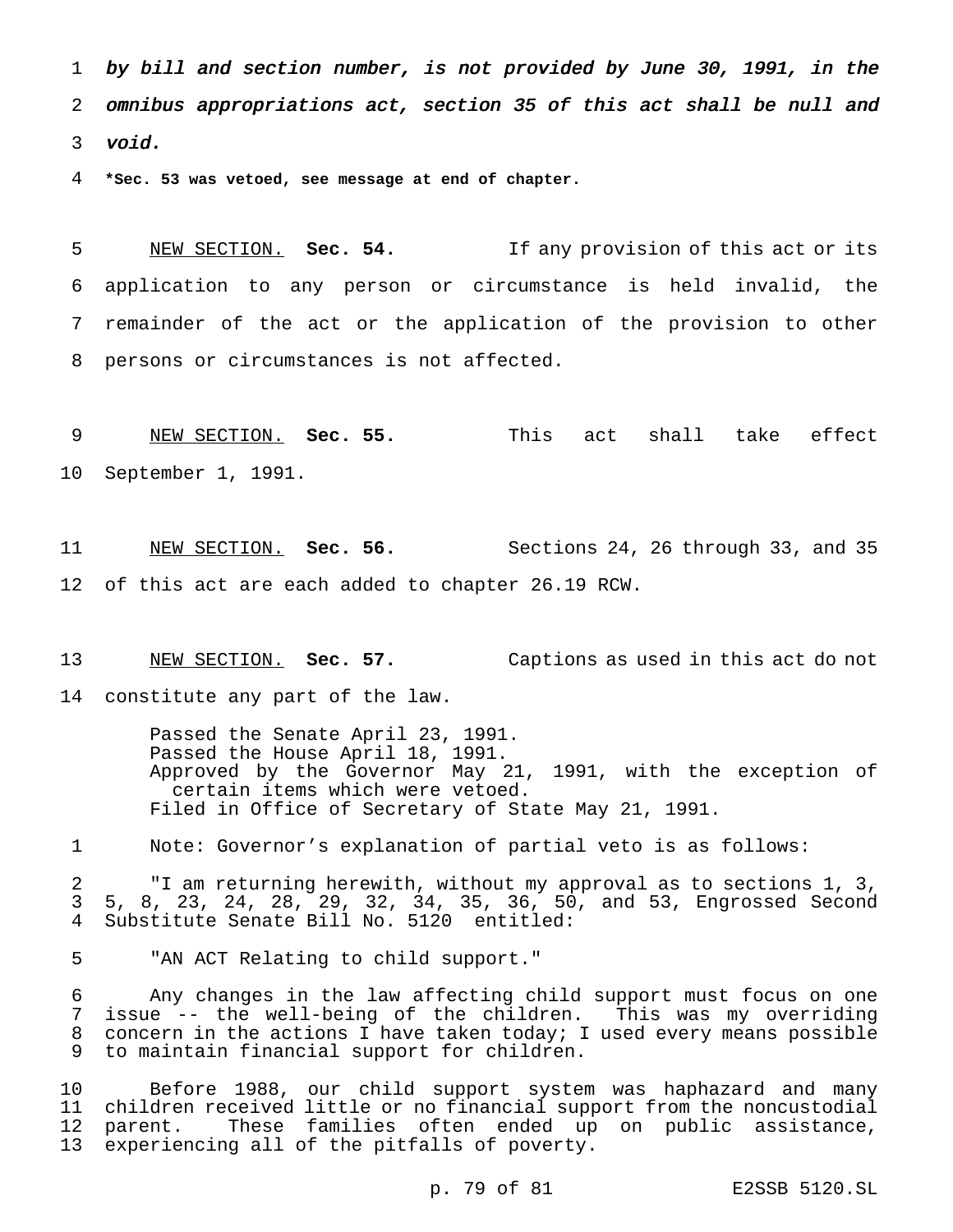In 1988, we succeeded in enacting a new child support system. In 1989 Washington's noncustodial parents paid an average award of \$352 per month. That amount includes all payments ordered by the court for all children, including daycare, medical and education expenses. 5 Noncustodial parents are paying an average of 26% of their incomes in<br>6 child support. These are not unreasonable support awards. child support. These are not unreasonable support awards.

 I had these facts in mind when I reviewed this legislation, and I heard from numerous individuals and groups. I also had in mind the jeopardy our state faces with the potential loss of \$70 million in 10 federal funds if we do not adopt a uniform economic table. These funds<br>11 are essential to the well-being of children, since they fund our child are essential to the well-being of children, since they fund our child support collection system.

 I have said before that the child support system needed minor 14 improvements and that it would be helpful if the legislature gave more<br>15 clarity to the courts on how children in second families should be clarity to the courts on how children in second families should be protected. Engrossed Second Substitute Senate Bill No. 5120 does not contain language on this issue. Some people have stated their belief that this legislation would put to rest issues related to child 19 support. This is not the case. The issue of second families remains<br>20 to be resolved. to be resolved.

 The portions of this bill that are signed into law will improve the system of family court services and clarify procedures for the Office of Support Enforcement. Minor modifications will be easier to obtain and protections are added for disabled veterans.

 I have vetoed certain sections for three reasons. Either they lower support to children unjustifiably, they egregiously impact families with children or they violate federal law.

 Section 25, the new economic table, is signed into law. This uniform schedule will rectify the legal problems we have with the federal government. While it is imperative that the state have a uniform schedule, I am pleased that in section 26, the Legislature obligates itself to periodically review this economic table.

33 Section 23 is vetoed because it states an intent that children must<br>34 suffer from dissolution. Although that is unfortunately true in some 34 suffer from dissolution. Although that is unfortunately true in some<br>35 situations, it is poor public policy to intend that it happen. situations, it is poor public policy to intend that it happen.

 Sections 24, 28, 29, 32 and 50 are vetoed because they unjustifiably lower support to children. The new definition of "income" eliminates consideration of all overtime, second job income, contract-related benefits, gifts, prizes and bonuses, unless the judge makes an exception. The majority of support awards in the state could be lowered because of this change. I see no reason to use a definition 42 that arbitrarily excludes as a benefit for children these very real<br>43 types of resources that are available to parents. types of resources that are available to parents.

44 Section 3 is vetoed because it is likely to have a negative impact<br>45 on families with children. This section requires all periodic on families with children. This section requires all periodic modifications to conform to the child support statutes. It then provides that any part of an existing dissolution decree that conflicts with the statute is "void". Custodial parents will be ordered to pay back support they received under legal court orders. This is an illegal retroactive modification and it would cause hardship to children.